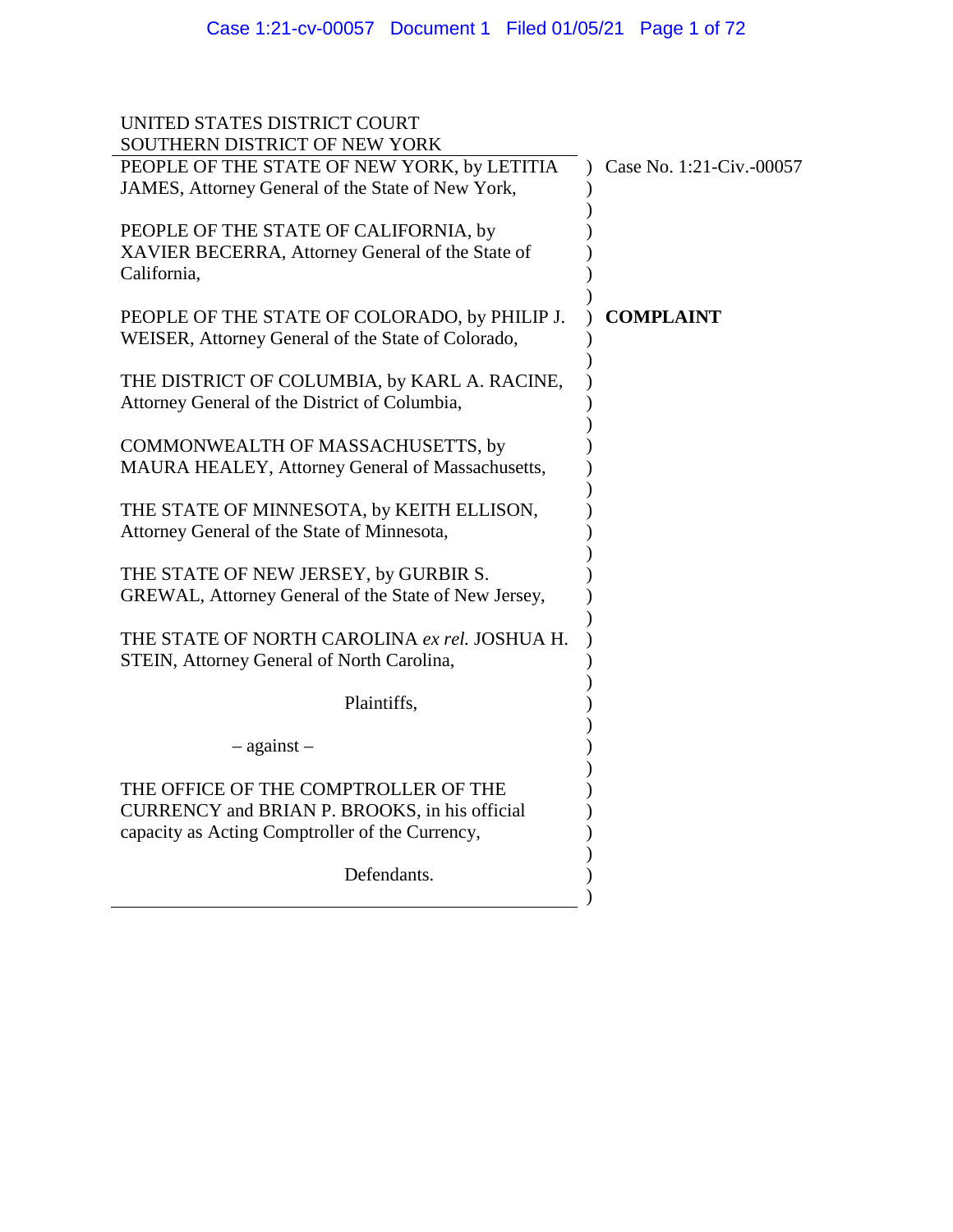# Table of Contents

| I.              |                                                                                    |  |
|-----------------|------------------------------------------------------------------------------------|--|
| Π.              |                                                                                    |  |
|                 |                                                                                    |  |
| A.              |                                                                                    |  |
| <b>B.</b>       |                                                                                    |  |
| C.              |                                                                                    |  |
|                 |                                                                                    |  |
| A.              | The Statutes Relied Upon By the OCC Do Not Authorize It to                         |  |
| <b>B.</b>       | The True Lender Rule Constitutes an Unreasonable Interpretation of                 |  |
| $\mathcal{C}$ . | The OCC Failed to Comply with Provisions of the Dodd-Frank Act                     |  |
| D.              | The True Lender Rule Reverses Longstanding OCC Opposition to                       |  |
| Ε.              | The OCC's Reliance on Its "Robust" Oversight Is Undermined                         |  |
| F.              |                                                                                    |  |
| V.              |                                                                                    |  |
| A.              |                                                                                    |  |
|                 | 1.                                                                                 |  |
|                 | 2.                                                                                 |  |
|                 | 3.                                                                                 |  |
|                 | 4.                                                                                 |  |
|                 | 5.                                                                                 |  |
|                 | Minnesota's Regulation of Consumer Lending and "De Facto" Lender Doctrine 52<br>6. |  |
|                 | 7.                                                                                 |  |
|                 | 8.                                                                                 |  |
| <b>B.</b>       |                                                                                    |  |
| C.              |                                                                                    |  |
|                 |                                                                                    |  |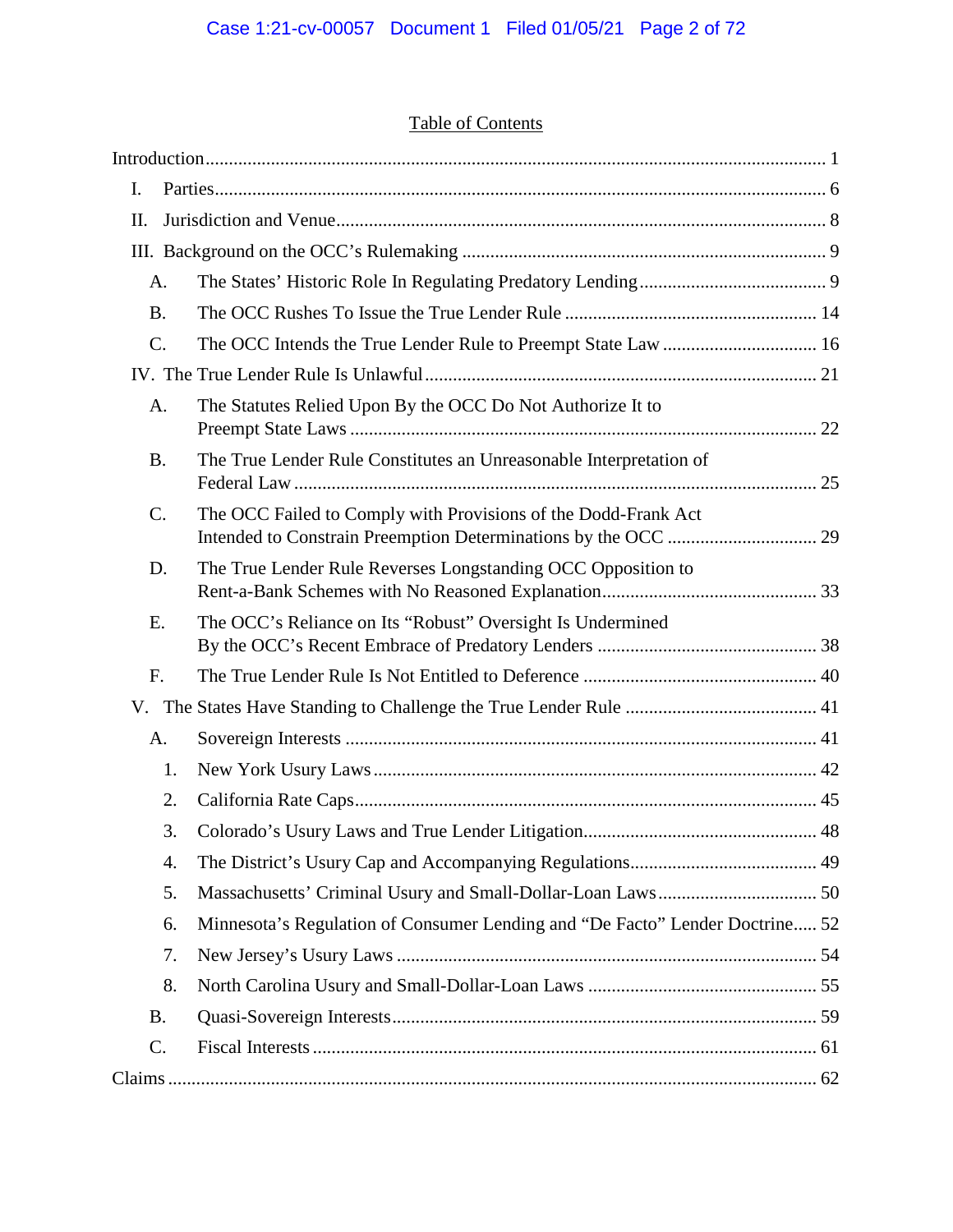# Case 1:21-cv-00057 Document 1 Filed 01/05/21 Page 3 of 72

| I. Administrative Procedure Act (In Excess of Statutory Jurisdiction, Authority, or      |  |
|------------------------------------------------------------------------------------------|--|
|                                                                                          |  |
| II. Administrative Procedure Act (Arbitrary, Capricious, An Abuse of Discretion, or      |  |
| III. Administrative Procedure Act (Action Taken Without Observance of Procedure Required |  |
|                                                                                          |  |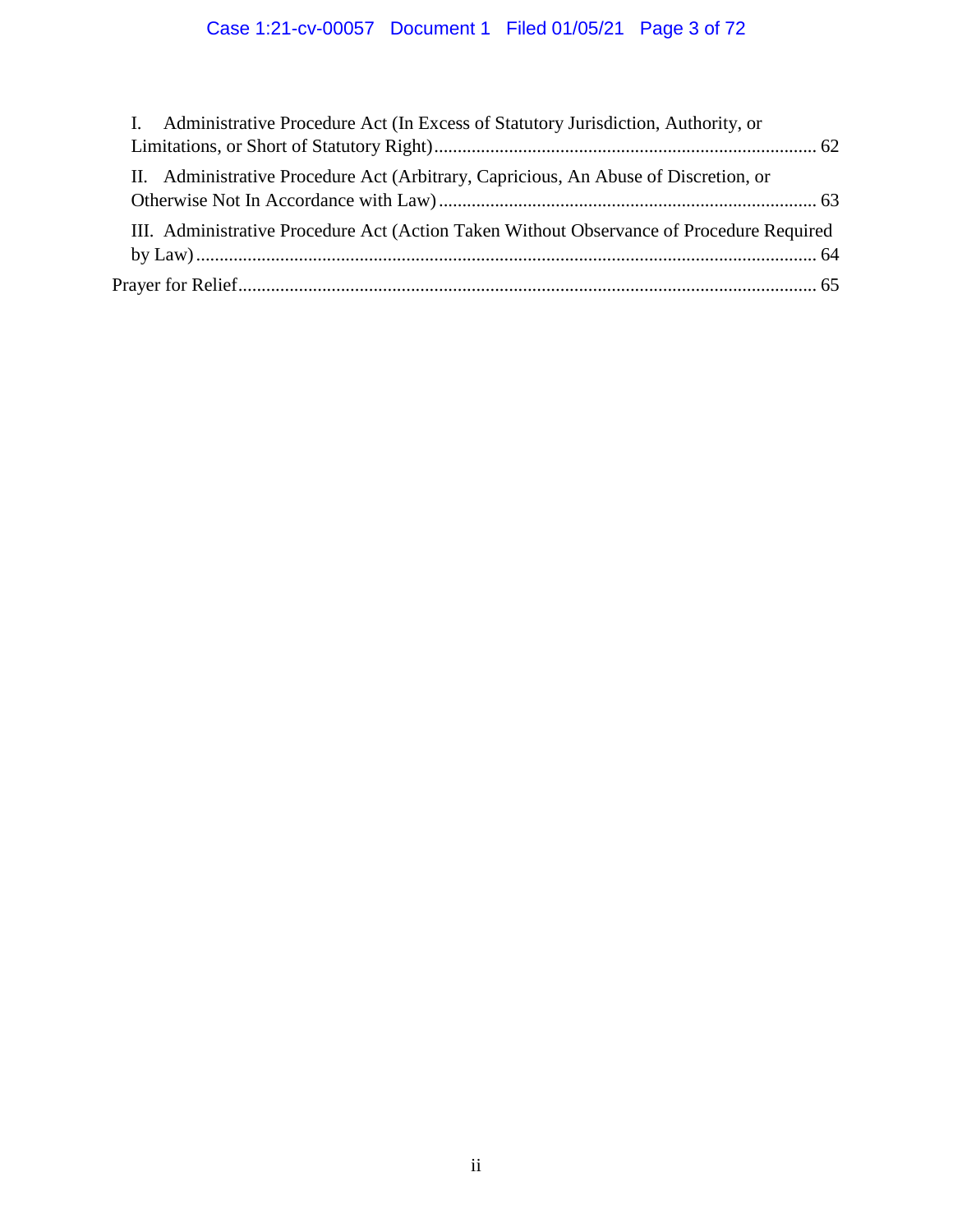#### Case 1:21-cv-00057 Document 1 Filed 01/05/21 Page 4 of 72

Plaintiffs the People of the State of New York, by their attorney, Letitia James, Attorney General of the State of New York ("New York"), the People of the State of California, by their attorney, Xavier Becerra, Attorney General of the State of California ("California"), the People of the State of Colorado, by Philip J. Weiser, Attorney General of Colorado ("Colorado"), the District of Columbia, by Karl A. Racine, Attorney General of the District of Columbia ("District"), the Commonwealth of Massachusetts, by Maura Healey, Attorney General of the State of Massachusetts ("Massachusetts"), the State of Minnesota, by and through its Attorney General Keith Ellison ("Minnesota"), the State of New Jersey, by and through its Attorney General Gurbir S. Grewal ("New Jersey"), the State of North Carolina through Joshua H. Stein, Attorney General of North Carolina ("North Carolina") (collectively, the "States"), respectfully allege, upon information and belief, as follows:

#### **Introduction**

<span id="page-3-0"></span>1. This case involves an unlawful attempt by the Office of the Comptroller of the Currency ("OCC") to facilitate predatory lending by depriving the States of one of the most effective methods of deterring such conduct – state usury and usury-evasion laws.

2. Since the founding era, most states have protected their residents from predatory lenders by enacting and enforcing laws that prohibit charging interest on loans at rates the states deem exploitative. As of February 2020, 45 states have some form of usury law.<sup>[1](#page-3-1)</sup> State usury laws reflect a considered judgment that charging interest above certain rates exploits vulnerable

<span id="page-3-1"></span> <sup>1</sup> *See* Nat'l Consumer Law Ctr., *State Rate Caps for \$500 and \$2,000 Loans*, Feb. 2020, *available at* [https://www.nclc.org/images/pdf/high\\_cost\\_small\\_loans/payday\\_loans/FactSheet-](https://www.nclc.org/images/pdf/high_cost_small_loans/payday_loans/FactSheet-StateRateCap.pdf)[StateRateCap.pdf.](https://www.nclc.org/images/pdf/high_cost_small_loans/payday_loans/FactSheet-StateRateCap.pdf) Unless otherwise noted, all websites cited herein were last visited on January 5, 2021.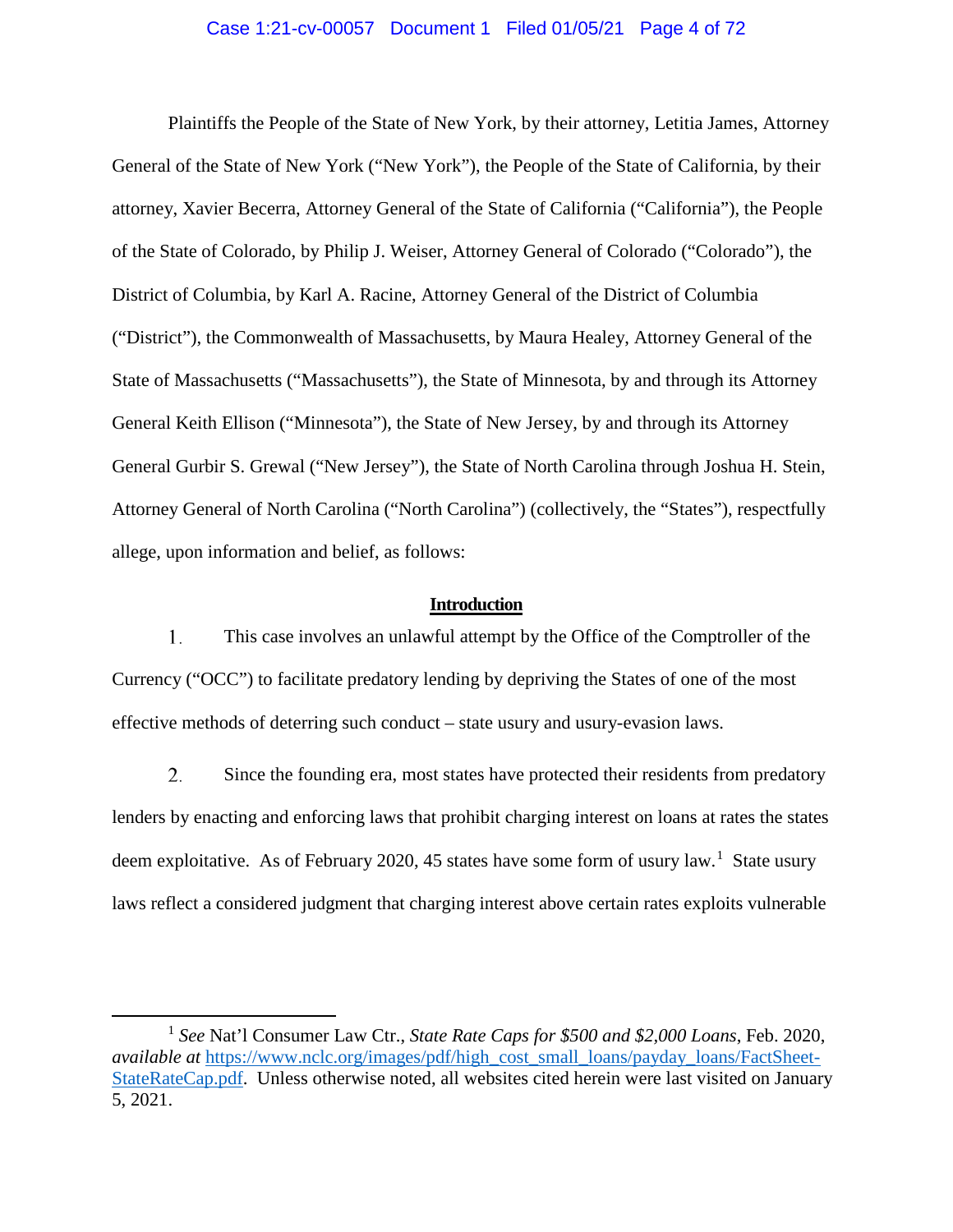#### Case 1:21-cv-00057 Document 1 Filed 01/05/21 Page 5 of 72

people and injures the public fisc. Indeed, in many states, usury laws are considered fundamental public policies of the state. $2$ 

 $3<sub>1</sub>$ State usury laws enjoy broad and bipartisan support. Most recently, 82.8% of Nebraska voters approved a ballot measure to cap interest on payday loans at [3](#page-4-1)6%.<sup>3</sup> In 2016, 76% of South Dakota voters approved a similar measure – an outcome the payday loan industry characterized as a "landslide."[4](#page-4-2)

 $4.$ As long as usury laws have existed, unscrupulous lenders have sought to evade them. States have countered these evasions by looking at the substance of any transaction alleged to be usurious, not merely the form devised by the lender. As Chief Justice Marshall explained in an 1835 case involving a statute capping interest at 6%:

> The ingenuity of lenders has devised many contrivances, by which, under forms sanctioned by law, the [usury] statute may be evaded. . . . Yet it is apparent, that if giving this form to the contract will afford a cover which conceals it from judicial investigation, the [usury] statute would become a dead letter. Courts, therefore, preceived [sic] the necessity of disregarding the form, and examining into the real nature of the transaction. If that be in fact a loan, no shift or device will protect it.<sup>[5](#page-4-3)</sup>

5. Because of the extensive oversight of national banks and federal savings

associations ("National Banks") by the OCC, the National Bank Act shields National Banks from

compliance with the usury laws of 50 different states and the District of Columbia. Under the

<span id="page-4-0"></span> <sup>2</sup> *See, e.g., Madden v. Midland Funding, LLC*, 237 F. Supp. 3d 130, 150 (S.D.N.Y. 2017) (gathering cases for the proposition that "New York's usury prohibition constitutes a fundamental public policy").

<span id="page-4-1"></span><sup>3</sup> *See* Neb. Sec'y of State, *Initiative Measure 428*, [https://electionresults.nebraska.gov/resultsSW.aspx?text=Race&type=PA&map=CTY.](https://electionresults.nebraska.gov/resultsSW.aspx?text=Race&type=PA&map=CTY)

<span id="page-4-3"></span><span id="page-4-2"></span><sup>4</sup> *See* Bart Pfankuch, *Payday Loans Gone, But Need for Quick Cash Remains*, Capital Journal (Pierre, S.D.), Mar. 23, 2018.

<sup>5</sup> *Scott v. Lloyd*, 34 U.S. 418, 446-47 (1835).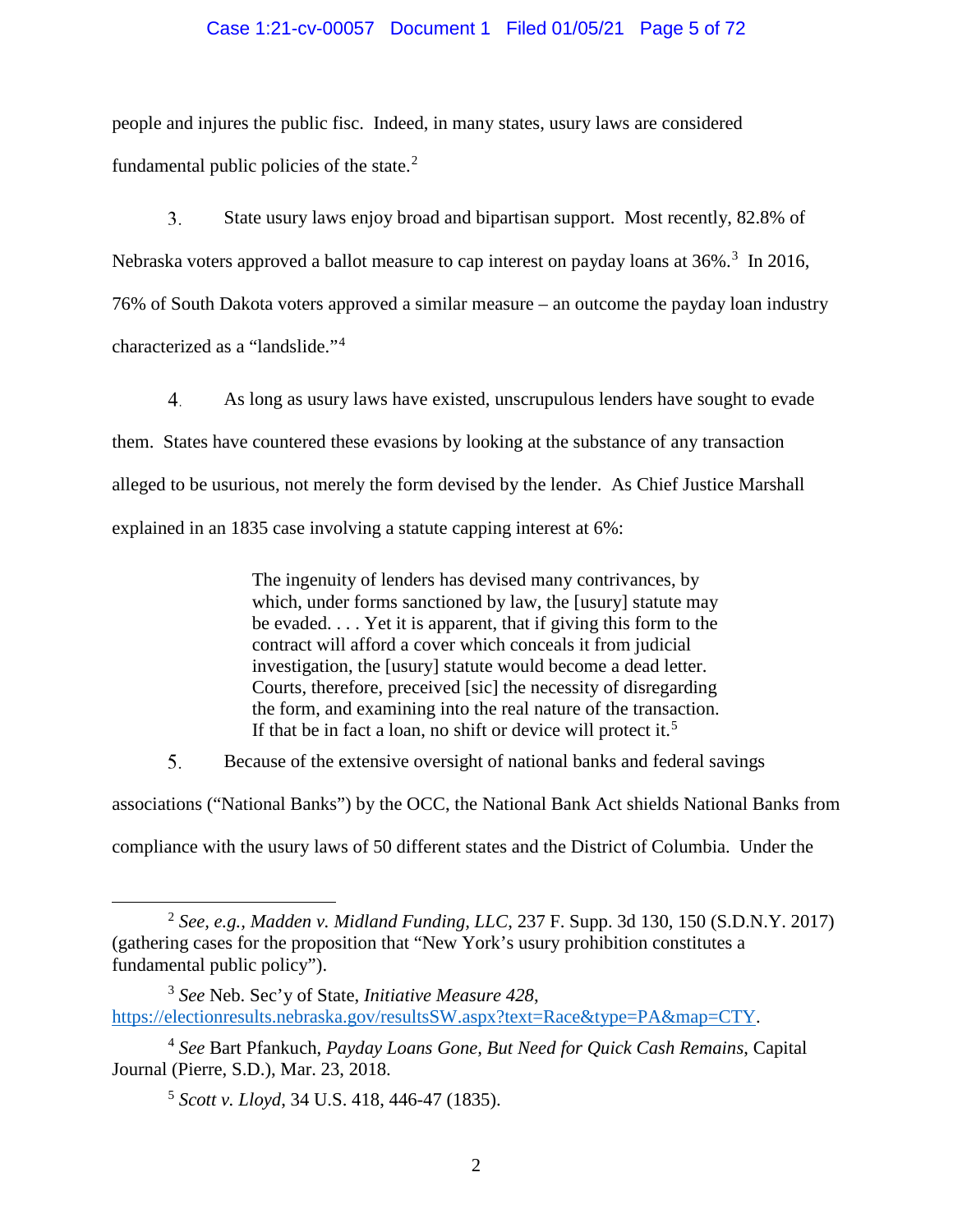#### Case 1:21-cv-00057 Document 1 Filed 01/05/21 Page 6 of 72

National Bank Act, National Banks need only comply with the interest-rate caps of the state in which they are located, regardless of where else they do business.

6. Non-bank lenders have gone to great lengths to avoid state usury laws, including in particular, by nominally "partnering" with National Banks located in states with no interestrate laws to avoid state usury limits nationwide. These sham rent-a-bank schemes have been closely scrutinized by courts and regulators to determine whether the National Bank is the true lender of the resulting loans. Thus, courts look to the substance, rather than form, of such agreements, and examine the totality of the circumstances surrounding the loans.

7. In its modern form, Justice Marshall's "examin[ation] into the real nature of the transaction" entails courts conducting factual inquiries to determine which party has the predominant economic interest in a loan, or which party is the "true lender."

8. Against this backdrop, the OCC has issued an unprecedented and ill-conceived rule (the "True Lender Rule" or the "Rule") that establishes a formalistic two-pronged standard by which to determine the true lender of a loan. Under this Rule, regardless of the roles of the National Bank and the non-bank lender, the National Bank will be viewed as the "true lender" "when, as of the date of origination, it (1) is named as lender in the loan agreement or (2) funds the loan." [6](#page-5-0)

9. The OCC claims that the True Lender Rule is intended to address supposed "ambiguity" in provisions of three federal banking statutes that generally authorize National Banks to make loans, but, according to the OCC, do not "specifically address which entity makes

<span id="page-5-0"></span> <sup>6</sup> OCC, *National Banks and Federal Savings Associations as Lenders*, 85 Fed. Reg. 68,742, 68,742 (Oct. 30, 2020) (to be codified at 12 C.F.R. § 7.1031).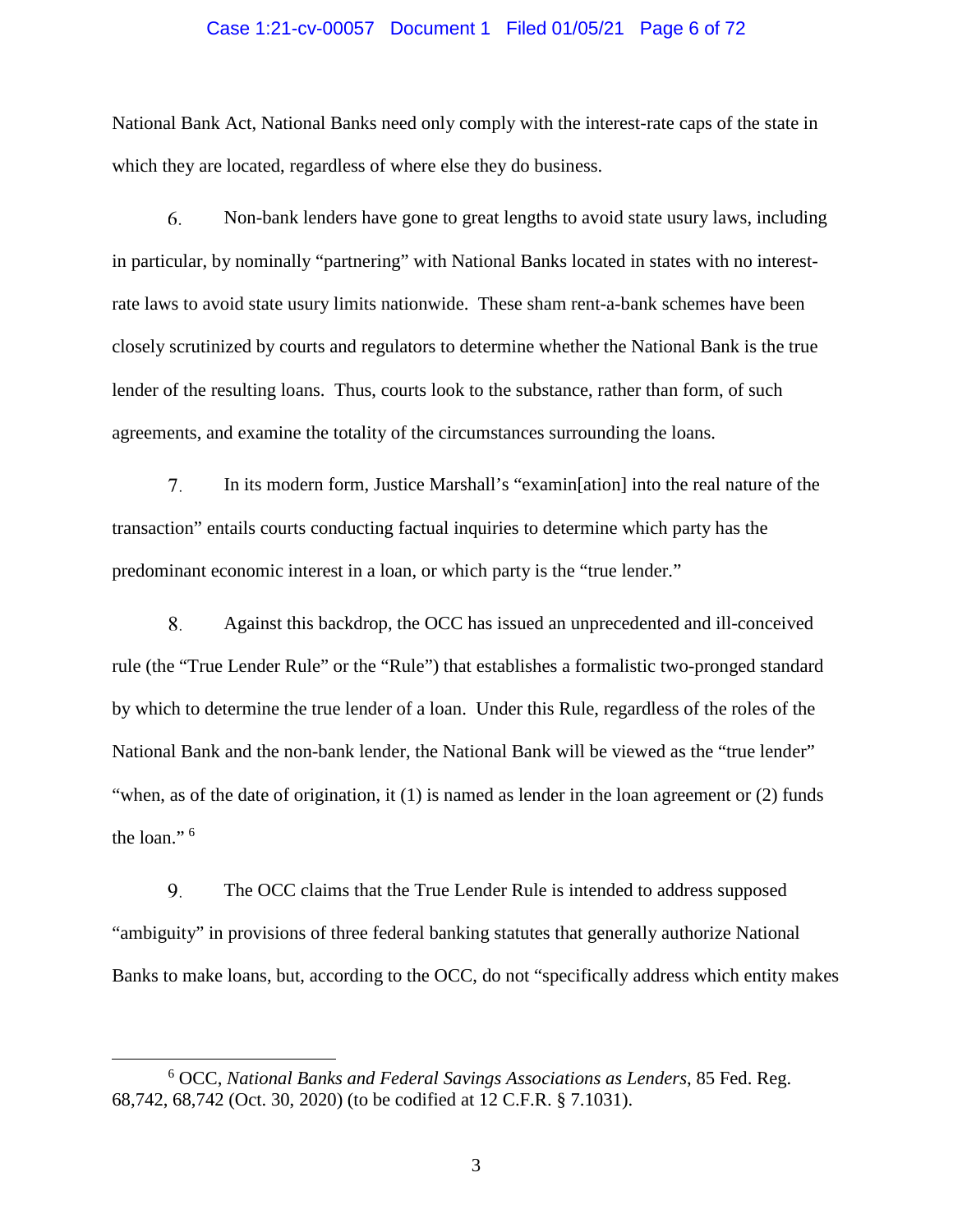#### Case 1:21-cv-00057 Document 1 Filed 01/05/21 Page 7 of 72

a loan when the loan is originated as part of a lending relationship involving a bank and a third party."

10. However, there is no ambiguity in the federal laws that justifies the OCC's adoption of the True Lender Rule.

11. Indeed, in adopting the True Lender Rule, the OCC exceeded its statutory authority by offering an unreasonable interpretation of federal law, and acted in a manner contrary to centuries of case law, the OCC's own prior interpretation of the law, and the plain statutory language of the federal statutes it purports to interpret.

12. Moreover, the True Lender Rule is contrary to Congressional actions to rein in the OCC's ability to preempt state consumer protection laws. In particular, the Rule seeks to preempt state usury law, infringe on the States' historical police powers and facilitate predatory lending by purporting to halt the ability of the States and courts to apply well-established principles for determining whether a National Bank actually fulfills the role of lender when loans are offered through a purported partnership between a National Bank and a non-bank..

13. The OCC asserts that these "partnership" arrangements benefit the U.S. economy and American consumers in several ways, including expanding the availability of affordable credit to the unbanked and underbanked. But history has demonstrated that the non-bank lenders that will benefit from the True Lender Rule have little interest in making *affordable* loans, because it is far more profitable to make high-interest-rate loans to consumers who struggle to repay and that often end in default.<sup>[7](#page-6-0)</sup> Instead of complete repayment, predatory lenders recoup

<span id="page-6-0"></span> <sup>7</sup> *See* Christopher K. Odinet, *Predatory Fintech and the Politics of Banking*, Iowa L. Rev. 11-12, 25-26 (forthcoming 2021), *available at* [https://papers.ssrn.com/sol3/papers.cfm?abstract\\_id=3677283.](https://papers.ssrn.com/sol3/papers.cfm?abstract_id=3677283)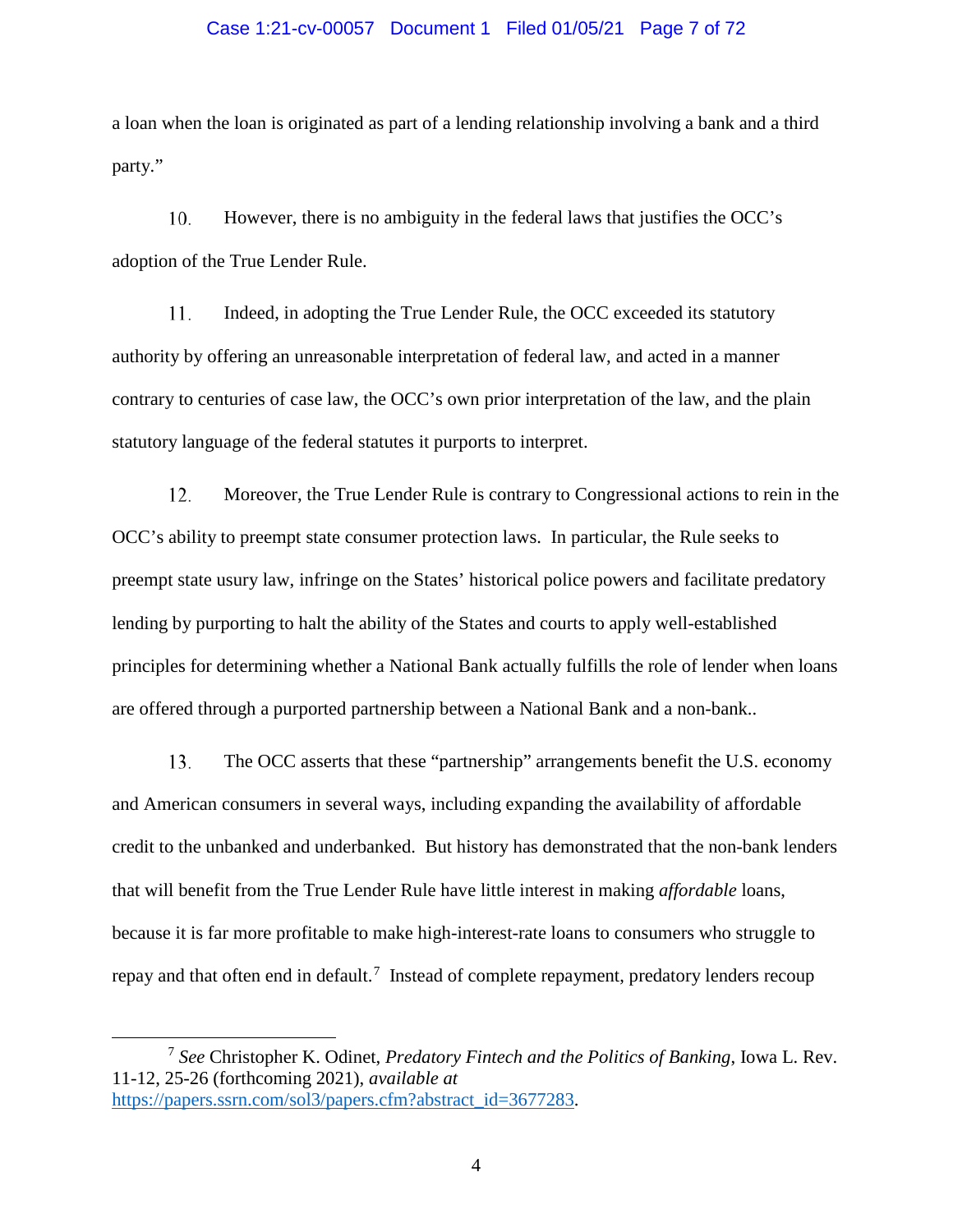#### Case 1:21-cv-00057 Document 1 Filed 01/05/21 Page 8 of 72

their outlays through high, often triple-digit, interest rate charges. The ill-conceived Rule fails to take this reality into account.

 $14$ The plaintiff States have every right to prohibit exploitative interest rates, even if other states decline to place limits on interest rates. These differences are at the core of federalism, as Judge Easterbrook has explained: "the Constitution establishes a federal republic where local differences are cherished as elements of liberty, rather than eliminated in a search for national uniformity."<sup>[8](#page-7-0)</sup> Far from cherishing or even respecting local differences, the OCC would strip the plaintiff States of the ability to enforce their own laws.

15. Perhaps as objectionable as the substance of the True Lender Rule are the circumstances under which it was issued. The OCC issued the final True Lender Rule on October 27, 2020, $9$  a date that is significant for two reasons. First, it was less than two months after the OCC received *four thousand* comments on its initial proposal, many of which raised substantive objections to the proposal.<sup>[10](#page-7-2)</sup> Second, it was one week before a presidential election that had the potential to – and ultimately did – usher in a new administration with potentially different policies regarding predatory lending.

16. As explained in detail below, the OCC has no authority to unilaterally rewrite federal and constitutional law, undermining long-standing policy positions of the OCC itself in the process, and the Court should hold unlawful and set aside the True Lender Rule.

5

 <sup>8</sup> *Friedman v. City of Highland Park, Illinois*, 784 F.3d 406, 412 (7th Cir. 2015).

<span id="page-7-2"></span><span id="page-7-1"></span><span id="page-7-0"></span><sup>9</sup> *See* Press Release, OCC, O*ffice of the Comptroller of the Currency Issues True Lender Rule*, Oct. 27, 2020, *available at* [https://www.occ.gov/news-issuances/news-releases/2020/nr](https://www.occ.gov/news-issuances/news-releases/2020/nr-occ-2020-139.html)[occ-2020-139.html.](https://www.occ.gov/news-issuances/news-releases/2020/nr-occ-2020-139.html) The True Lender Rule was published in the Federal Register on October 30, 2020.

<sup>10</sup> *See* True Lender Rule, 85 Fed. Reg. at 68,742.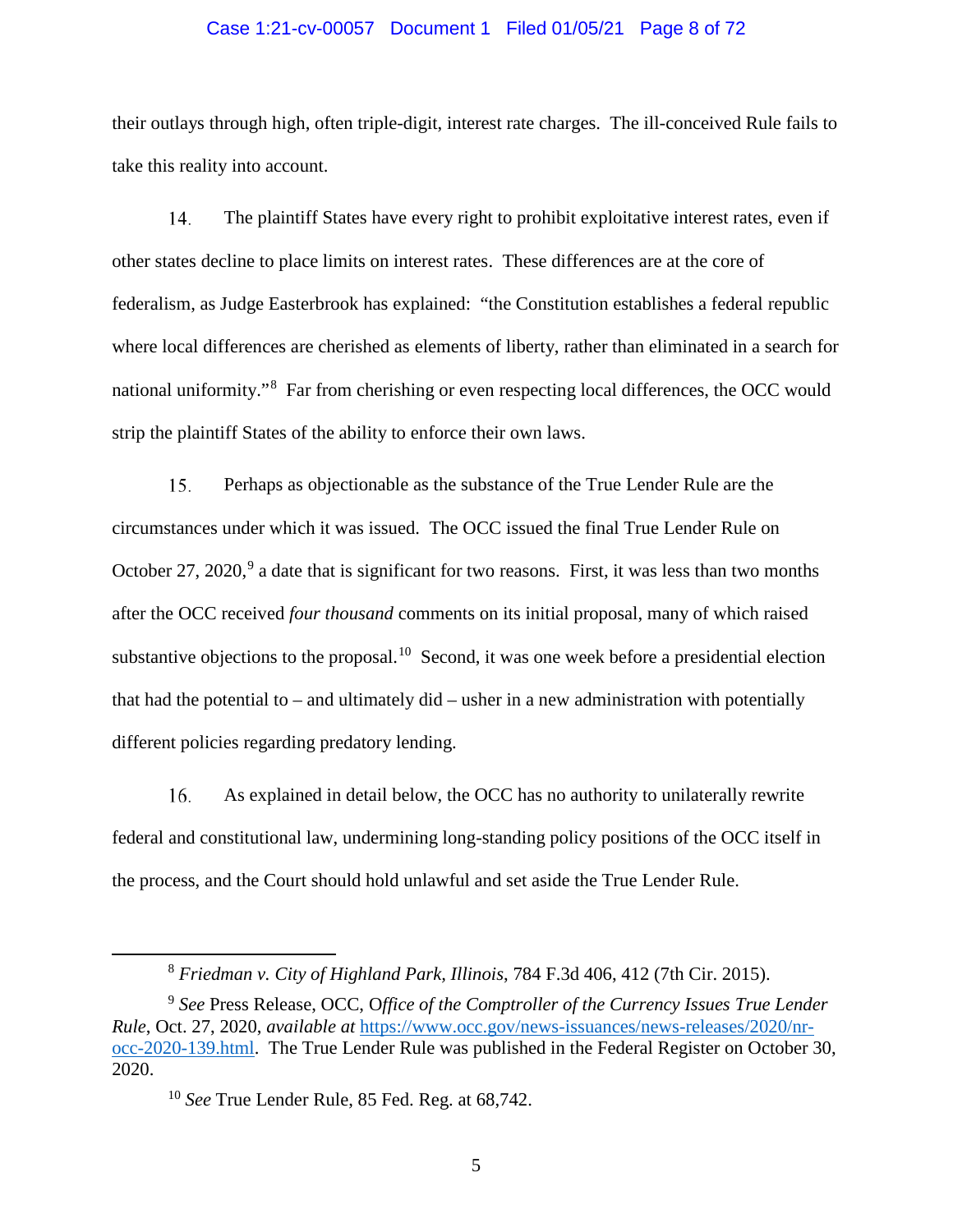# <span id="page-8-0"></span>**I. Parties**

17. Plaintiff the State of New York is a sovereign state of the United States of America. New York is represented by Attorney General Letitia James, New York's chief law-enforcement officer.<sup>[11](#page-8-1)</sup> As a body politic and a sovereign entity, New York brings this action on behalf of itself and as trustee, guardian, and representative of all residents and citizens of New York.

18. Plaintiff the People of the State of California bring this action by and through their Attorney General, Xavier Becerra, California's chief law officer.<sup>[12](#page-8-2)</sup>

19. Plaintiff the State of Colorado is a sovereign state of the United States of America. Colorado is represented by Attorney General Phillip Weiser, Colorado's chief lawenforcement officer. As a body politic and a sovereign entity, Colorado brings this action on behalf of itself and as trustee, guardian, and representative of all residents and citizens of Colorado.

20. Plaintiff the District of Columbia is a municipal corporation empowered to sue and be sued, and is the local government for the territory constituting the permanent seat of the federal government. The District brings this case through the Attorney General for the District of Columbia, who is the chief legal officer for the District and possesses all powers afforded the Attorney General by the common and statutory law of the District. The Attorney General is responsible for upholding the public interest and has the authority to file civil actions in order to

<span id="page-8-1"></span> $11$  N.Y. Executive Law § 63.

<span id="page-8-2"></span> $12$  Cal. Const. art. V, § 13.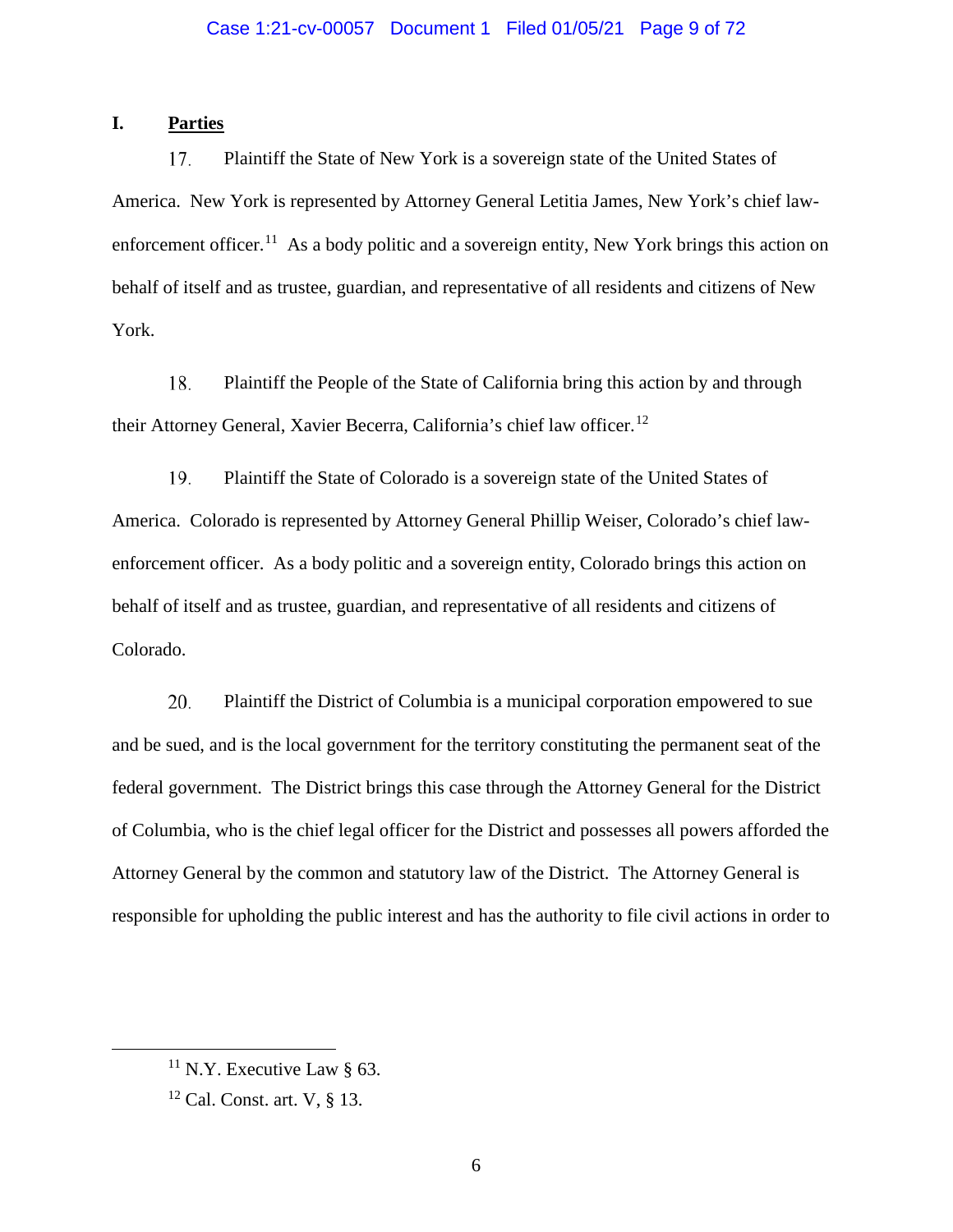#### Case 1:21-cv-00057 Document 1 Filed 01/05/21 Page 10 of 72

protect the public interest.<sup>[13](#page-9-0)</sup> The District brings this action on behalf of itself and as trustee, guardian, and representative of all residents and citizens of the District of Columbia.

21. Plaintiff the Commonwealth of Massachusetts, represented by and through Attorney General Maura Healey, is a sovereign state of the United States of America. Attorney General Healey is the Commonwealth's chief law-enforcement officer and brings this challenge pursuant to her independent constitutional, statutory, and common-law authority.

22. Plaintiff the State of Minnesota brings this action by and through its Attorney General Keith Ellison. Attorney General Ellison is the chief law officer of Minnesota and, pursuant to common law and statutory authority, may institute and maintain all such actions and proceedings as necessary for the enforcement of Minnesota's laws, the preservation of order, and the protection of Minnesota's legal and sovereign rights.<sup>[14](#page-9-1)</sup>

23. Plaintiff the State of New Jersey is a sovereign state of the United States of America. This action is brought on behalf of New Jersey by Attorney General Gurbir S. Grewal, New Jersey's chief legal officer.<sup>[15](#page-9-2)</sup>

24. Plaintiff the State of North Carolina, represented by and through Attorney General Joshua H. Stein, is a sovereign state of the United States of America. Attorney General Stein is the State of North Carolina's chief law-enforcement officer and brings this challenge pursuant to his independent constitutional, statutory, and common-law authority.

<span id="page-9-0"></span> <sup>13</sup> D.C. Code § 1-301.81.

<span id="page-9-1"></span><sup>14</sup> *Head v. Special Sch. Dist. No. 1*, 182 N.W.2d 887, 892 (Minn. 1970); Minn. Stat. ch. 8.

<span id="page-9-2"></span><sup>&</sup>lt;sup>15</sup> N.J. Stat. Ann. § 52:17A-4(e), (g).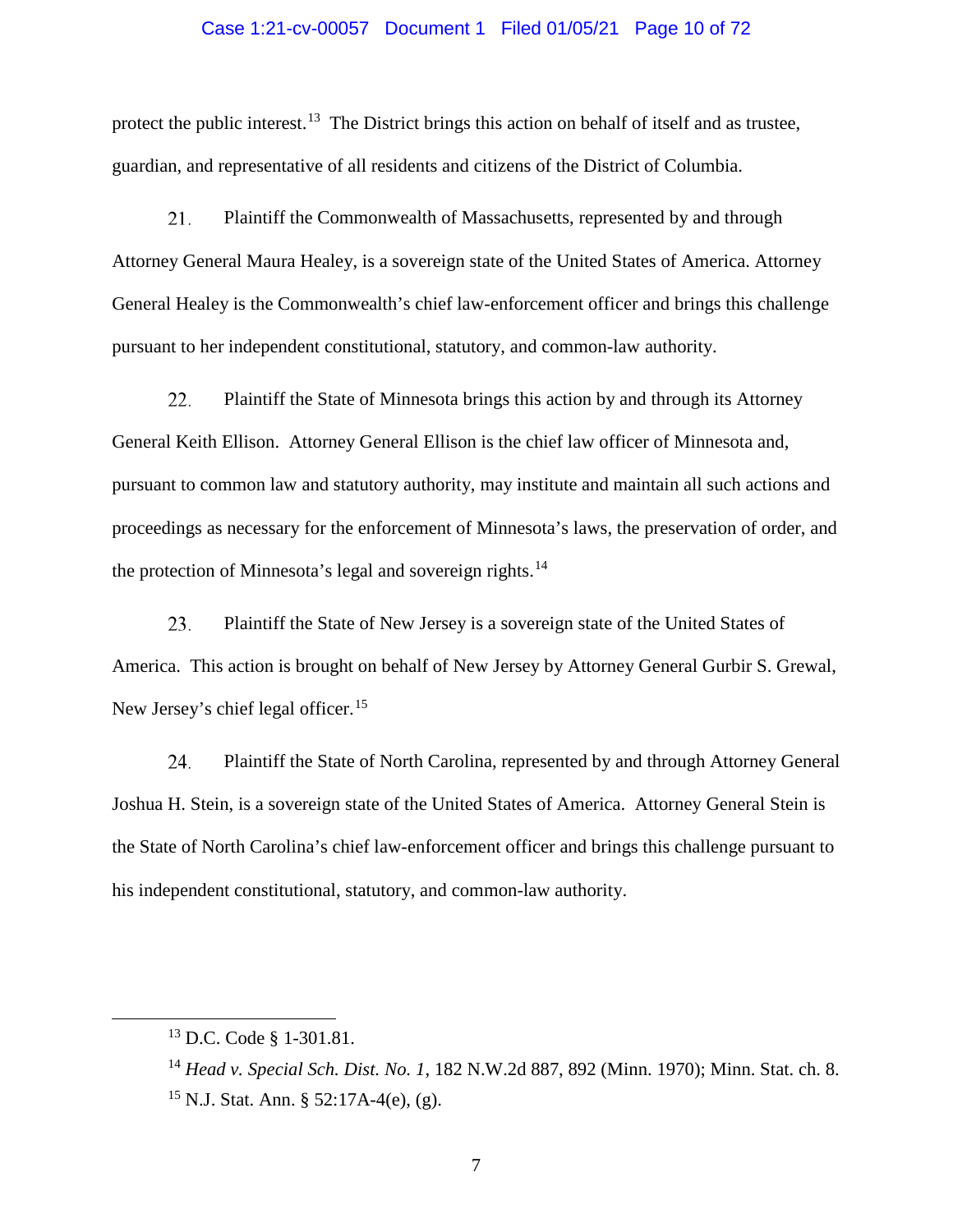#### Case 1:21-cv-00057 Document 1 Filed 01/05/21 Page 11 of 72

25. Defendant the Office of the Comptroller of the Currency is an executive agency of the United States government. The OCC's principal address is 400 7th Street SW, Washington, D.C., 20219.

26. Defendant Brian P. Brooks is the Acting Comptroller of the Currency and is being sued in his official capacity. His official address is 400 7th Street SW, Washington, D.C., 20219.

27. Defendant Brooks became Acting Comptroller on May 29, 2020 when Comptroller Joseph Otting resigned.

28. On November 27, 2020, President Trump nominated defendant Brooks to a five-year term as Comptroller.<sup>[16](#page-10-1)</sup>

# <span id="page-10-0"></span>**II. Jurisdiction and Venue**

The Court has subject matter jurisdiction under 28 U.S.C. §§ 1331 and 2201(a). 29.

30. This action is brought under the Administrative Procedure Act ("APA"), 5 U.S.C. §§ 551 *et seq.* The True Lender Rule became effective on December 29, 2020 and is a final agency action reviewable under 5 U.S.C. § 704.

 $31.$ Venue is proper in this district under 28 U.S.C. § 1391(e)(1) because Plaintiff New York resides in this district.

<span id="page-10-1"></span> <sup>16</sup> *See* Nominations & Appointments, White House, *One Nomination Sent to the Senate*, Nov. 27, 2020, *available at* [https://www.whitehouse.gov/presidential-actions/one-nomination](https://www.whitehouse.gov/presidential-actions/one-nomination-sent-senate-112720/)[sent-senate-112720/.](https://www.whitehouse.gov/presidential-actions/one-nomination-sent-senate-112720/)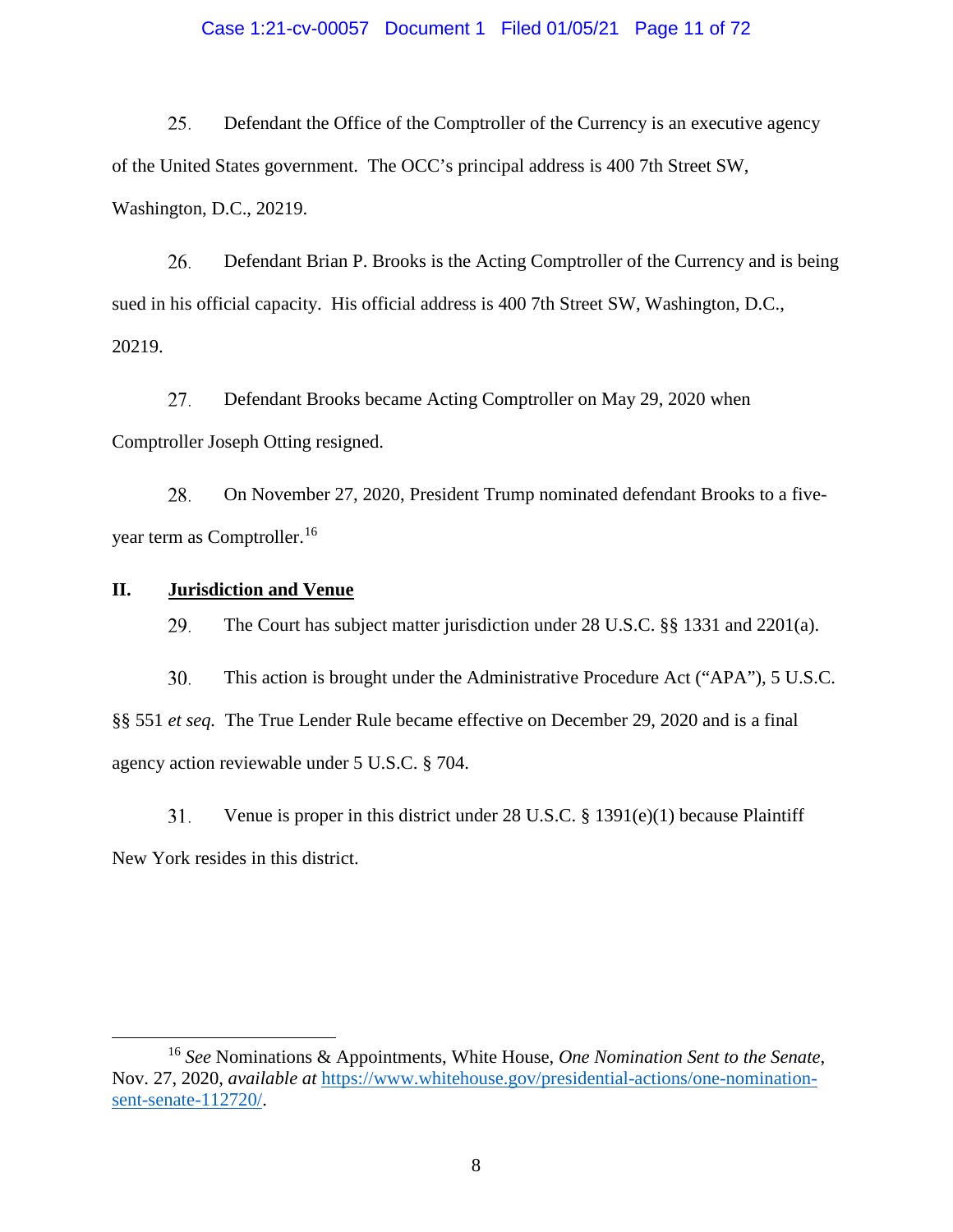### <span id="page-11-1"></span><span id="page-11-0"></span>**III. Background on the OCC's Rulemaking**

# **A. The States' Historic Role In Regulating Predatory Lending**

32. The States and the federal government have long shared responsibility for regulating lenders and protecting consumers from predatory practices. A key feature of this balance of powers between state and federal governments is the "dual banking system" originating from the National Bank Act of 1864 ("NBA").<sup>[17](#page-11-2)</sup> Under this framework, the OCC maintains supervisory authority over National Banks, and the NBA regulates the interest rate that such banks may charge in interstate transactions.<sup>18</sup>

33. When National Banks originate loans, they are permitted to charge the maximum interest rate permissible in the state in which they are located, to "export" that interest rate to borrowers in other states, and to preempt any state usury laws if the interest rate on the loan exceeds the amount permitted by state law, including state law in the state where the borrower resides.[19](#page-11-4) The interplay between NBA provisions regarding interest rates and state usury laws is variously described as interest-rate exportation or NBA preemption, both of which refer to the same legal issues.

34. The NBA does not apply to non-bank entities, however.<sup>[20](#page-11-5)</sup> Rather, such lenders are generally subject to oversight by state licensing authorities and must comply with state

<span id="page-11-2"></span> <sup>17</sup> *See* Jay B. Sykes, Cong. Research Serv., R45081, *Banking Law: An Overview of Federal Preemption in the Dual Banking System* 4 (2018).

<span id="page-11-3"></span> $18$  12 U.S.C. §§ 85, 481. The OCC has the same powers with respect to Federal savings associations under the Home Owners' Loan Act. *See* 12 U.S.C. § 1463.

<span id="page-11-4"></span><sup>19</sup> *See Beneficial Nat'l Bank v. Anderson*, 539 U.S. 1, 10-11 (2003). Unless otherwise indicated, all citations in this Complaint will omit internal quotation marks and citations.

<span id="page-11-5"></span><sup>&</sup>lt;sup>20</sup> 12 U.S.C. § 25b(h)(2) ("No provision of this title [*i.e.*, the NBA] . . . shall be construed as preempting, annulling, or affecting the applicability of State law to any subsidiary, affiliate, or agent of a national bank (other than a subsidiary, affiliate, or agent that is chartered as a national bank)."); 12 U.S.C. § 1 (providing for OCC authority to "the institutions and other persons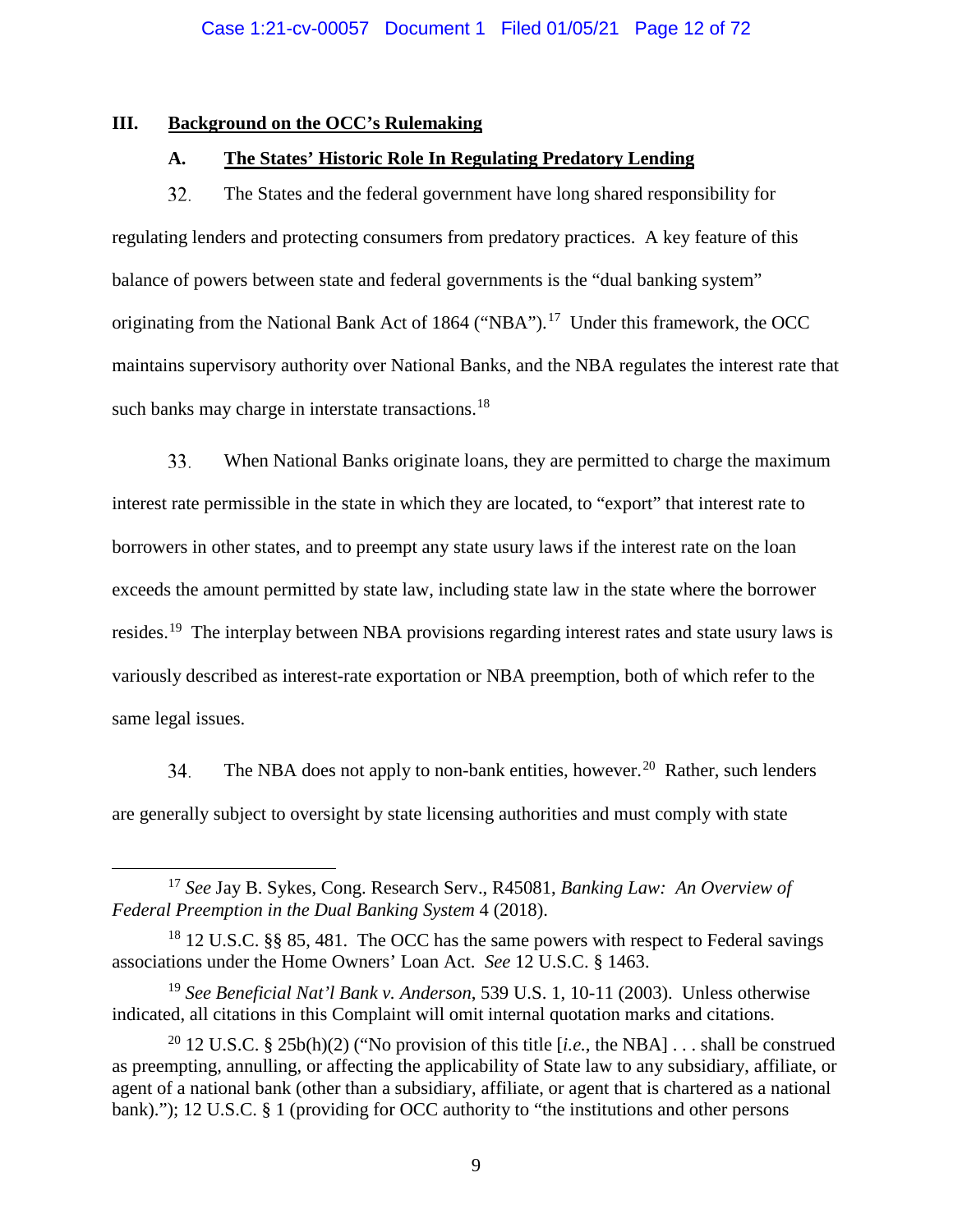#### Case 1:21-cv-00057 Document 1 Filed 01/05/21 Page 13 of 72

consumer-lending statutes designed to protect the consuming public, as the OCC acknowledges.[21](#page-12-0)

35. These statutes provide bedrock protections that serve important state interests, safeguard borrowers from abuses in the marketplace, and protect the economy from financial crises brought on by unsustainable debt levels.<sup>[22](#page-12-1)</sup> State usury laws, for example, have long prevented non-banks from charging excessive and exploitative interest rates against vulnerable consumers. Lender-licensing laws prevent loan-sharking and ensure that non-banks engaged in the business of lending conduct their business in an ethical, legally compliant, and financially sound manner. With consumer debt at record levels, it is more important than ever for states to exercise their sovereign power to regulate and protect residents from harmful lending practices by non-banks.

36. Financial products and consumer lending have also become increasingly complex in recent years, which has led to a number of different schemes and maneuvers to avoid compliance with state consumer protections. "Rent-a-bank" schemes are one example.

37. Although some National Banks attempt to pass on the benefits of NBA preemption to their non-bank partners, the NBA shields National Banks – and only National Banks – from liability under state usury laws. In rent-a-bank scenarios, non-bank lenders

 $\overline{a}$ 

subject to its jurisdiction"  $-i.e.,$  national banks, federal savings associations, and other financial institutions that it regulates).

<span id="page-12-0"></span><sup>21</sup> *See* True Lender Rule, 85 Fed. Reg. at 68,743 ("As noted in the proposal, if a nonbank partner is the true lender, the relevant state (and not OCC) would regulate the lending activity, and the OCC would assess the bank's third-party risk management in connection with the relationship itself.").

<span id="page-12-1"></span><sup>22</sup> *See, e.g.,* N.C. Gen. Stat. § 24-2.1(g) ("It is the paramount public policy of North Carolina to protect North Carolina resident borrowers through the application of North Carolina interest laws.")*.*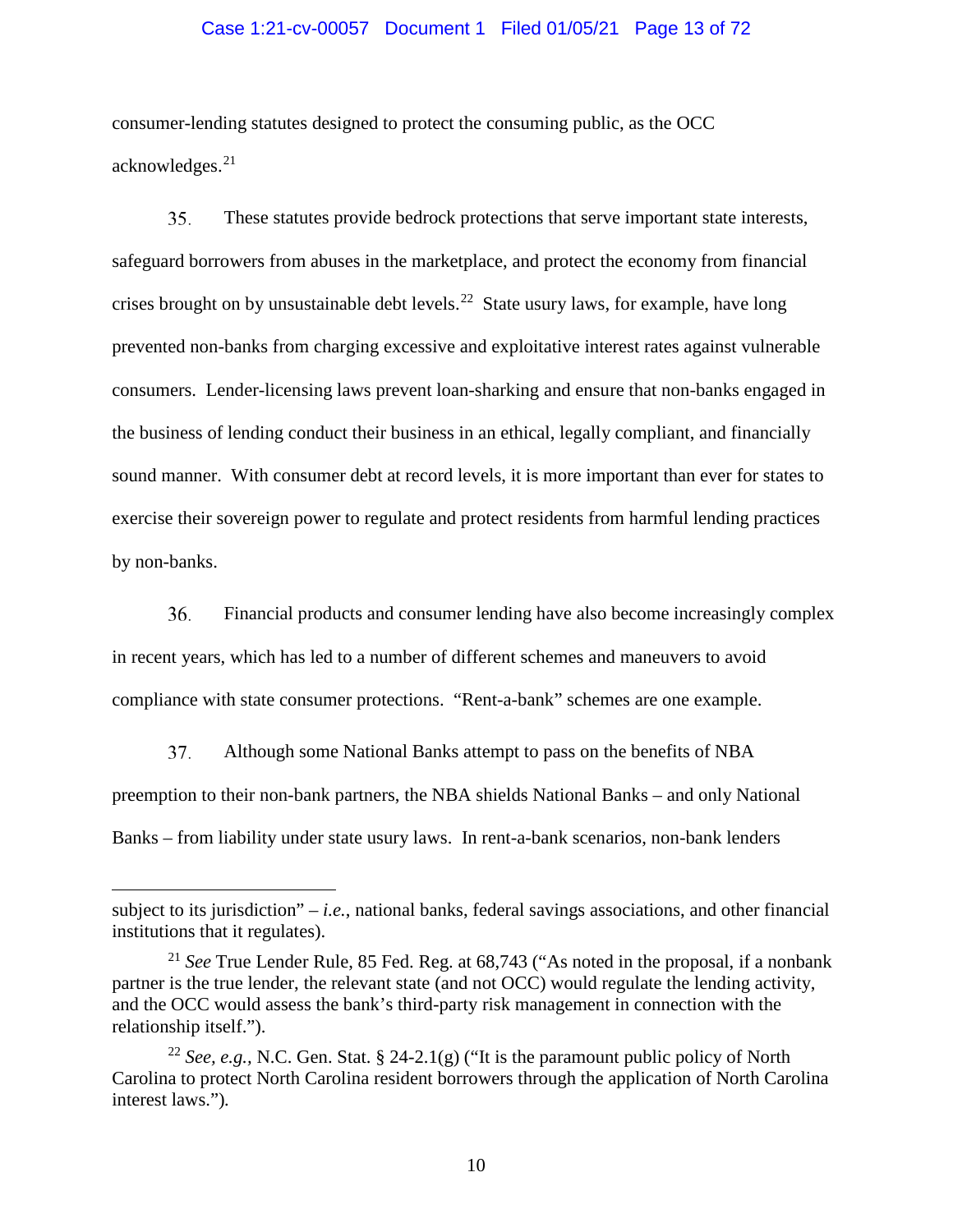#### Case 1:21-cv-00057 Document 1 Filed 01/05/21 Page 14 of 72

looking to charge exorbitant interest rates and seeking to avoid state interest-rate caps enter into relationships with National Banks and then placing the name of a National Bank on the loan documents as the loan originator. In doing so, non-banks use National Banks as the "delivery vehicle"  $^{23}$  $^{23}$  $^{23}$  to charge interest at rates the non-banks could not charge on their own.<sup>[24](#page-13-1)</sup> The nonbank lender provides the underwriting, marketing, and funding of the loans, often formally purchasing the note immediately after origination. The National Bank is then paid a fee to play the role of originator in name only, bearing little, if any, risk in the loan's performance.

38. State consumer-lending statutes, however, do not countenance such evasion and have been repeatedly enforced against non-banks engaging in such conduct. Disguised lending by non-banks may be prevented by state law specifically applying consumer-lending laws to non-banks that act as the "true" or "de facto" lender.<sup>25</sup> As one court has explained, "[i]f the true lender is a non-bank," then the preemption rights available under federal banking law "cannot attach."[26](#page-13-3)

39. The "true lender" doctrine is an outgrowth of longstanding decisional case law recognizing the application of state statutes to non-banks engaged in lending, regardless of the

<span id="page-13-0"></span><sup>&</sup>lt;sup>23</sup> OCC Preemption Determination 01-10, 66 Fed. Reg. 28,593, 28,595 n.6 (May 23, 2001).

<span id="page-13-1"></span> $24$  One court characterized rent-a-bank schemes as attempts by non-banks to "borrow" NBA preemption from National Banks. *See Kaur v. World Bus. Lenders, LLC*, 440 F. Supp. 3d 111, 119 (D. Mass. 2020).

<span id="page-13-2"></span><sup>&</sup>lt;sup>25</sup> *See, e.g.*, Ga. Code. Ann. § 16-17-2(b)(4) (creating totality of the circumstances test to determine when "a purported agent shall be considered a de facto lender" for purposes of state usury laws); *Easter v. Am. W. Fin.*, 381 F.3d 948, 957 (9th Cir. 2004) (applying the de facto lender doctrine under Washington state law).

<span id="page-13-3"></span><sup>26</sup> *See In re Rent-Rite SuperKegs W. Ltd.*, --- B.R. ----, Case No. 19-CV-01552-RBJ, 2020 WL 6689166, at \*6 (D. Colo. Aug. 12, 2020).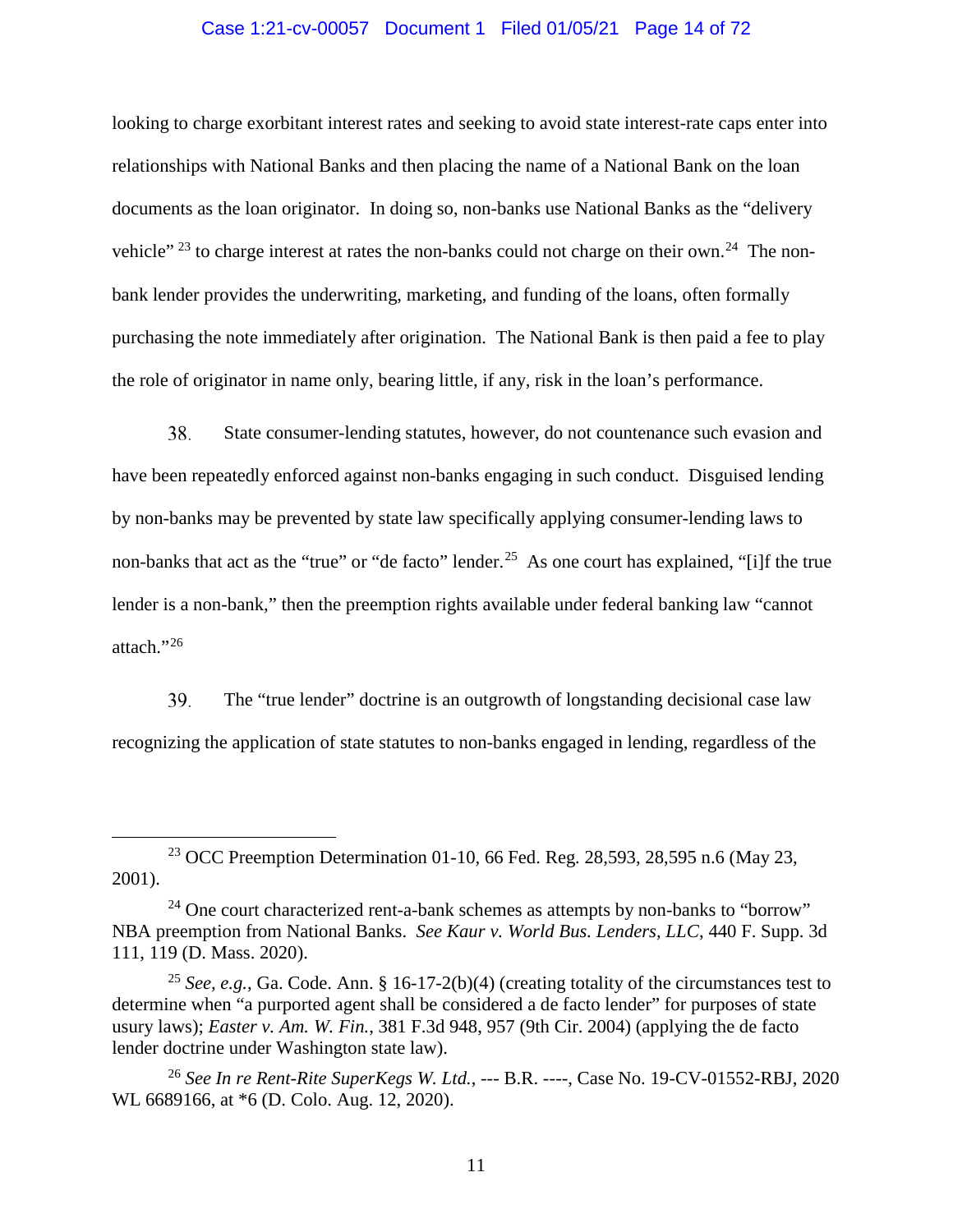## Case 1:21-cv-00057 Document 1 Filed 01/05/21 Page 15 of 72

use of labels and form. As just one variation of an age-old maxim, the New York Court of

Appeals stated in 1875:

The [loan] transaction must be judged by its real character, rather than by the form and color which the parties have seen fit to give it. The shifts and devices of usurers to evade the statutes against usury, have taken every shape and form that the wit of man could devise, but none have been allowed to prevail. Courts have been astute in getting at the true intent of the parties, and giving effect to the statute.<sup>[27](#page-14-0)</sup>

40. Indeed, nearly every jurisdiction recognizes this concept in the interpretation and

application of state consumer-lending statutes. $^{28}$  $^{28}$  $^{28}$ 

<span id="page-14-1"></span><span id="page-14-0"></span><sup>28</sup> *See, e.g., Scott*, 34 U.S. at 419 ("The ingenuity of lenders has devised many contrivances by which, under forms sanctioned by law, the statute may be evaded. . . . Yet it is apparent, that if giving this form to the contract will afford a cover which conceals it from judicial investigation, the statute would become a dead letter. Courts, therefore, perceived the necessity of disregarding the form, and examining into the real nature of the transaction. If that be in fact a loan, no shift or device will protect it."); *Easter*, 381 F.3d at 957 (recognizing that "Washington courts consistently look to the substance, not the form, of an allegedly usurious action"); *BankWest, Inc. v. Oxendine*, 598 S.E.2d 343, 348 (Ga. Ct. App. 2004) ("To determine if a contract is usurious, we critically examine the substance of the transaction, regardless of the name given it . . . The law intends that a search for usury shall penetrate to the substance."); *W. Auto Supply Co. v Vick*, 277 S.E.2d 360, 366 (N.C. 1981) ("The courts of this state regard the substance of a transaction, rather than its form as controlling. Specifically, when there is an allegation that the usury laws have been violated by a particular act or course of conduct, the courts of North Carolina will not hesitate to look beneath the formality of the activity to determine whether such an incident is, in fact, usurious."); *Carter v. Brand*, 1 N.C. 255, 257 (1800) ("Every case arising upon the Act of Assembly to restrain excessive usury must be viewed in all its circumstances, so as to ascertain the real intention of the parties. If that be corrupt in the substance and design, no pretext however plausible, no contrivance however specious, no coloring however artful, with which the transaction is veiled, will secure it from the censure of the law."); *Crim v. Post*, 23 S.E. 613, 614 (W. Va. 1895) ("The usury statute contemplates that a search for usury shall not stop at the mere form of the bargains and contracts relative to such loan, but that all shifts and devices intended to cover a usurious loan or forbearance shall be pushed aside, and the transaction shall be dealt with as usurious if it be such in fact."); *Rosenbusch v. Fry*, 5 N.J. Misc. 312, 313 (Dist. Ct. 1927) ("The substitution of some form or device which is supposed to give the semblance of a purchase, in the endeavor to cover up a usurious loan, is familiar to all. The law, however, regards the essential nature of the transaction, not the incidents created to give it a fictitious color.").

 <sup>27</sup> *Quackenbos v. Sayer*, 62 N.Y. 344, 346 (1875).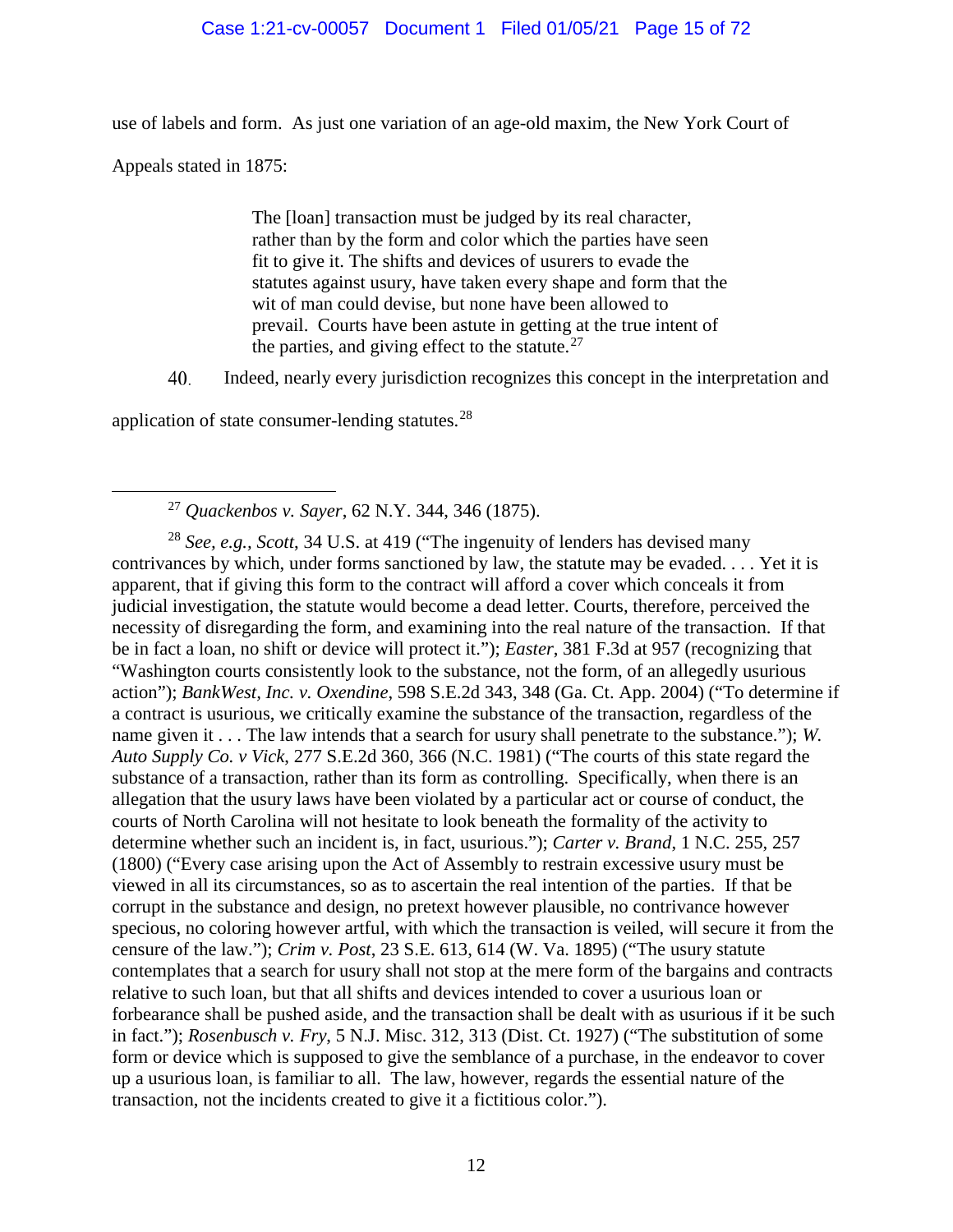#### Case 1:21-cv-00057 Document 1 Filed 01/05/21 Page 16 of 72

Applying this basic concept of state law, numerous courts across the United States 41. have held that non-banks cannot escape usury prohibitions and licensing oversight under the guise of rent-a-bank schemes.<sup>29</sup> Courts have not hesitated to apply the true lender doctrine even when a National Bank is a nominal party to the transaction.<sup>30</sup>

42. In applying the doctrine, courts carefully scrutinize transactions to see which party – *i.e.*, the National Bank or the non-bank – is the "true lender" of the loan. They typically look to see which party had the predominant economic interest in the loan, considering factors such as which party held the financial risk, and they may also consider other indicia of the parties' intent to create a transaction where form attempts to trump substance.<sup>[31](#page-15-2)</sup>

<span id="page-15-1"></span><sup>30</sup> *See Daniel v. First Nat'l Bank of Birmingham*, 227 F.2d 353, 357 (5th Cir. 1955) (holding a National Bank was liable for usury because the transaction involved "a loan or extension of credit to which the Bank was privy throughout" even though the contract was assigned to the bank after the transaction closed); *Ubaldi v. SLM Corp*., 852 F. Supp. 2d 1190, 1203 (N.D. Cal. 2012) (denying motion to dismiss in case alleging that Sallie Mae, not a National Bank, was the true lender); *Goleta Nat'l Bank v. O'Donnell*, 239 F. Supp. 2d 745, 747, 755 (S.D. Ohio 2002) (concluding that if a non-bank was the "true lender," then it would "unquestionably [be] subject to" state usury law, even though a different entity "is clearly listed as the lender on the loan documents"); *Goleta Nat'l Bank v. Lingerfelt*, 211 F. Supp. 2d 711, 717-18 (E.D.N.C. 2002) (same); *Salazar v. Ace Cash Exp., Inc*., 188 F. Supp. 2d 1282, 1285 (D. Colo. 2002) (same); *Eul v. Transworld Sys*., No. 15 C 7755, 2017 WL 1178537, at \*6 (N.D. Ill. Mar. 30, 2017) ("Because Plaintiffs allege that [a National Bank] was not the true originator of their loans, the Court is not persuaded that NBA preemption applies here.").

<span id="page-15-2"></span><sup>31</sup> *See, e.g., Kaur*, 440 F. Supp. 3d at 122 ("In determining the true lender, courts have looked to which institution had the predominant economic interest, for which the key and most determinative factor is which entity placed its own money at risk at any time during the transactions."); *Bank of Rehoboth Beach,* 45 A.D.3d at 1138 ("[A]n examination of the totality of

<span id="page-15-0"></span> <sup>29</sup> *See, e.g.*, *Cmty. State Bank v. Strong*, 651 F.3d 1241, 1260 (11th Cir. 2011) (concluding that federal banking law does not immunize bank from state usury law "if it is not the true lender of the loan"); *Pennsylvania v. Think Fin., Inc.*, Case No. 14-cv-7139, 2016 WL 183289, at \*13 (same); *Spitzer v. Cnty. Bank of Rehoboth Beach,* 45 A.D.3d 1136, 1138 (3d Dep't 2007) (holding that "the true lender," rather than "the written characterization that the parties seek to give" the transaction, determines whether a bank or a non-bank would be treated as the lender); *cf. CashCall, Inc. v. Morrisey*, Case No. 12-cv-1274, 2014 WL 2404300, \*7, 14- 15 (W. Va. 2014) (affirming judgment finding that unlicensed entity "was the de facto or true lender" and thus violated state licensing and usury laws).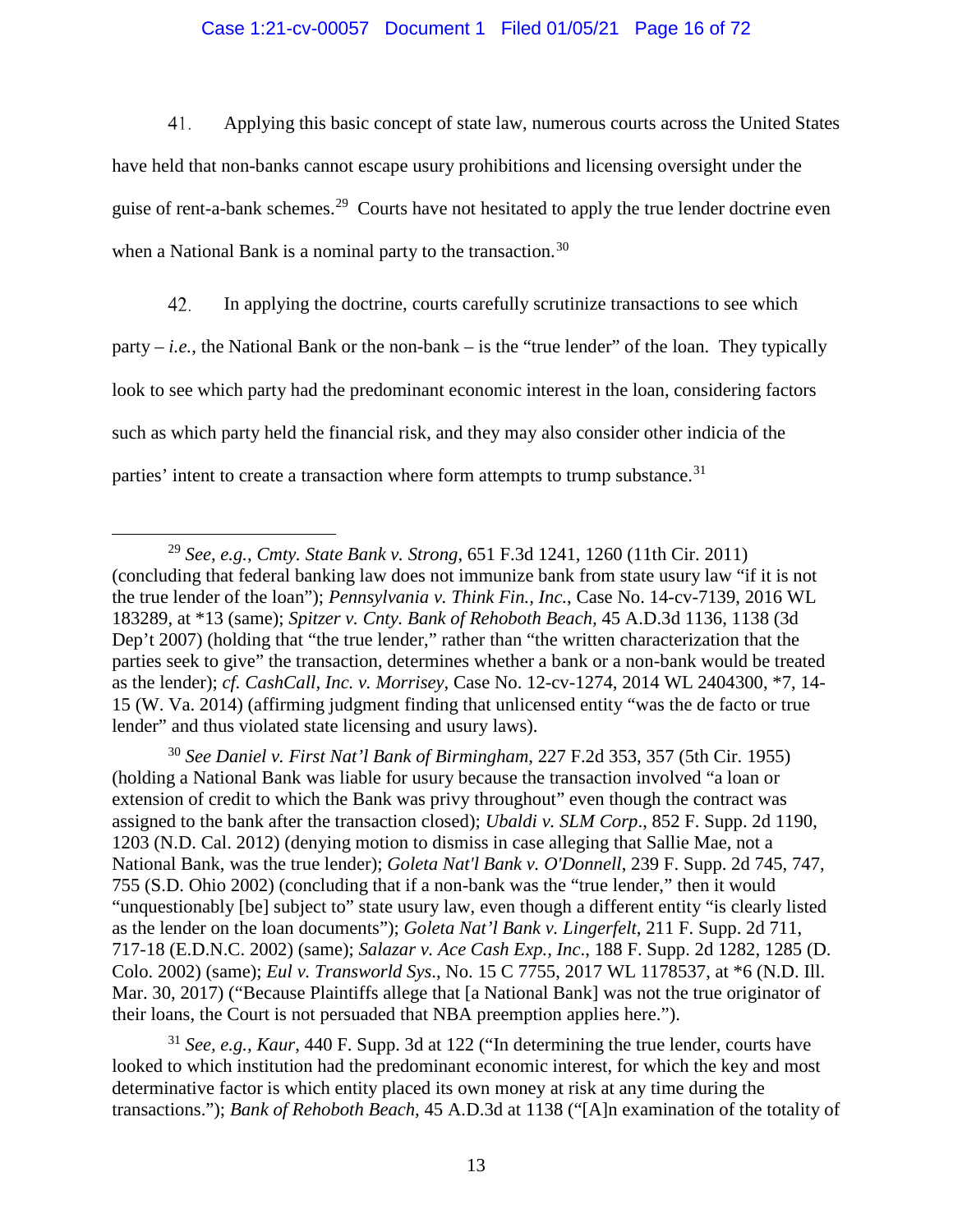# Case 1:21-cv-00057 Document 1 Filed 01/05/21 Page 17 of 72

43. The True Lender Rule attempts to halt this careful and necessary scrutiny, to the detriment of consumers.

# **B. The OCC Rushes To Issue the True Lender Rule**

<span id="page-16-0"></span>44. On July 22, 2020 the OCC published a notice of proposed rulemaking regarding a true lender proposal substantially similar to the final True Lender Rule.<sup>[32](#page-16-1)</sup> The comment period closed on September 3, 2020.<sup>33</sup> The OCC received approximately 4,000 comments on the proposed rule, the vast majority of which opposed the rule,  $34$  including comments from the Center for Responsible Lending,<sup>[35](#page-16-4)</sup> National Association of Consumer Credit Administrators.<sup>[36](#page-16-5)</sup> the Conference of State Bank Supervisors,<sup>[37](#page-16-6)</sup> and 24 State Attorneys General.<sup>38</sup> The OCC

<span id="page-16-1"></span><sup>32</sup> *See* OCC, *National Banks and Federal Savings Associations as Lenders*, 85 Fed. Reg. 44,223 (proposed July 22, 2020) (to be codified at 12 C.F.R. § 7.1031).

<sup>33</sup> *See id.*

 $\overline{a}$ 

<span id="page-16-3"></span><span id="page-16-2"></span><sup>34</sup> *See* True Lender Rule, 85 Fed. Reg. at 68,742 ("The OCC received approximately 4,000 comments on the proposal, the vast majority of which were from individuals using a version of one of three short form letters to express opposition to the proposal.").

<span id="page-16-4"></span><sup>35</sup> Center for Responsible Lending *et al*., Comment Letter on True Lender Rule (Sept. 3, 2020),<https://www.regulations.gov/document?D=OCC-2020-0026-0238> ("CRL Comment").

<span id="page-16-5"></span><sup>36</sup> Consumer Credit Administrators, Comment Letter on True Lender Rule (Sept. 3, 2020), [https://www.regulations.gov/document?D=OCC-2020-0026-0184.](https://www.regulations.gov/document?D=OCC-2020-0026-0184)

<span id="page-16-6"></span> $37$  Conference of State Bank Supervisors, Comment Letter on True Lender Rule (Sept. 3, 2020),<https://www.regulations.gov/document?D=OCC-2020-0026-0203> ("State Bank Supervisors Comment").

<span id="page-16-7"></span><sup>38</sup> Attorney General of the State of New York *et al.*, Comment Letter on True Lender Rule (Sept. 3, 2020),<https://www.regulations.gov/document?D=OCC-2020-0026-0233> ("Attorneys General Comment").

the circumstances surrounding this type of business association must be used to determine who is the true lender, with the key factor being who had the predominant economic interest in the transactions."); *Minnesota v. Cashcall, Inc*., Case No. 27-CV-13-12740, 2013 WL 6978561, at \*4 (Minn. Dist. Ct. Sep. 6, 2013) (denying dismissal where state sued for violations of state law by "de facto" lender and where "the loans are inextricably linked to the Defendants' funding mechanism and operational support"), *aff'd*, 2014 WL 4056028 (Minn. Ct. App. Aug. 18, 2014) (unpublished).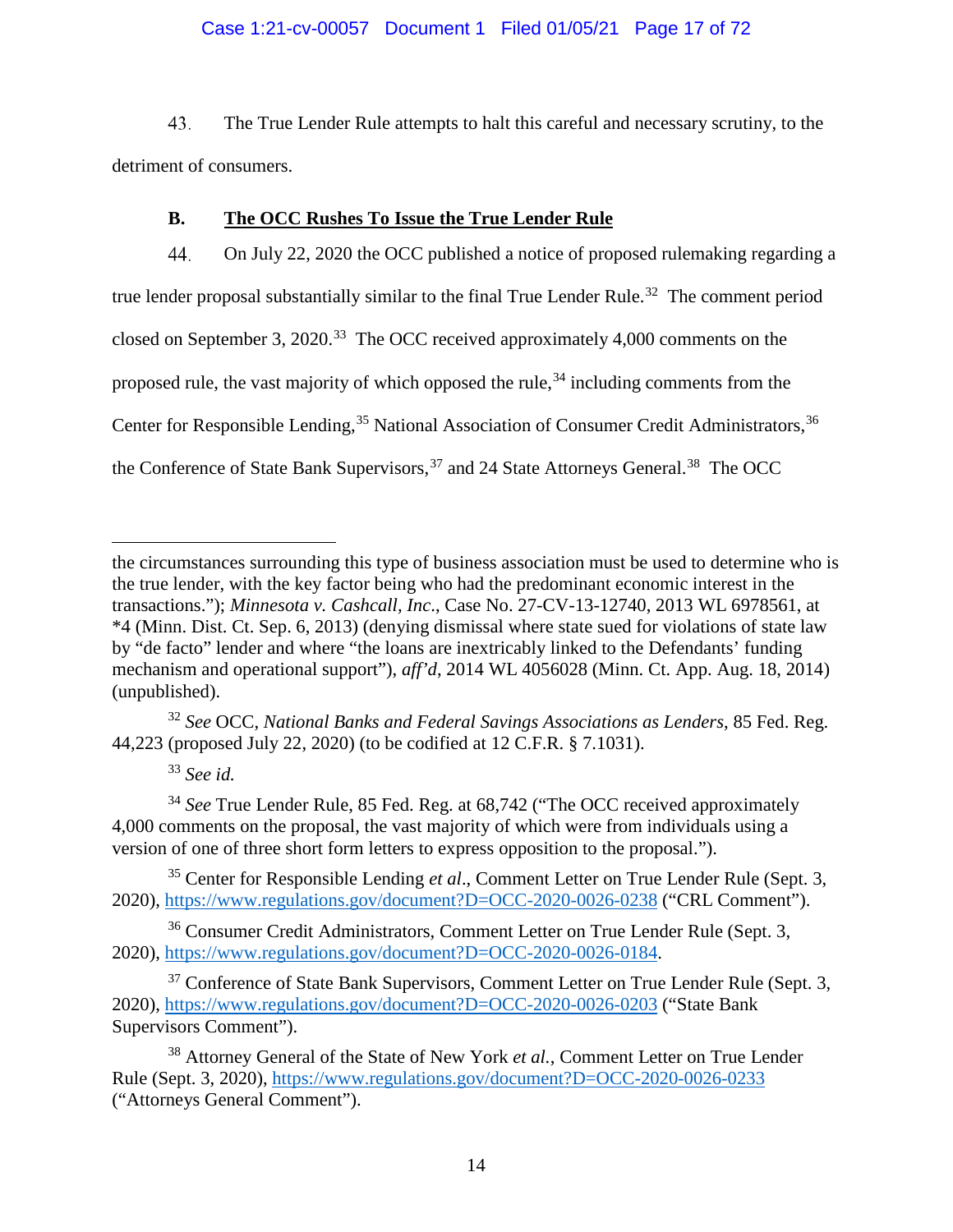#### Case 1:21-cv-00057 Document 1 Filed 01/05/21 Page 18 of 72

released the final True Lender Rule on October 27, 2020, less than two months after receiving a record number of comments.[39](#page-17-0)

45. The final True Lender Rule adopted only one substantive change from the proposed rule despite the comments.[40](#page-17-1)

46. Under the True Lender Rule, regardless of the role of the non-bank lender, a National Bank will be deemed the "true lender" of any loan "when, as of the date of origination, it (1) is named as lender in the loan agreement or (2) funds the loan."<sup>[41](#page-17-2)</sup> The True Lender Rule also makes clear that, when one National Bank is identified as the lender in the loan agreement and another National Bank funds the loan, the former will be deemed to have "made the loan."[42](#page-17-3)

47. The OCC is clear that the True Lender Regulation is an interpretation of only 12 U.S.C. §§ 24, 371, and  $1464(c)$ .<sup>43</sup> Despite the fact that the text of the regulation itself also

<span id="page-17-0"></span> <sup>39</sup> *See* Jeremy T. Rosenblum & Mindy Harris, *Hundreds Comment on OCC Proposed "True Lender" Rule*, Consumer Finance Monitor, Oct. 13, 2020, [https://www.consumerfinancemonitor.com/2020/10/13/hundreds-comment-on-occ-proposed](https://www.consumerfinancemonitor.com/2020/10/13/hundreds-comment-on-occ-proposed-true-lender-rule/)[true-lender-rule/](https://www.consumerfinancemonitor.com/2020/10/13/hundreds-comment-on-occ-proposed-true-lender-rule/) (noting that the OCC had received only 63 comments on a recent rulemaking).

<span id="page-17-2"></span><span id="page-17-1"></span><sup>40</sup> *See* True Lender Rule, 85 Fed. Reg. at 68,745 ("[W]e have amended the regulatory text to provide that where one bank is named as the lender in the loan agreement and another bank funds the loan, the bank named as the lender in the loan agreement makes the loan.... Otherwise, the OCC adopts the regulatory text as proposed.").

 $41$  12 C.F.R. § 7.1031(b).

<span id="page-17-3"></span> $42$  12 C.F.R. § 7.1031(c).

<span id="page-17-4"></span><sup>43</sup> *See* True Lender Rule, 85 Fed. Reg. at 68,743.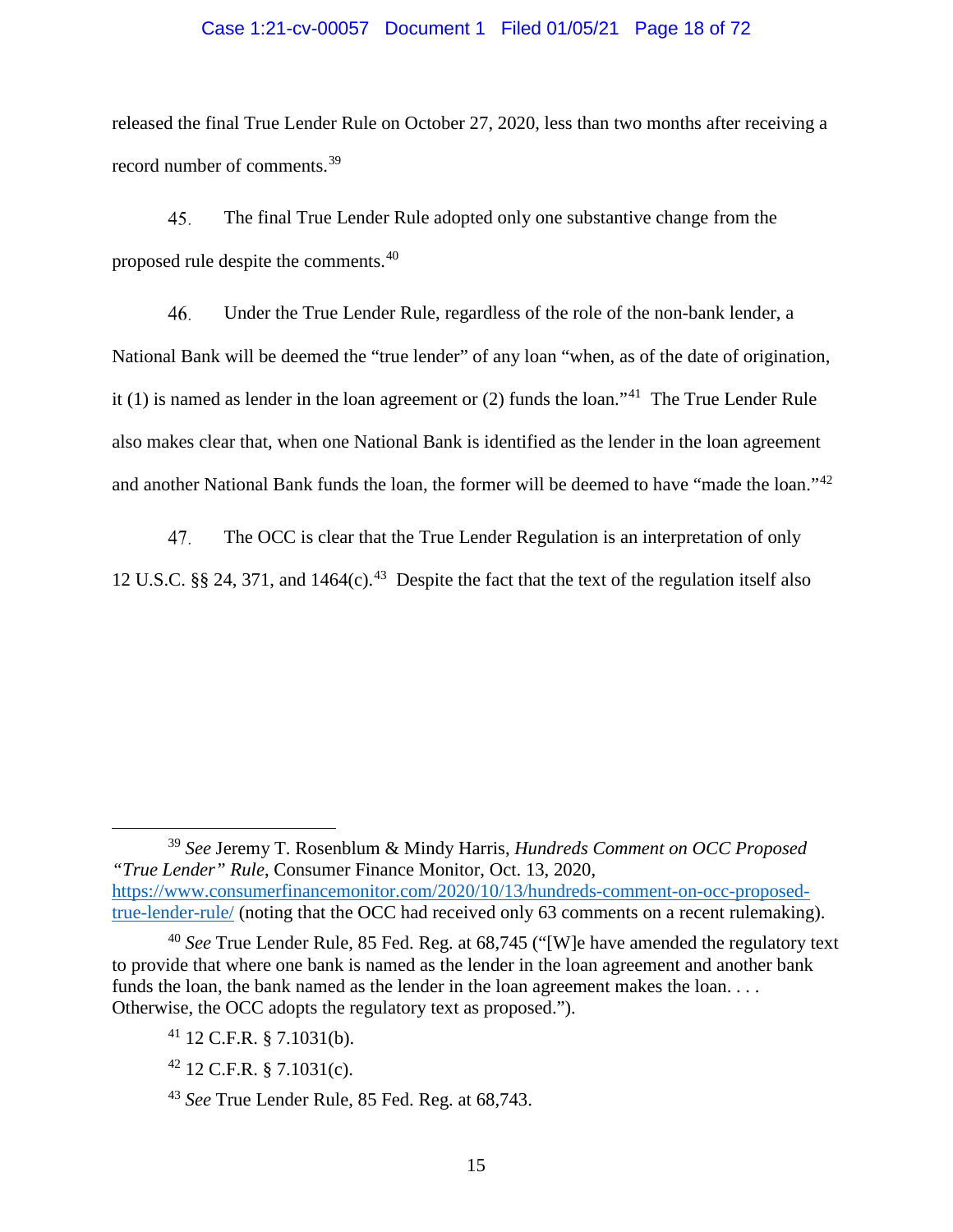#### Case 1:21-cv-00057 Document 1 Filed 01/05/21 Page 19 of 72

explicitly states that it is applicable to 12 U.S.C.  $\S$ § 85 and 1463(g),<sup>[44](#page-18-1)</sup> the OCC states that the True Lender Rule does not rely upon, and is not an interpretation of, those two statutes.<sup>[45](#page-18-2)</sup>

48. While the OCC pays lip service to condemning predatory lending, it gives its wholesale endorsement to lending relationships predicated on evasion of usury laws designed to protect consumers. Without citation to any evidence or authority, the OCC opines that "lending partnerships" between National Banks and non-bank entities play a "critical role in our financial system" because these partnerships allegedly "expand access to credit and provide an avenue for banks to remain competitive as the financial sector evolves."<sup>[46](#page-18-3)</sup> The OCC further speculates that through such partnerships "banks often leverage technology developed by innovative third parties that helps to reach a wider array of customers."[47](#page-18-4)

# **C. The OCC Intends the True Lender Rule to Preempt State Law**

<span id="page-18-0"></span>49. The OCC intends that when the True Lender Rule deems a National Bank to be the "true lender" of a loan, federal law will govern the loan to the extent it conflicts with otherwise applicable state law.[48](#page-18-5) The OCC explains that the True Lender Rule and another rule

<sup>47</sup> *Id.*

<span id="page-18-1"></span> <sup>44</sup> *See* 12 C.F.R. § 7.1031(b) (stating the two-pronged test applies "[f]or purposes of sections 5136 and 5197 of the Revised Statutes (12 U.S.C. 24 and 12 U.S.C. 85), section 24 of the Federal Reserve Act (12 U.S.C. 371), and sections 4(g) and 5(c) of the Home Owners' Loan Act (12 U.S.C. 1463(g) and 12 U.S.C. 1464(c)").

<span id="page-18-2"></span><sup>45</sup> *See* True Lender Rule, 85 Fed. Reg. at 68,743 ("Banks do not obtain their lending authority from section 85 or 12 U.S.C. 1463(g). Nor are these statutes the authority the OCC is relying on to issue this rule."); *id*. at 68,744 (stating that "this rulemaking is not an interpretation of section 85").

<sup>46</sup> *Id.* at 68,742.

<span id="page-18-5"></span><span id="page-18-4"></span><span id="page-18-3"></span><sup>48</sup> *See id.* (explaining that the True Lender Rule is intended to resolve "legal uncertainty" that supposedly prevents parties from "reliably determin[ing] the applicability of key laws, including the law governing the permissible interest that may be charged on the loan").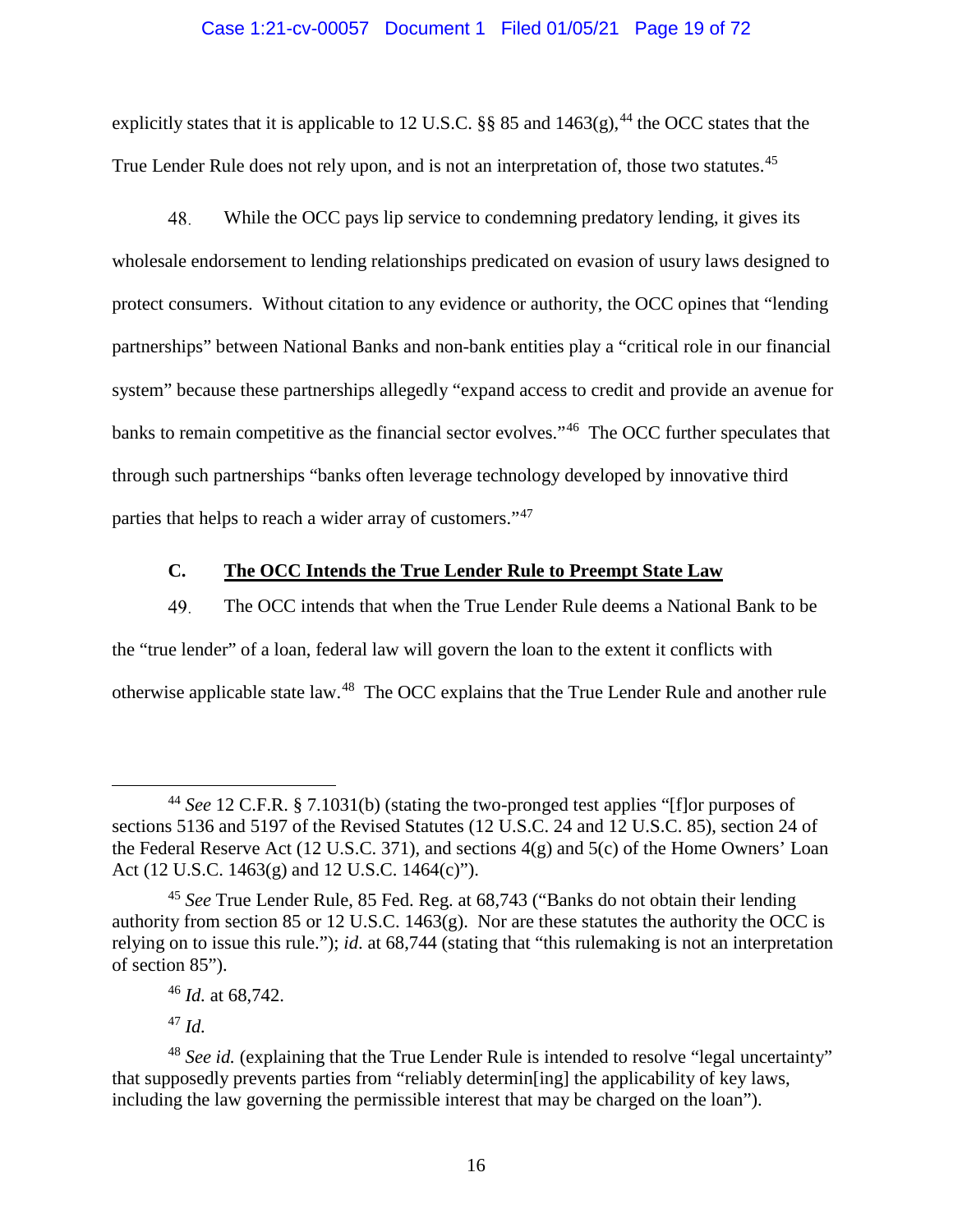#### Case 1:21-cv-00057 Document 1 Filed 01/05/21 Page 20 of 72

purporting to extend NBA preemption to any entity that purchases a loan from a National Bank<sup>[49](#page-19-0)</sup> "operate together" to ensure that "[w]hen a bank makes a loan pursuant to the test established in this regulation, the bank may subsequently sell, assign, or otherwise transfer the loan without affecting the permissible interest term, which is determined by reference to state law."[50](#page-19-1)

50. As noted above, in determining whether a loan is usurious, courts have historically looked to the substance of the transaction, not its form, recognizing that usury has "taken every shape and form that the wit of man could devise."<sup>51</sup> Courts carefully scrutinize transactions to see which party – the National Bank or the non-bank – is the "true lender" of the loan, usually looking to see which party had the predominant economic interest in the loan. The True Lender Rule is designed to foreclose this judicial scrutiny because it has purportedly led to "divergent standards" and created "uncertainty": "As a result of this legal uncertainty, stakeholders cannot reliably determine the applicability of key laws, including the law governing the permissible interest that may be charged on the loan."[52](#page-19-3)

51. Contrary to the OCC's assertion, for nearly 200 years, courts considering usury cases have consistently examined the substance of loan transactions rather than the form, which has led to a widely adopted "predominant economic interest" standard. The True Lender Rule

<span id="page-19-0"></span> <sup>49</sup> *See* OCC, *Permissible Interest on Loans That Are Sold, Assigned, or Otherwise Transferred*, 85 Fed. Reg. 33,530-36 (June 2, 2020) (codified at 12 C.F.R. §§ 7.40001(e) and 160.110(d)). Several States sued the OCC to invalidate the rule, arguing, among other things, that the OCC lacked statutory authority to issue the rule. *See California v. OCC*, Case No. 4:20- Civ.-05200-JSW (N.D. Cal.). Another coalition of States sued the Federal Deposit Insurance Corporation ("FDIC") to invalidate a substantially similar rule. *See California v. FDIC*, Case No. 4:20-Civ.-05860 (N.D. Cal.). Those lawsuits are currently pending. The True Lender Rule is invalid regardless of the outcome of those lawsuits.

<span id="page-19-1"></span><sup>50</sup> True Lender Rule, 85 Fed. Reg. at 68,743.

<span id="page-19-2"></span><sup>51</sup> *Quackenbos*, 62 N.Y. at 346.

<span id="page-19-3"></span><sup>52</sup> True Lender Rule, 85 Fed. Reg. at 68,742.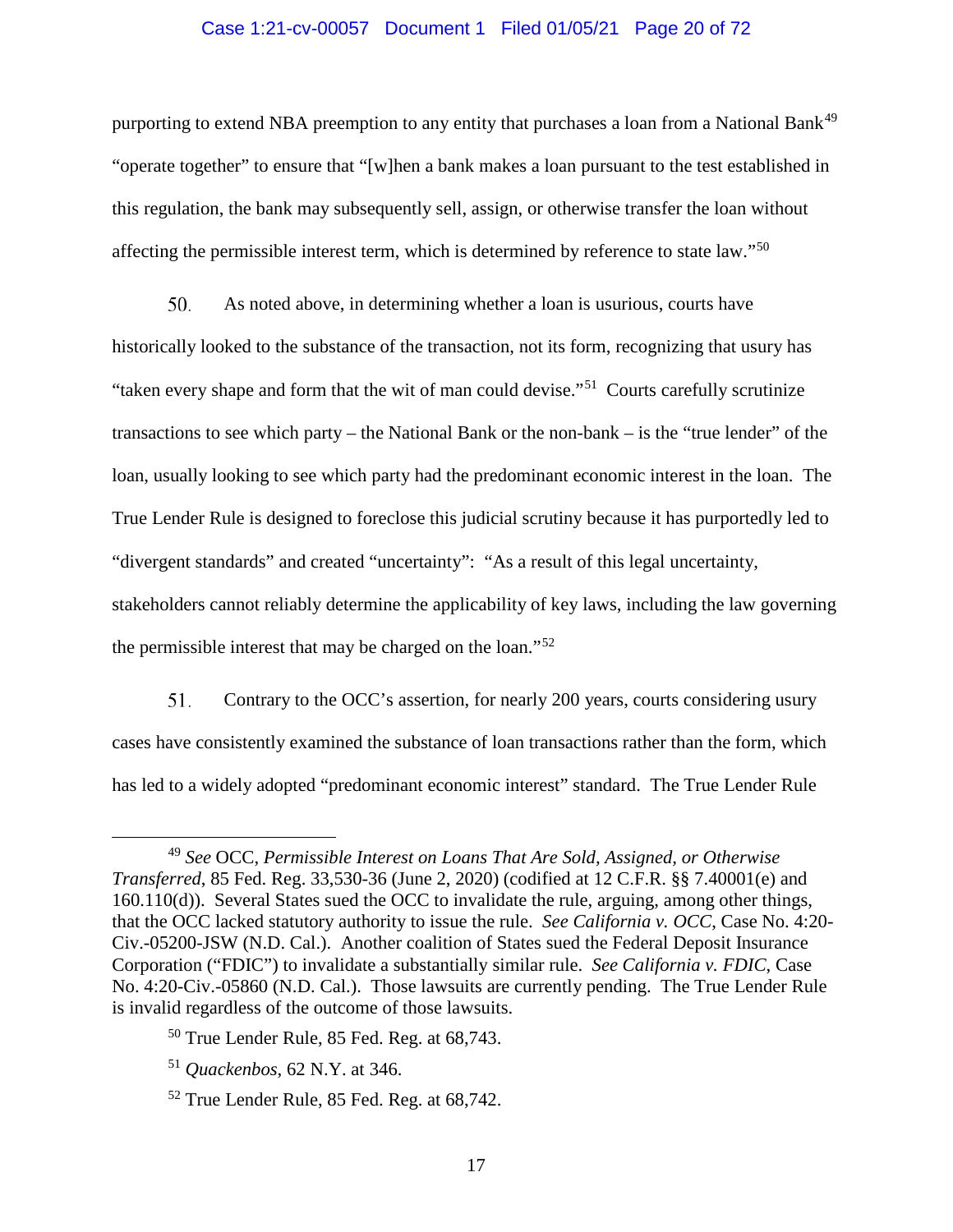#### Case 1:21-cv-00057 Document 1 Filed 01/05/21 Page 21 of 72

endeavors to supplant longstanding state statutory and case law with an artificial and unprecedented standard that eschews the economic realities of consumer loan transactions and is in direct conflict with existing law.

52. While the True Lender Rule conspicuously avoids using the word preemption, the True Lender Rule accomplishes exactly that. It would apply three federal banking statutes in place of state consumer protections and purports to categorically invalidate the "true lender" doctrine currently applicable to state consumer-lending laws. The OCC is also clear that the very purpose of the True Lender Rule is to replace state true-lender standards employed by courts today with a bright-line federal standard.<sup>53</sup> As the OCC is well aware, the true lender doctrine is typically only implicated by claims premised on a violation of a state usury or other consumer-lending law,<sup>[54](#page-20-1)</sup> and courts apply state law in determining the true lender.<sup>[55](#page-20-2)</sup> Thus, the effect of the True Lender Rule would be the attempted wholesale preemption of longstanding state laws.<sup>[56](#page-20-3)</sup>

<span id="page-20-0"></span> <sup>53</sup> *See id.* at 68,743 ("The OCC believes that this rule provides a simple, bright-line test to determine when a bank has made a loan and, therefore, is the true lender in a lending relationship. The only required factual analysis is whether the bank is named as the lender or funds the loan. The OCC has evaluated various standards established by courts and has determined that a clear, predictable, and easily administrable test is preferable. This test will provide legal certainty, and the OCC's robust supervisory framework effectively targets predatory lending, achieving the same goal as a more complex true lender test.").

<span id="page-20-1"></span><sup>&</sup>lt;sup>54</sup> This can either be direct claims under a usury statute where such suits are allowed, or indirect claims for violation of a consumer protection statute with usury as the underlying violation. For example, in *Consumer Financial Protection Bureau v. CashCall, Inc.*, the CFPB alleged the defendants had engaged in unfair, deceptive, and abusive acts and practices in violation of 12 U.S.C. § 5536 "by servicing and collecting full payment on loans that statelicensing and usury laws had rendered wholly or partially void or uncollectible." Case No. 15- CV-7522, 2016 WL 4820635, at \*4 (C.D. Cal. Aug. 31, 2016).

<span id="page-20-2"></span><sup>55</sup> *See, e.g.*, *Easter*, 381 F.3d at 957 (applying the de facto lender doctrine under Washington state law).

<span id="page-20-3"></span><sup>56</sup> *See Kaur*, 440 F. Supp. 3d at 122 ("If the national bank is not the 'true lender,' some courts have ruled, the partner non-bank entity does not gain the benefit of federal preemption.");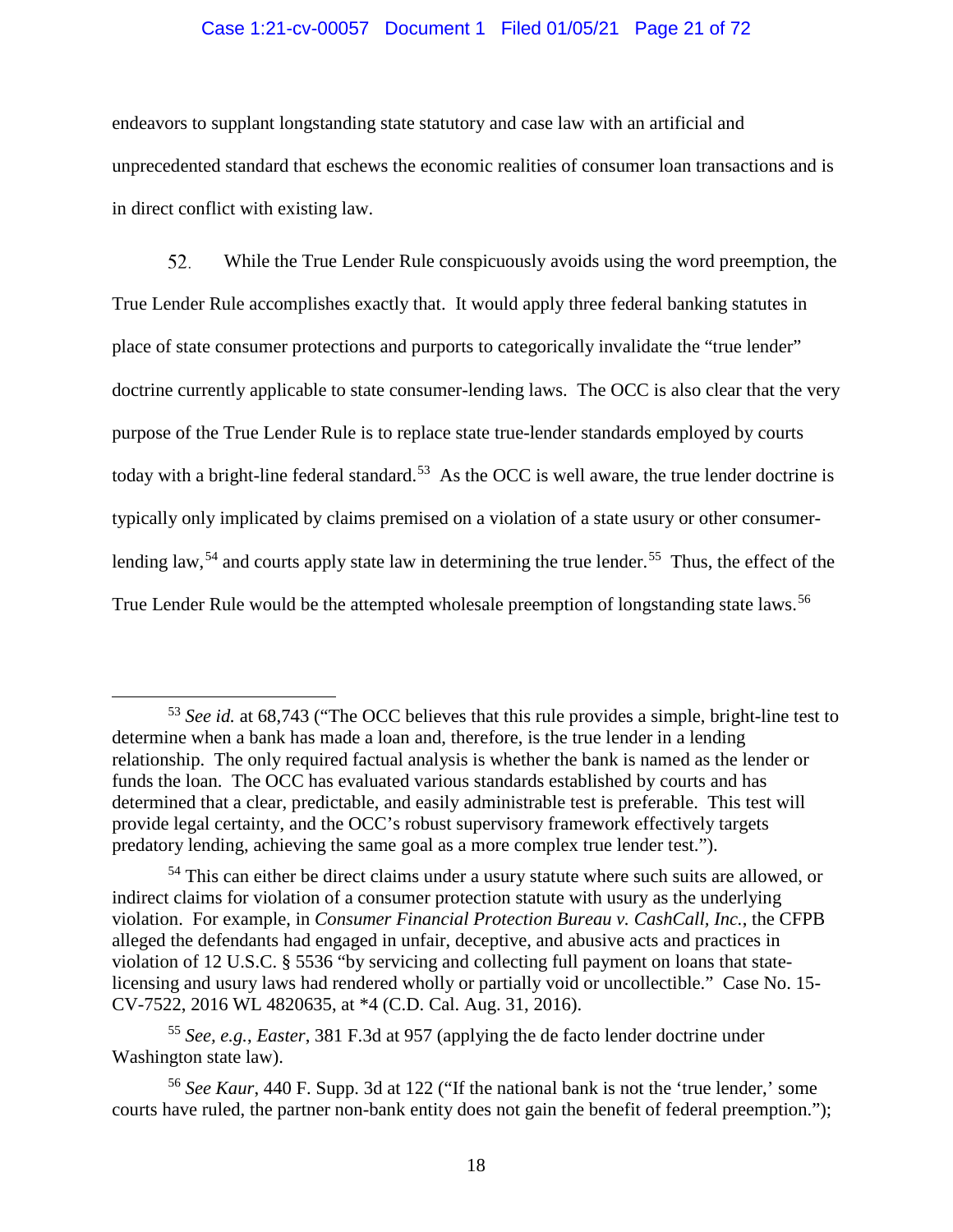#### Case 1:21-cv-00057 Document 1 Filed 01/05/21 Page 22 of 72

53. The True Lender Rule would preempt application of state usury laws to loans funded by, or naming as the lender, a National Bank, even when the National Bank holds no substantial financial interest in them. Specifically, the True Lender Rule would extend application of 12 U.S.C. §§ 85 and  $1463(g)$  – the federal interest-rate provisions governing loans under the True Lender Rule – to loans in which National Banks have no substantial financial interest. The OCC claims that sections 85 and 1463(g) merely "provide a choice of law framework for determining which state's law applies."[57](#page-21-0) That is patently false. Sections 85 and 1463(g) create a distinctly federal regime that sets forth several options governing the rates National Banks may charge – only one of which depends on the state law of the state where the bank is "located." Indeed, these provisions displace state law, allowing National Banks to charge the *higher* of what a bank's "home" state permits or a federal rate set by the regional Federal Reserve Banks.<sup>[58](#page-21-1)</sup> Moreover, National Banks may charge the rates permitted by their "home" states notwithstanding the otherwise applicable law of the states where they do business.<sup>[59](#page-21-2)</sup> Sections 85 and 1463(g) are informed by state law, but their function is to displace state usury laws to set the rate of interest National Banks may charge; thus, as the Supreme Court has held, "there is no doubt that § 85 pre-empts state law."<sup>60</sup> By extending the reach of sections 85 and  $1463(g)$ , the True Lender Rule seeks to preempt state consumer protection laws.

 $\overline{a}$ 

<span id="page-21-0"></span>*Ubaldi*, 852 F. Supp. 2d at 1193-1203 (evaluating whether the state law true lender doctrine applies to a transaction involving a national bank as a question of preemption).

 $57$  True Lender Rule, 85 Fed. Reg. at 68,743 (discussing sections 85 and 1463(g))

<sup>58</sup> 12 U.S.C. §§ 85, 1463(g).

<span id="page-21-3"></span><span id="page-21-2"></span><span id="page-21-1"></span><sup>59</sup> *Marquette Nat'l Bank of Minneapolis v. First of Omaha Serv. Corp.*, 439 U.S. 299, 310 (1978).

<sup>60</sup> *Smiley v. Citibank (S. Dakota), N.A.*, 517 U.S. 735, 744 (1996).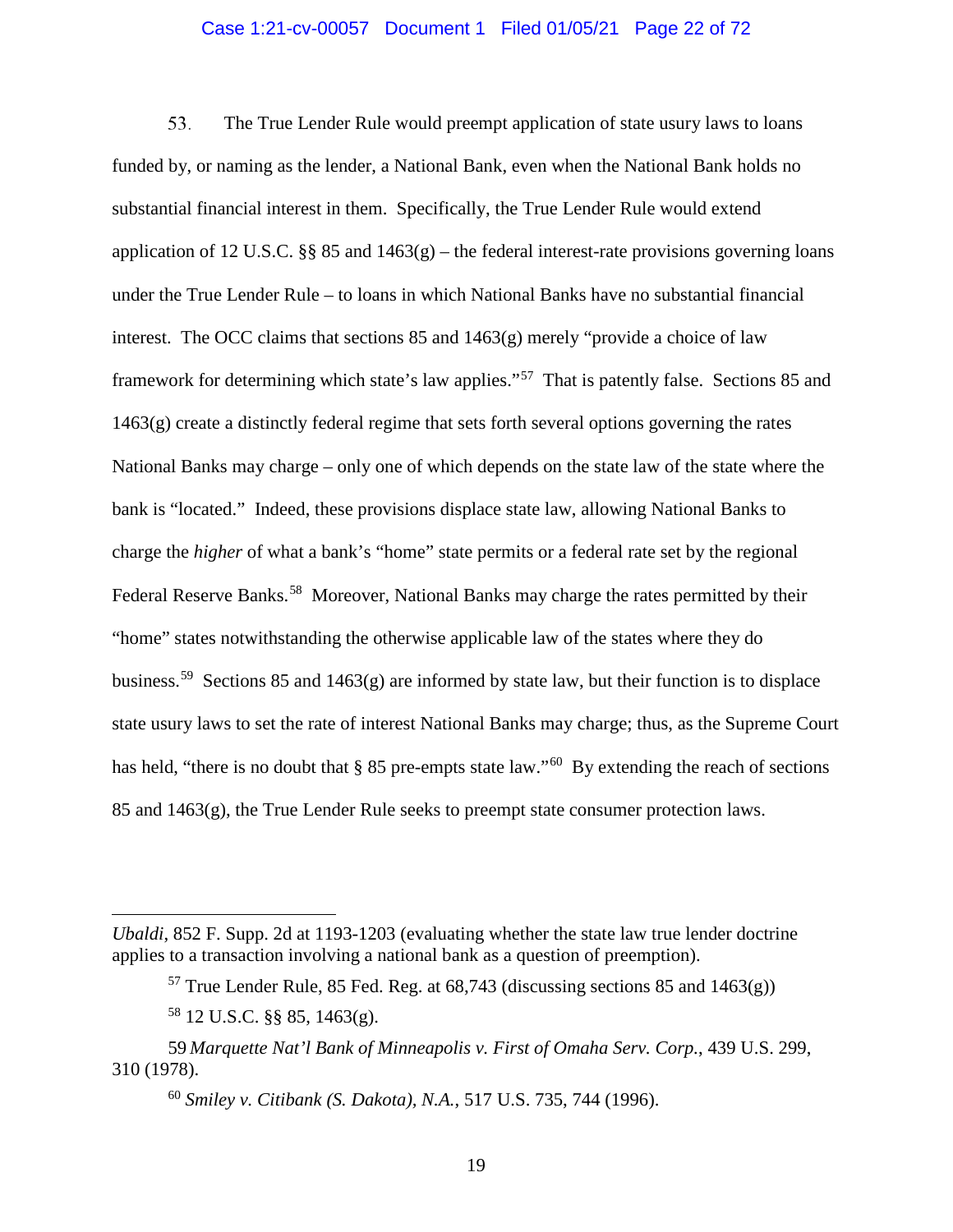#### Case 1:21-cv-00057 Document 1 Filed 01/05/21 Page 23 of 72

54. In response to concerns that replacing the true lender test with a formalistic standard would unleash a wave of predatory loans, the OCC points to its purportedly "robust" oversight of National Banks.<sup>61</sup> The OCC states that "[e]very bank is responsible for establishing and maintaining prudent credit underwriting practices" that, among other things, "provide for consideration, prior to credit commitment, of the borrower's overall financial condition and resources, the financial responsibility of any guarantor, the nature and value of any underlying collateral, and the borrower's character and willingness to repay as agreed."[62](#page-22-1)

55. The OCC is quite clear, however, that it has no oversight of non-bank lenders: "As noted in the proposal, if a nonbank partner is the true lender, the relevant state (and not OCC) would regulate the lending activity, and the OCC would assess the bank's third-party risk management in connection with the relationship itself."<sup>[63](#page-22-2)</sup> In many rent-a-bank arrangements National Banks avoid taking on significant economic risk from partnership loans, meaning the arrangements are unlikely to raise safety and soundness concerns that are the core mission of the OCC. The OCC would thus have less of an incentive to police these arrangements under the True Lender Rule.

56. But the True Lender Rule would attempt to foreclose inquiries by state regulators, private litigants, or the judiciary into many aspects of the lending relationship if a National Bank is identified as the lender in the loan agreement, or if the National Bank "funds" the loan within

20

 <sup>61</sup> *See* True Lender Rule, 85 Fed. Reg. at 68,745-46.

<sup>62</sup> *Id.* at 68,746.

<span id="page-22-2"></span><span id="page-22-1"></span><span id="page-22-0"></span><sup>63</sup> *Id.* at 68,743; *see also id.* ("This rule making does not assert authority over nonbanks . . . .").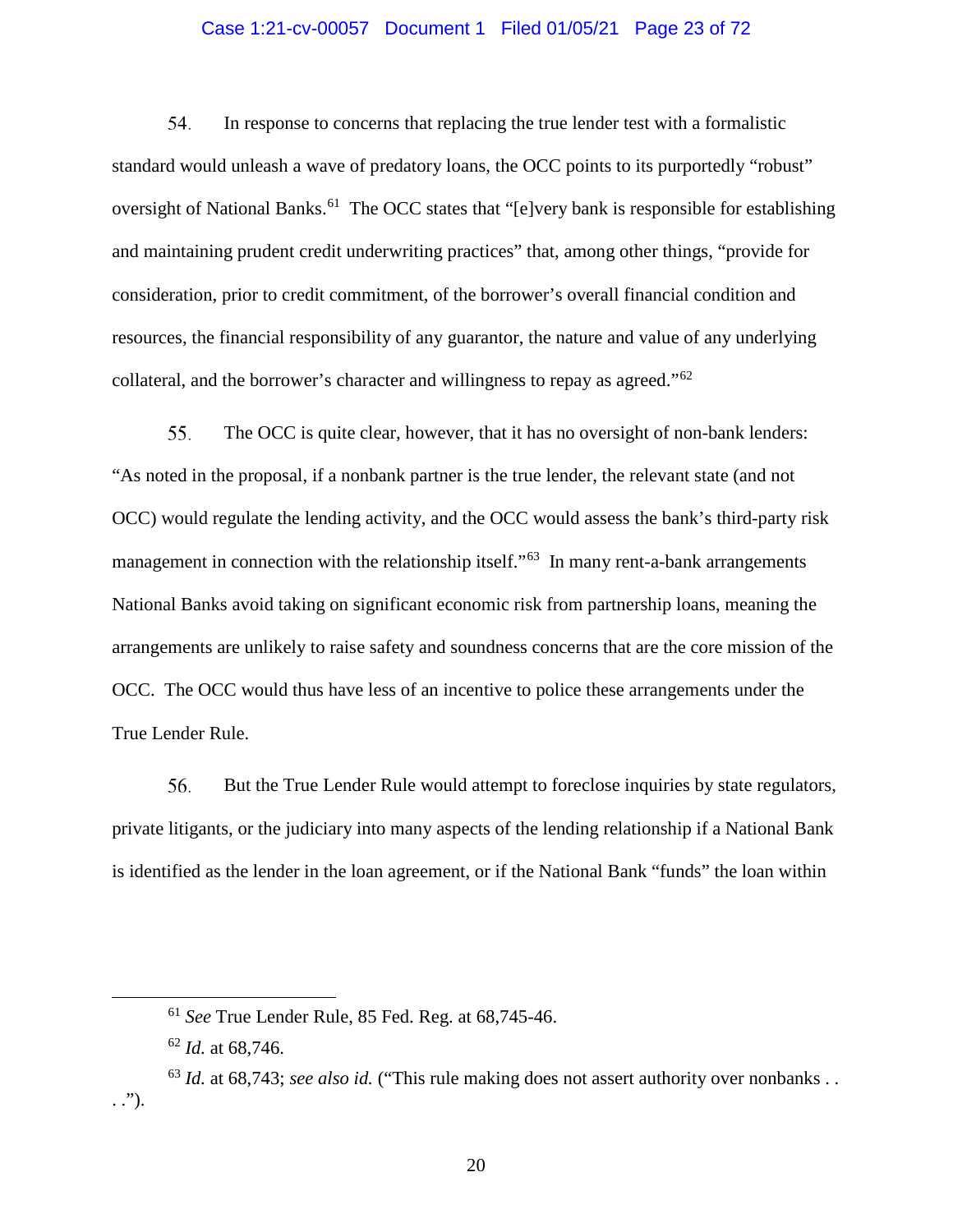#### Case 1:21-cv-00057 Document 1 Filed 01/05/21 Page 24 of 72

the meaning of the True Lender Rule. Under the True Lender Rule's formalistic approach, these loans are subject to the NBA, and state usury laws are preempted.

#### <span id="page-23-0"></span>**IV. The True Lender Rule Is Unlawful**

57. The APA requires courts to "hold unlawful and set aside agency action" that is "arbitrary, capricious, an abuse of discretion, or otherwise not in accordance with law," "in excess of statutory jurisdiction, authority, or limitations, or short of statutory right," or "without observance of procedure required by law."[64](#page-23-1)

58. Agency action is arbitrary and capricious if the agency "entirely failed to consider an important aspect of the problem, offered an explanation for its decision that runs counter to the evidence before the agency, or [made a decision that] is so implausible that it could not be ascribed to a difference in view or the product of agency expertise."[65](#page-23-2) Courts must "consider whether the [agency's] decision was based on a consideration of the relevant factors and whether there has been a clear error of judgment."[66](#page-23-3) While "[a]gencies are free to change their existing policies as long as they provide a reasoned explanation for the change," an agency must "show that there are good reasons for the new policy," and "must also be cognizant that longstanding policies may have engendered serious reliance interests that must be taken into account."[67](#page-23-4) Where an agency failed to provide a "reasoned explanation" for its departure from prior policy, the agency action is arbitrary and capricious.<sup>[68](#page-23-5)</sup>

<sup>67</sup> *Encino Motorcars, LLC v. Navarro*, 136 S. Ct. 2117, 2126 (2016). <sup>68</sup> *Id*.

 $64$  5 U.S.C. § 706(2)(A), (C), (D).

<span id="page-23-5"></span><span id="page-23-4"></span><span id="page-23-3"></span><span id="page-23-2"></span><span id="page-23-1"></span><sup>65</sup> *Motor Vehicle Mfrs. Ass'n of U.S., Inc. v. State Farm Mut. Auto. Ins. Co.*, 463 U.S. 29, 43 (1983).

<sup>66</sup> *Id.*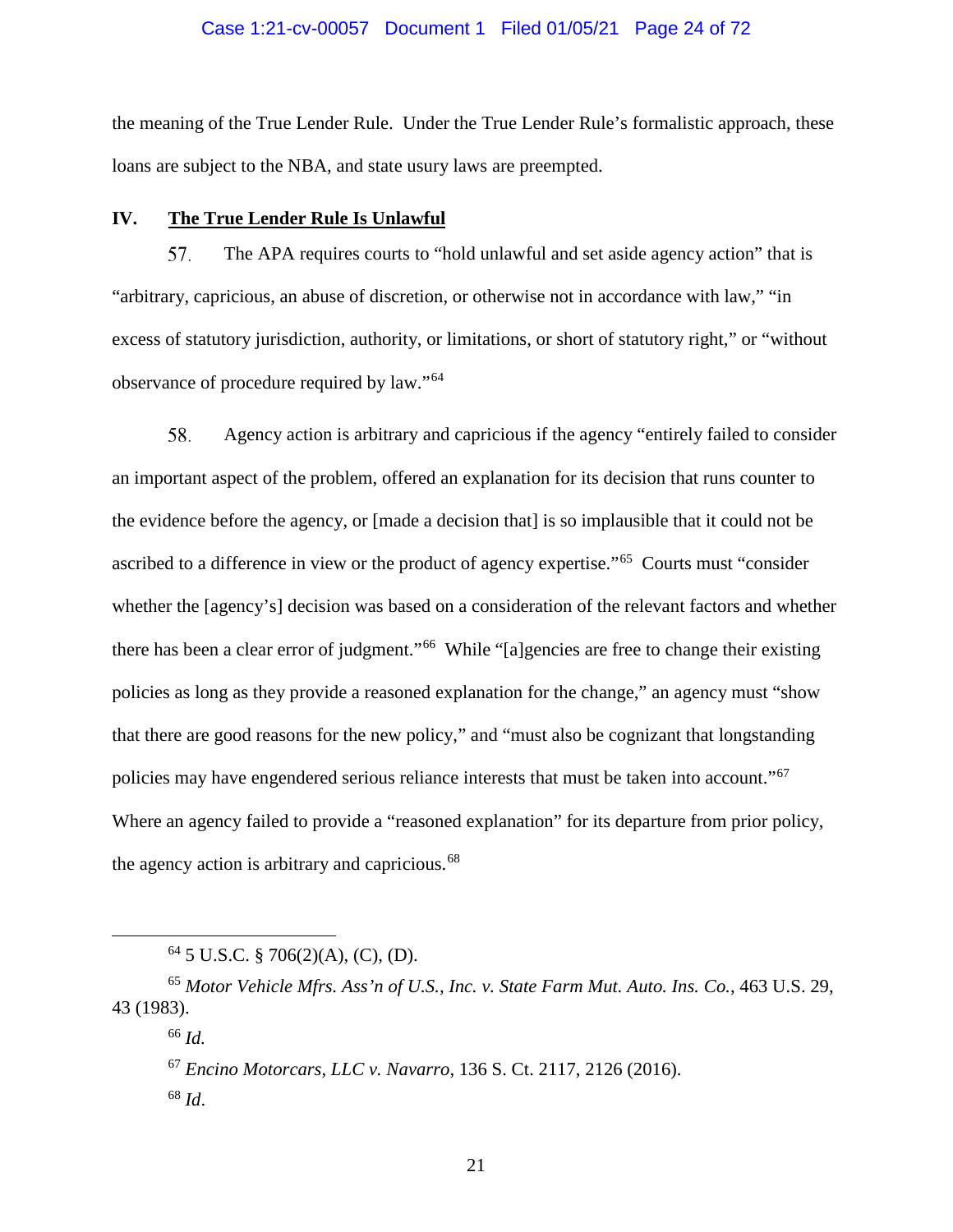# <span id="page-24-0"></span>**A. The Statutes Relied Upon By the OCC Do Not Authorize It to Preempt State Laws**

59. Courts have consistently held that the rulemaking authority of federal agencies is constrained by the statutory language Congress chose to enact. "An agency's 'power to promulgate legislative regulations is limited to the authority delegated' to it by Congress." [69](#page-24-1) Generally, when an agency uses its power to interpret a federal statute and "the statute is silent or ambiguous with respect to the specific issue, the question for the court is whether the agency's answer is based on a permissible construction of the statute." [70](#page-24-2) But, "when it comes to the OCC in particular, Congress has made it abundantly clear that courts are not to give any heightened deference to the agency's views on NBA preemption."[71](#page-24-3)

60. The OCC conclusorily asserts that the True Lender Rule is intended to address ambiguities in the NBA, the Federal Reserve Act, and the Home Owners' Loan Act ("HOLA") that authorize National Banks to make loans, but do not "specifically address which entity makes a loan when the loan is originated as part of a lending partnership involving a bank and a third party."?

61. However, the three federal laws the OCC purports to interpret are not ambiguous; they simply do not apply to the scope of lending "partnerships" the OCC seeks to endorse.

62. The True Lender Rule purports to interpret the following three federal banking statutes:

<span id="page-24-1"></span> <sup>69</sup> *Amalgamated Transit Union v. Skinner*, 894 F.2d 1362, 1368 (D.C. Cir. 1990).

<span id="page-24-2"></span><sup>70</sup> *Chevron, U.S.A., Inc. v. Nat. Res. Def. Council, Inc.*, 467 U.S. 837, 843 (1984).

<span id="page-24-3"></span><sup>71</sup> *Hymes v. Bank of Am*.*, N.A*, 408 F. Supp. 3d 171, 183 (E.D.N.Y. 2019).

<span id="page-24-4"></span><sup>72</sup> True Lender Rule, 85 Fed. Reg. at 68,742.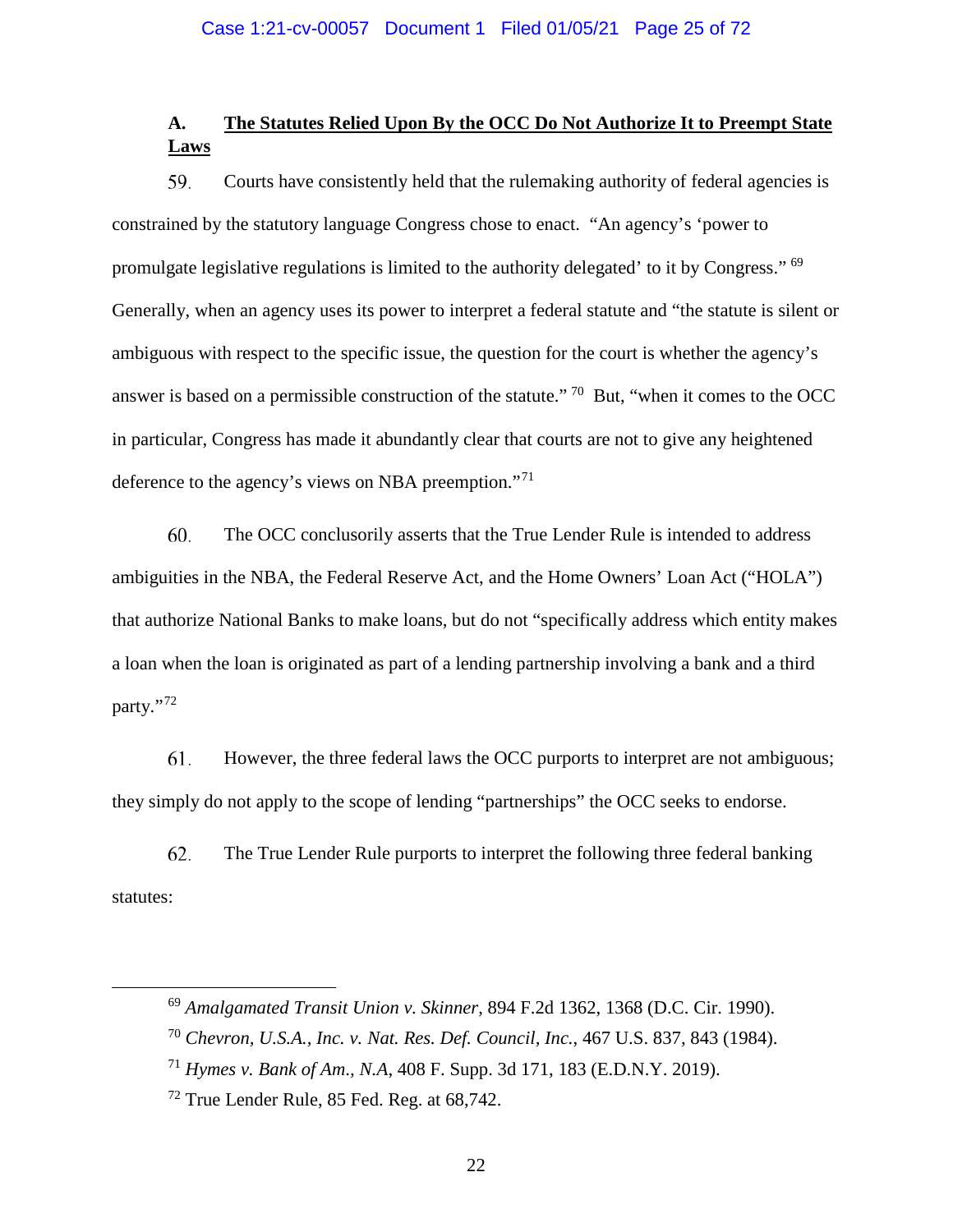- a) a provision of the NBA providing that a national banking association "shall have power . . . To exercise . . . all such incidental powers as shall be necessary to carry on the business of banking; by discounting and negotiating promissory notes, drafts, bills of exchange, and other evidences of debt; by receiving deposits; by buying and selling exchange, coin, and bullion; by loaning money on personal security; and by obtaining, issuing, and circulating notes according to the provisions of [the NBA]"  $^{73}$ ;
- b) a provision of the Federal Reserve Act providing that "[a]ny national banking association may make, arrange, purchase or sell loans or extensions of credit secured by liens on interests in real estate . . . ."[74](#page-25-1); and
- c) a provision of HOLA providing that "[t]o the extent specified in regulations of the Comptroller, a Federal savings association may invest in, sell, or otherwise deal in the following loans and other investments  $\ldots$  ."<sup>[75](#page-25-2)</sup>

63. The plain language of these statutes cannot be read to authorize what the OCC is purporting to do in the True Lender Rule. The OCC is attempting to re-write federal law to suit its policy preference that state law should be preempted when a loan is made as part of a purported partnership between a National Bank and a non-bank.

64. Nothing in the statutes relied upon by the OCC even hints at such a possibility. The Supreme Court has reaffirmed as a "core administrative-law principle" that an administrative agency "may not rewrite clear statutory terms to suit its own sense of how the statute should operate."<sup>[76](#page-25-3)</sup>

<span id="page-25-0"></span>65. In addressing the OCC's proposed rule, the Attorneys' General Comment alerted the OCC that the OCC "does not cite any case  $law -$  and the States are not aware of any  $-$  th[at]

 <sup>73</sup> 12 U.S.C. § 24(Seventh)

<span id="page-25-1"></span><sup>74</sup> 12 U.S.C. § 371(a).

<span id="page-25-2"></span> $^{75}$  12 U.S.C. § 1464(c).

<span id="page-25-3"></span><sup>76</sup> *Util. Air Reg. Grp. v. EPA*, 573 U.S. 302, 328 (2014).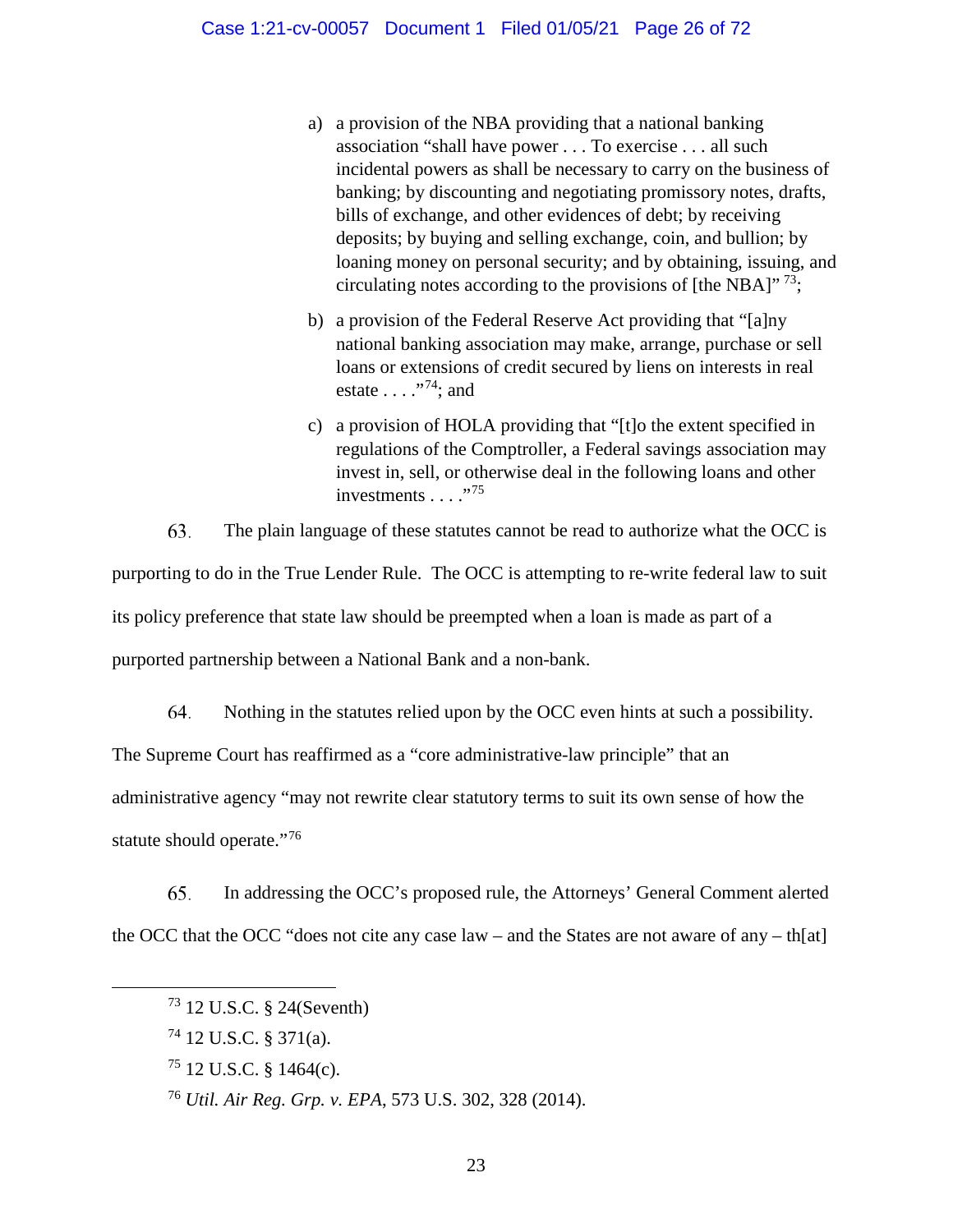#### Case 1:21-cv-00057 Document 1 Filed 01/05/21 Page 27 of 72

holds that the NBA, Federal Reserve Act, or HOLA is the right source of law to answer whether a National Bank is the true lender."[77](#page-26-0) The OCC did not respond to this point but instead failed to consider this important aspect of the problem. The OCC's *ipse dixit* assertions that interpretations of 12 U.S.C. §§ 24, 371, and 1464(c) are relevant to the question of identifying the true lender do not make it so, and the APA renders unlawful a regulation depending on such assertions.[78](#page-26-1)

66. Moreover, when addressing preemption, courts start with "the assumption that the historic police powers of the States [are] not to be superseded by [federal law] unless that was the clear and manifest purpose of Congress."[79](#page-26-2)

67. Consumer-protection laws like interest-rate caps and the true lender doctrine, which govern the rate caps' applicability, are among those historic police powers held by the states.<sup>[80](#page-26-3)</sup> And because the True Lender Rule applies not only to National Banks but also to nonbank entities whose activities are uniformly subject to state law, it is a new incursion into an area

 <sup>77</sup> Attorneys General Comment at 11 n.51.

<span id="page-26-1"></span><span id="page-26-0"></span><sup>78</sup> *See Cross-Sound Ferry Servs., Inc. v. ICC*, 738 F.2d 481, 485 (D.C. Cir. 1984) ("The [agency] rests instead on ipse dixit and a broad appeal to deregulatory policies. These justifications neither jointly nor severally comport with the reasoned decisionmaking requirements of [5 U.S.C. § 706].").

<span id="page-26-2"></span><sup>79</sup> *Altria Grp., Inc. v. Good*, 555 U.S. 70, 77 (2008); *see also id.* (presumption against preemption "applies with particular force when Congress has legislated in a field traditionally occupied by the States. Thus, when the text of a pre-emption clause is susceptible of more than one plausible reading, courts ordinarily accept the reading that disfavors pre-emption.").

<span id="page-26-3"></span><sup>80</sup> *Griffith v. State of Conn.*, 218 U.S. 563, 569 (1910) ("It is elementary that the subject of the maximum amount to be charged by persons or corporations subject to the jurisdiction of a state for the use of money loaned within the jurisdiction of the state is one within the police power of such state.").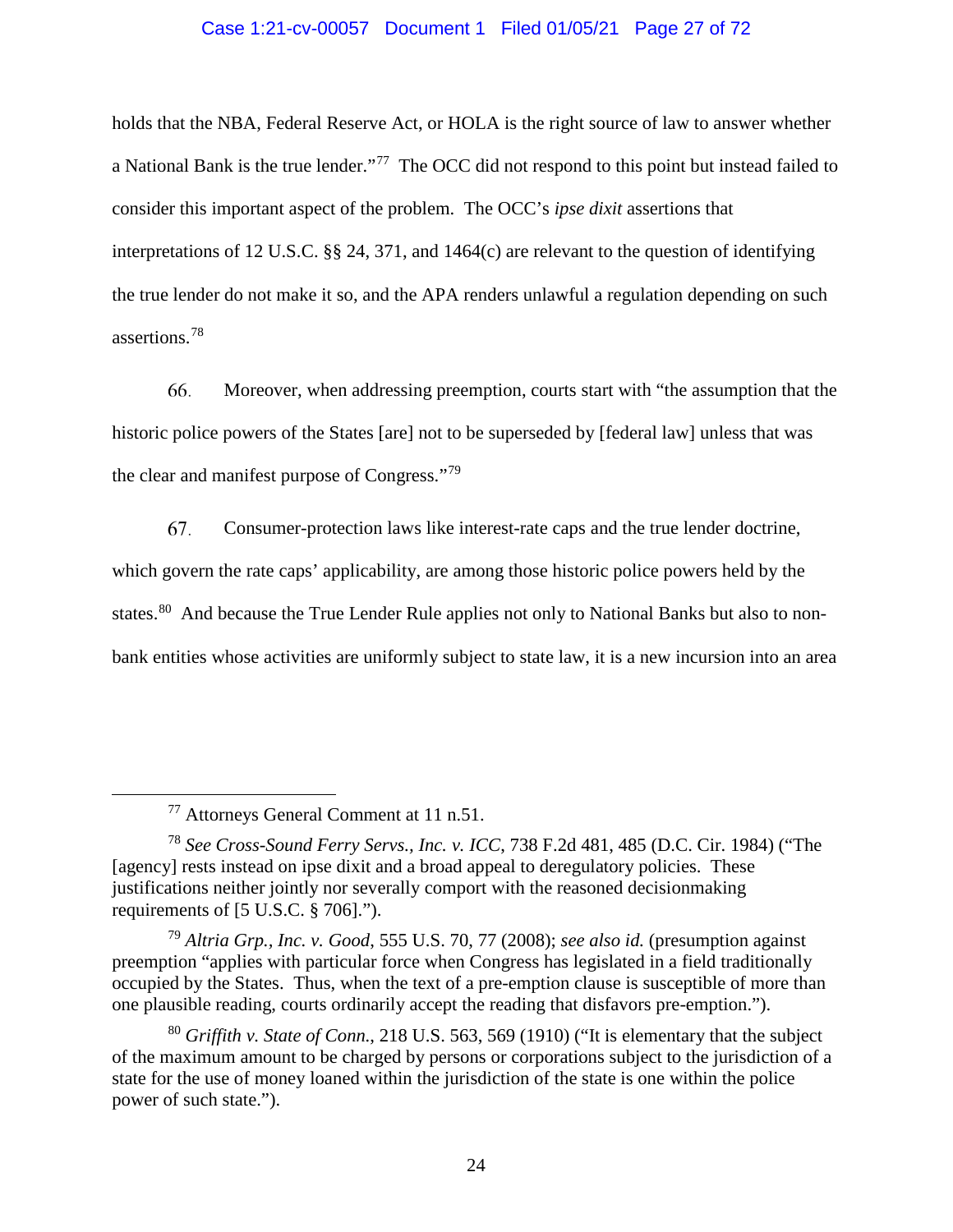#### Case 1:21-cv-00057 Document 1 Filed 01/05/21 Page 28 of 72

in which states have traditionally exercised their police powers. Thus, the strong presumption against preemption should apply to the True Lender Rule.

# <span id="page-27-0"></span>**B. The True Lender Rule Constitutes an Unreasonable Interpretation of Federal Law**

68. For an agency's interpretation of a statute to be valid under the APA, it "must operate within the bounds of reasonable interpretation."[81](#page-27-1) The OCC's interpretation is unreasonable and thus invalid, on a number of grounds.

69. First, the True Lender Rule radically deviates from the established true lender analysis applied by courts for centuries. As noted above, in determining whether a loan is usurious, the law has historically looked to the substance of the transaction, not its form, and factfinders carefully scrutinize transactions to see which party – the National Bank or the nonbank – is the "true lender" of the loan, usually looking to see which party had the predominant economic interest in the loan.

70. The OCC's interpretation as set forth in the True Lender Rule is unreasonable because it is designed to foreclose this scrutiny by supplanting longstanding statutory and case law with an artificial and unprecedented standard that directly conflicts with existing law. The True Lender Rule eschews the economic realities of the lending transaction and gives dispositive effect to a National Bank being named as lender in the loan agreement or funding the loan. The OCC has pointed to no court or regulator that has ever used the standard that OCC adopted.

<span id="page-27-1"></span> <sup>81</sup> *Util. Air Reg. Grp.,* 573 U.S. at 321.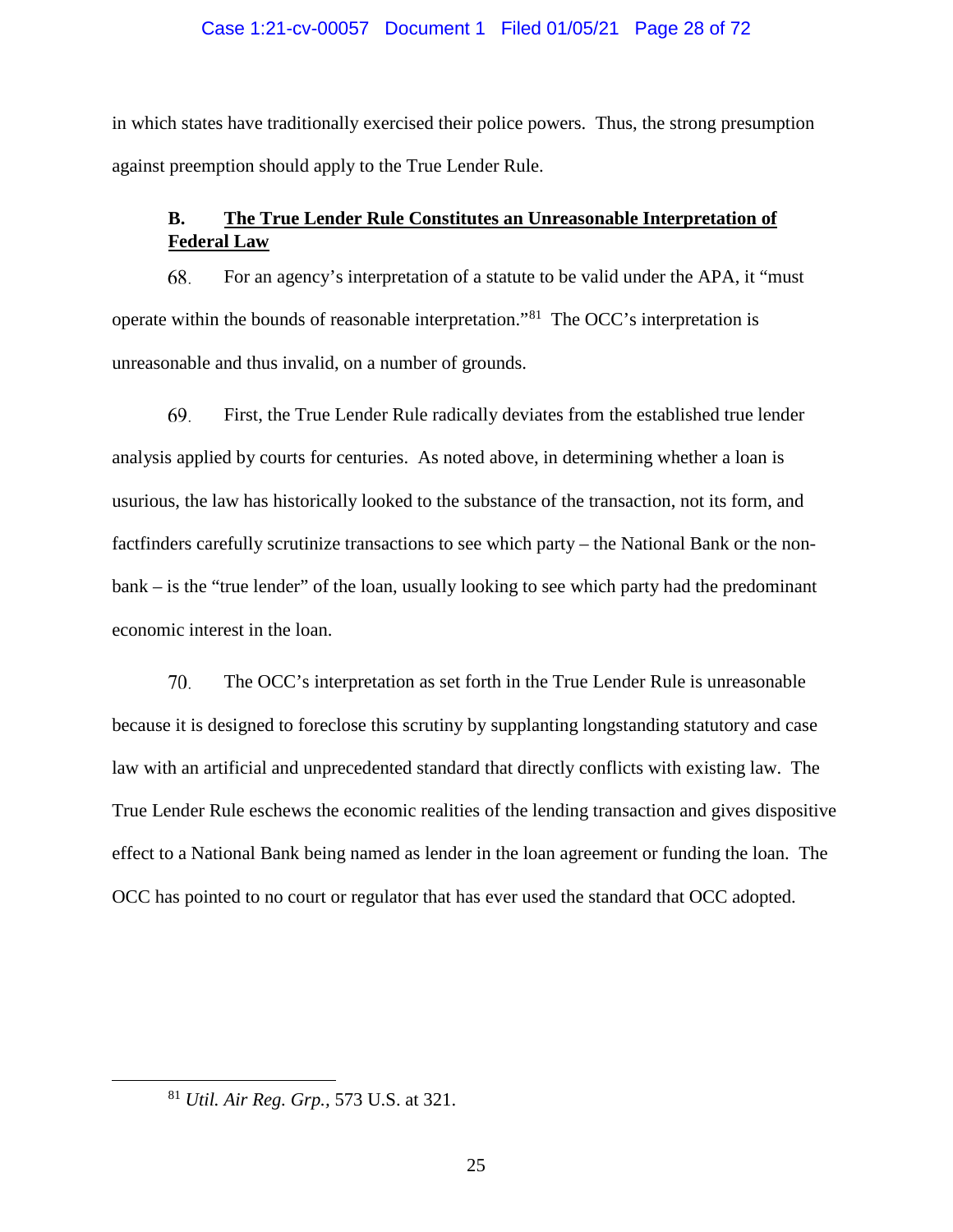#### Case 1:21-cv-00057 Document 1 Filed 01/05/21 Page 29 of 72

Replacing the true lender analysis established by longstanding statutory and case law with such an artificial and unprecedented standard is unreasonable.<sup>[82](#page-28-0)</sup>

71. Second, the True Lender Rule distorts federal law. The reason Congress authorized National Banks to preempt state interest-rate laws is because National Banks were subject to comprehensive regulatory oversight aimed at preventing National Banks from abusing this valuable privilege.

72. The True Lender Rule would permit partnerships where National Banks are identified as the lender on loan agreements; non-banks market, fund, originate, and service the loans; the loans are sold to the non-banks immediately after origination (sometimes within hours); and the OCC has no oversight authority over the non-banks. Put differently, the True Lender Rule would permit non-banks to enjoy the benefits of NBA preemption without submitting to any type of oversight.

73. The United States Supreme Court has rejected an interpretation of the NBA that would permit activities subject to the oversight of neither federal nor state regulators.<sup>83</sup> Under the APA, an agency interpretation that is "inconsistent with the design and structure of the statute as a whole" is not reasonable, [84](#page-28-2) and the True Lender Rule is inconsistent with the design and structure of the NBA.

<span id="page-28-0"></span> <sup>82</sup> *See, e.g.*, *United States v. Boyle*, 469 U.S. 241, 246 n.4 (1985) (holding that an agency's interpretation is reasonable when it "is consistent with Congress' intent, and over 40 years of case law").

<span id="page-28-2"></span><span id="page-28-1"></span><sup>83</sup> *See First Nat'l Bank v. Missouri*, 263 U.S. 640, 659-61 (1924); *see also Madden v. Midland Funding, LLC*, 786 F.3d 246, 251-52 (2d Cir. 2015), *cert. denied*, 136 S. Ct. 2505 (2016) (noting that extending the NBA to third-party debt buyers could place them outside the reach of federal or state regulators).

<sup>84</sup> *Util. Air Reg. Grp.,* 573 U.S. at 321.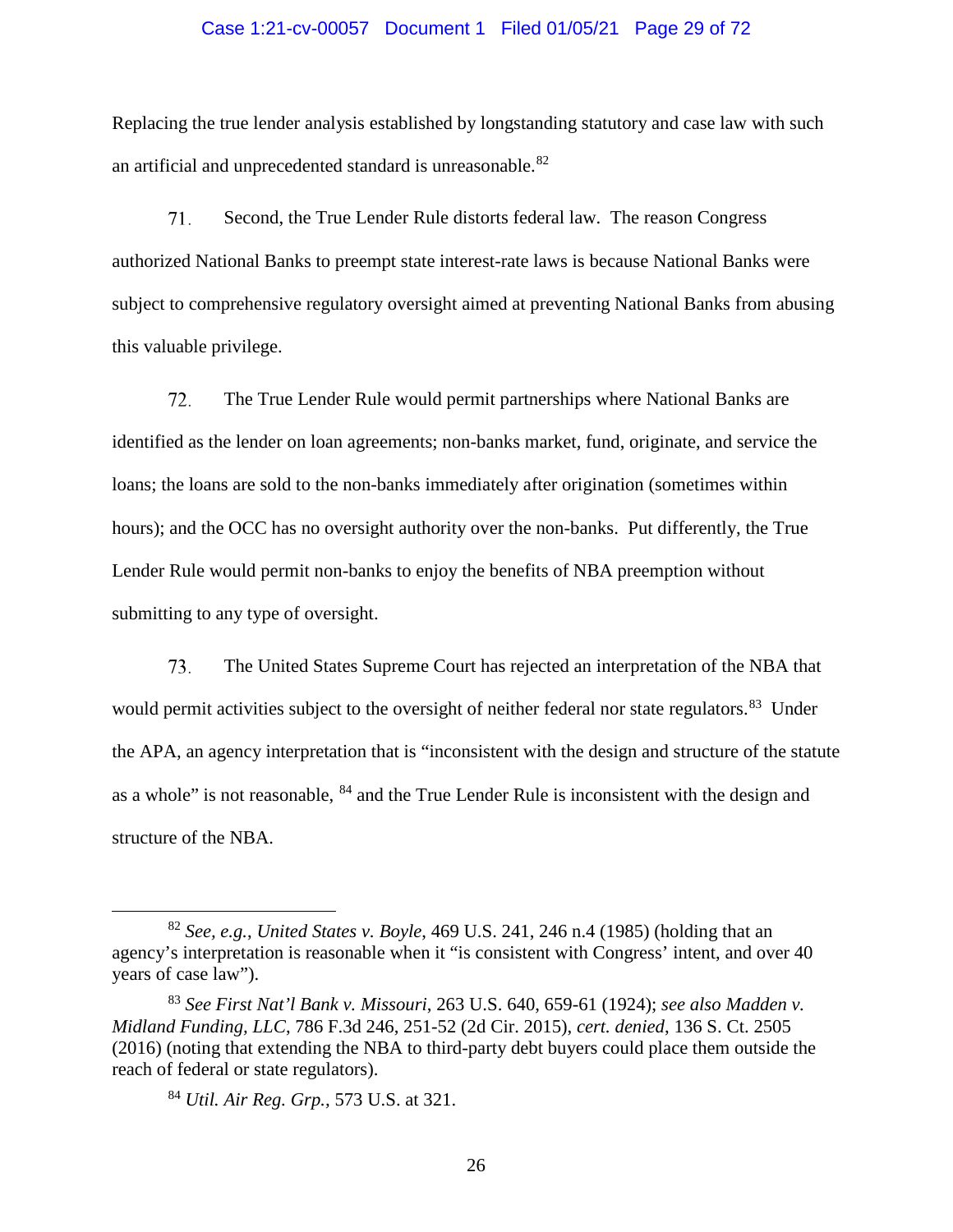#### Case 1:21-cv-00057 Document 1 Filed 01/05/21 Page 30 of 72

74. Third, the True Lender Rule would not solve the problem it claims to remedy. The OCC argues that the True Lender Rule is designed to replace an unpredictable, subjective, and fact-intensive inquiry with a "simple, bright-line test,"[85](#page-29-0) but the test advanced by the Rule will not accomplish this goal. The True Lender Rule does not define what it means to "fund" a loan, or address the likelihood that courts trying to make such a determination would conduct precisely the type of fact-intensive inquiries the OCC criticizes. For example, lines of credit extended by National Banks to non-banks could require resolution of fact-intensive questions under the True Lender Rule.

75. The OCC's inadequate responses to comments that raised this concern further demonstrate the Rule's unreasonableness.<sup>[86](#page-29-1)</sup> The OCC offers two responses: 1) "While the OCC understands its rule may not resolve all legal uncertainty for every loan, this is not a prerequisite for the agency to take this narrowly tailored action"[87;](#page-29-2) and 2) "Although the OCC is confident that its rule provides a clear and simple test for determining who is the true lender, the agency recognizes that, on occasion, there may be additional circumstances in which its application is unclear. In these circumstances, banks with questions should contact the OCC."<sup>88</sup> But an

 <sup>85</sup> True Lender Rule, 85 Fed. Feg. at 68,743.

<span id="page-29-2"></span><span id="page-29-1"></span><span id="page-29-0"></span><sup>86</sup> *See, e.g.*, Attorneys General Comment at 12; *see also* True Lender Rule, 85 Fed. Reg. at 68,745 ("Other commenters supported the proposal as a general matter but suggested specific changes, including clarifying that the funding prong does not include certain lending or financing arrangements such as warehouse lending, indirect auto lending (through bank purchases of retail installment contracts (RICs)), loan syndication, and other structured finance.").

 $87$  True Lender Rule, 85 Fed. Reg. at 68,744.

<span id="page-29-3"></span><sup>88</sup> *Id.* at 68,745 n.18.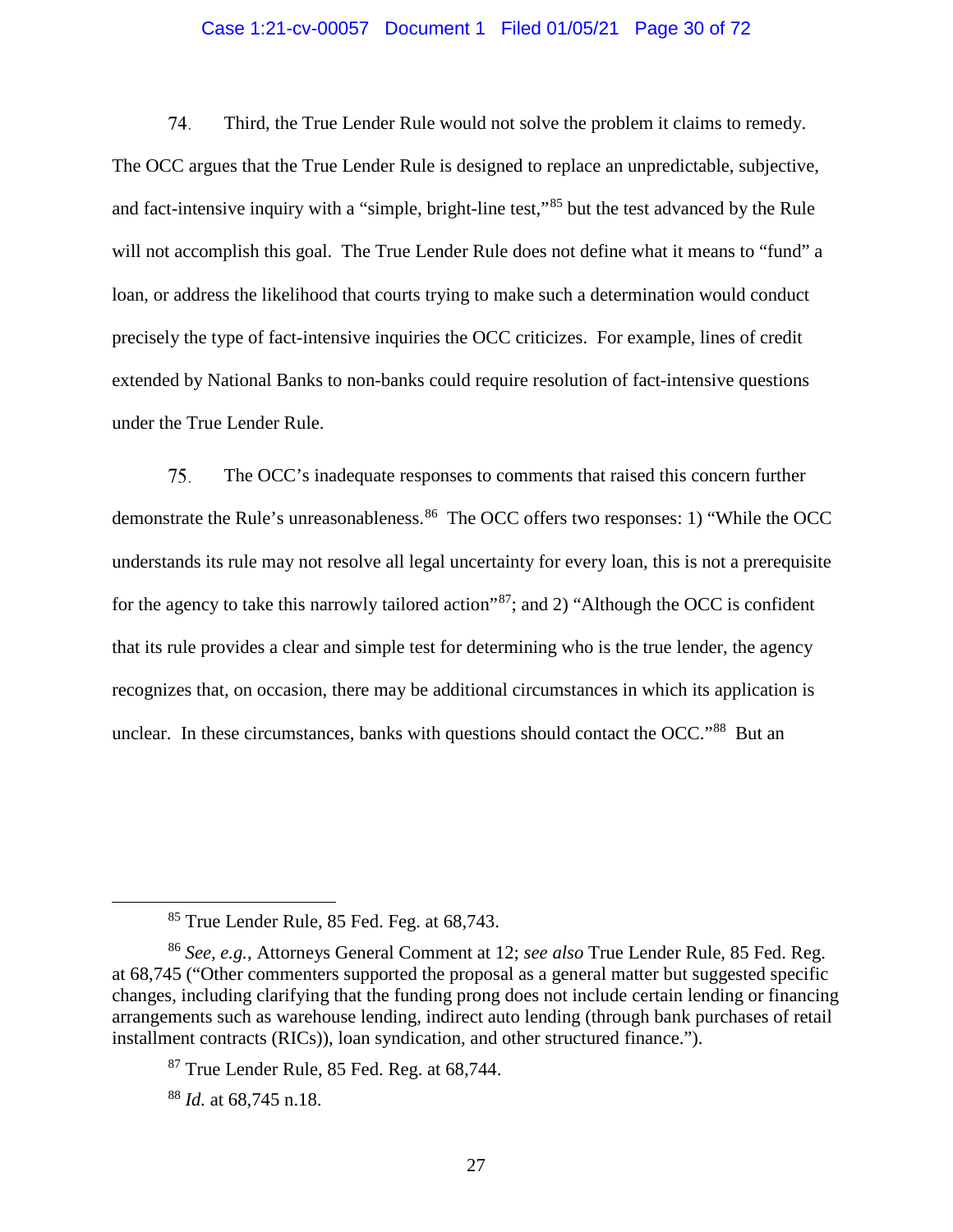#### Case 1:21-cv-00057 Document 1 Filed 01/05/21 Page 31 of 72

"unclear" rule that can be applied only by contacting its author falls far short of the OCC's stated aim of a "clear, predictable, and easily administrable test[.]"[89](#page-30-0)

76. Fourth, the OCC's justification for the "funds the loan" prong of the True Lender Rule's categorical approach<sup>[90](#page-30-1)</sup> is inconsistent with its refusal to consider whether a non-bank funds a loan. In its initial proposal, the OCC justified the "funds the loan" prong by explaining that "if a bank funds a loan as of the date of origination, the OCC concludes that it has a predominant economic interest in the loan and, therefore, has made the loan – regardless of whether it is the named lender in the loan agreement as of the date of origination."<sup>[91](#page-30-2)</sup> As the only support for that conclusion, the OCC stated that "while courts have relied on a multitude of factors to evaluate which party has the predominant economic interest in a loan, the OCC believes that such a fact-specific analysis is unnecessarily complex and unpredictable."<sup>[92](#page-30-3)</sup>

In other words, the OCC's justification accepts that determining which party 77. holds the "predominant economic interest" should establish the true lender, and seeks a simpler test to make the determination. It thus provides no justification for the True Lender Rule's failure to apply the "funds the loan" categorical rule when a non-bank is the funder and a National Bank is the lender on the face of the loan agreement.

<span id="page-30-2"></span><span id="page-30-1"></span><span id="page-30-0"></span><sup>91</sup> *See* OCC, *National Banks and Federal Savings Associations as Lenders*, 85 Fed. Reg. at 44,225. The OCC offers no further justification in finalizing the rule.

 <sup>89</sup> *Id.* at 68,743.

 $90$  12 C.F.R. § 7.1031(b)(2).

<span id="page-30-3"></span><sup>92</sup> *Id.* at 44,225 n.24; *see also* True Lender Rule, 85 Fed. Reg. at 68,745 n.14 ("Even when nominally engaged in the same analysis—determining which entity has the 'predominant' economic interest' in the transaction—courts do not necessarily consider all of the same factors or give each factor the same weight.").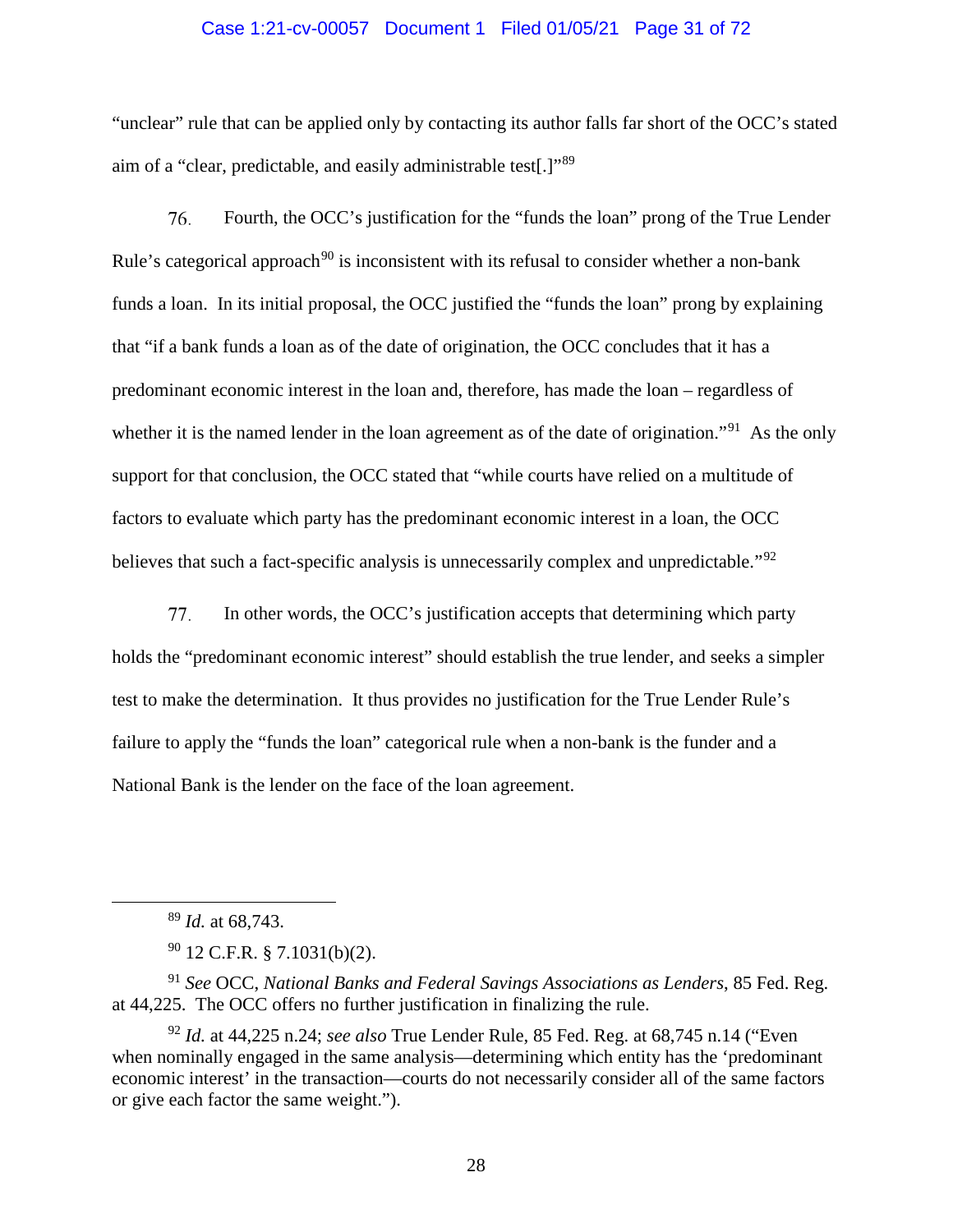#### Case 1:21-cv-00057 Document 1 Filed 01/05/21 Page 32 of 72

78. The OCC acknowledges that it received comments recommending that the True Lender Rule "adopt<sup>[]</sup> a test that requires the true lender to have a predominant economic interest in the loan."[93](#page-31-1) Despite promising to respond to such comments, the OCC never actually addresses them in its response to comments.

79. Finally, the OCC's "funds the loan" approach would likewise offer no clarity to the borrower as to what substantive law governs the loan. A borrower likely would be unaware that she has lost the protection of state law merely because a National Bank – not named as the lender on loan documents and potentially unknown to the borrower – happens to fund the loan behind the scenes even when it lacks a predominant economic interest in the loan.

# <span id="page-31-0"></span>**C. The OCC Failed to Comply with Provisions of the Dodd-Frank Act Intended to Constrain Preemption Determinations by the OCC**

80. In the 2010 Dodd-Frank Wall Street Reform and Consumer Protection Act (the "Dodd-Frank Act"),  $94$  Congress imposed substantive and procedural requirements that the OCC must observe when it seeks to preempt any "State consumer financial law,"<sup>[95](#page-31-3)</sup> such as state-law interest-rate limitations and the true lender doctrines that determine their applicability. [96](#page-31-4)

<span id="page-31-4"></span><sup>96</sup> "The term 'State consumer financial law' means a State law that does not directly or indirectly discriminate against national banks and that directly and specifically regulates the manner, content, or terms and conditions of any financial transaction (as may be authorized for national banks to engage in), or any account related thereto, with respect to a consumer." 12 U.S.C. § 25b(a)(2). State rate caps, and the true lender doctrines that determine their applicability, regulate the terms and conditions of financial transactions with respect to

<sup>&</sup>lt;sup>93</sup> True Lender Rule, 85 Fed. Reg. at 68,743.

<sup>94</sup> Pub. L. 111-203, 124 Stat. 1376 (2010).

<span id="page-31-3"></span><span id="page-31-2"></span><span id="page-31-1"></span><sup>95</sup> *See* 12 U.S.C. § 25b(b) (imposing procedural and substantive requirements on OCC's preemption under the NBA of state consumer financial law); *see also id.* § 1465(a) (requiring the OCC to make any preemption determination relating to savings associations "in accordance with the laws and legal standards applicable to national banks regarding the preemption of State law," *i.e.*, those imposed by section 25b).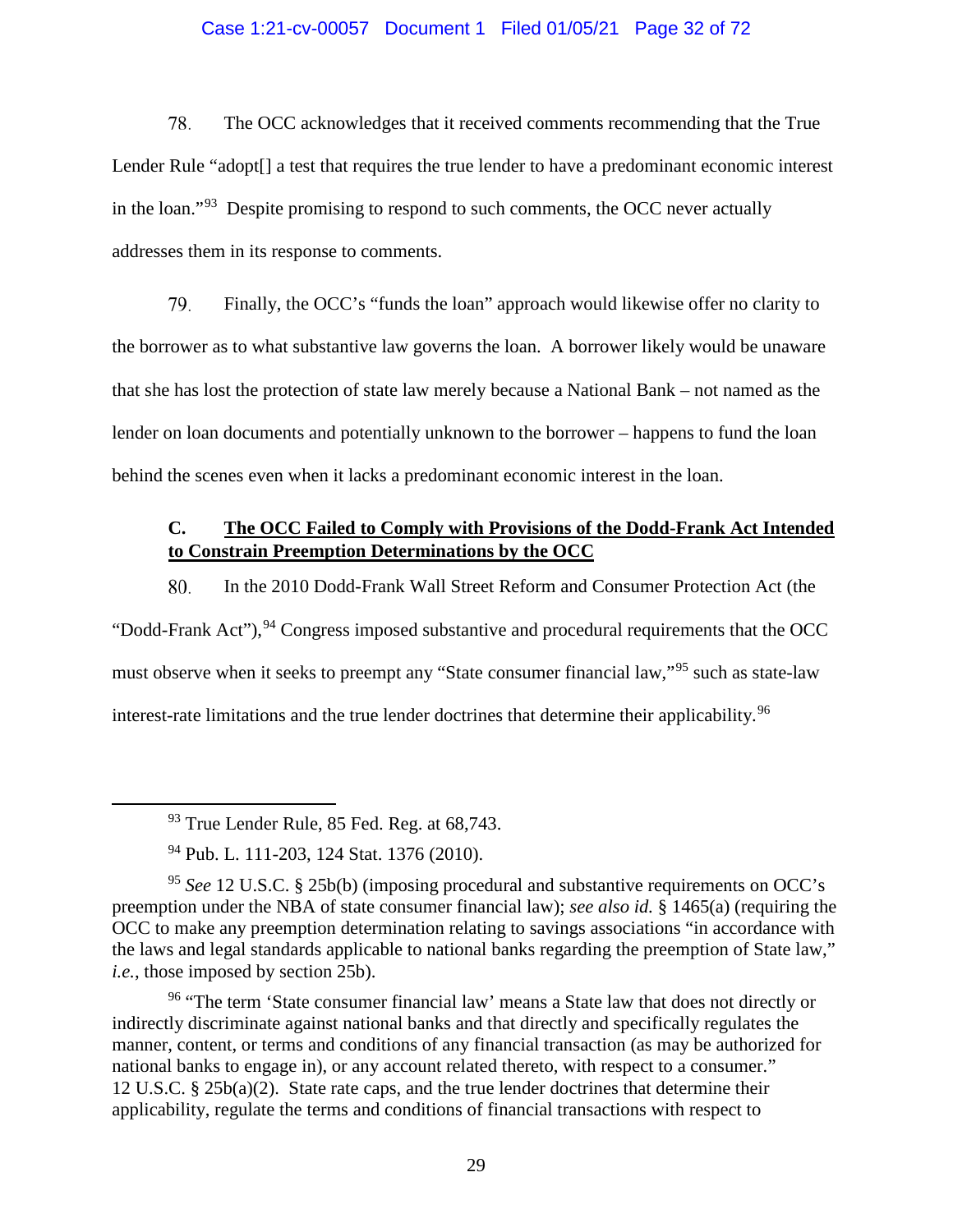#### Case 1:21-cv-00057 Document 1 Filed 01/05/21 Page 33 of 72

Congress did this in response to concerns that prior preemption determinations by the OCC

failed to take adequately into account the interests of consumers.<sup>[97](#page-32-0)</sup> The OCC claims

(incorrectly) that these requirements do not apply, and as a consequence the OCC took no steps to fulfill them.

81. In section 25b, Congress imposed the following limitations on OCC preemption determinations:

- a) Before making a preemption determination, the OCC "shall first consult with the Bureau of Consumer Financial Protection and shall take the views of the Bureau into account."[98](#page-32-1)
- b) The OCC shall make such determinations on a "case-by-case basis" in which the Comptroller must determine "the impact of a particular State consumer financial law on [a] national bank that is subject to that law."<sup>[99](#page-32-2)</sup>
- c) The NBA preempts State consumer financial laws *only* when the state law "prevents or significantly interferes with the exercise by the national bank of its powers" as described by the Supreme Court in *Barnett Bank of Marion County, N.A. v. Nelson*, 517 U.S. 25  $(1996).^{100}$  $(1996).^{100}$  $(1996).^{100}$
- d) "'[T]he OCC may not deem preempted a provision of a state consumer financial law 'unless substantial evidence, made on the record of the proceeding, supports the specific finding regarding the preemption of such provision in accordance with [*Barnett*   $Bank$ ]."<sup>[101](#page-32-4)</sup>

 $97$  S. Rep. No. 111-176, at 15-17 (2010).

<sup>98</sup> 12 U.S.C. § 25b(b)(3)(B).

 $\overline{a}$ 

<sup>99</sup> *Id.* § 25b(b)(1)(B) & (3)(A).

<sup>101</sup> *Lusnak*, 883 F.3d at 1194 (quoting 12 U.S.C. § 25b(c)).

<span id="page-32-0"></span>consumers by limiting the rates of interest that non-bank lenders may charge consumers, and thus fit squarely in § 25b's definition of "State consumer financial law."

<span id="page-32-4"></span><span id="page-32-3"></span><span id="page-32-2"></span><span id="page-32-1"></span><sup>100</sup> *Id.* § 25b(b)(1)(B); *see also Lusnak v. Bank of Am., N.A.*, 883 F.3d 1185, 1191-92 (9th Cir.), *cert. denied*, 139 S. Ct. 567 (2018).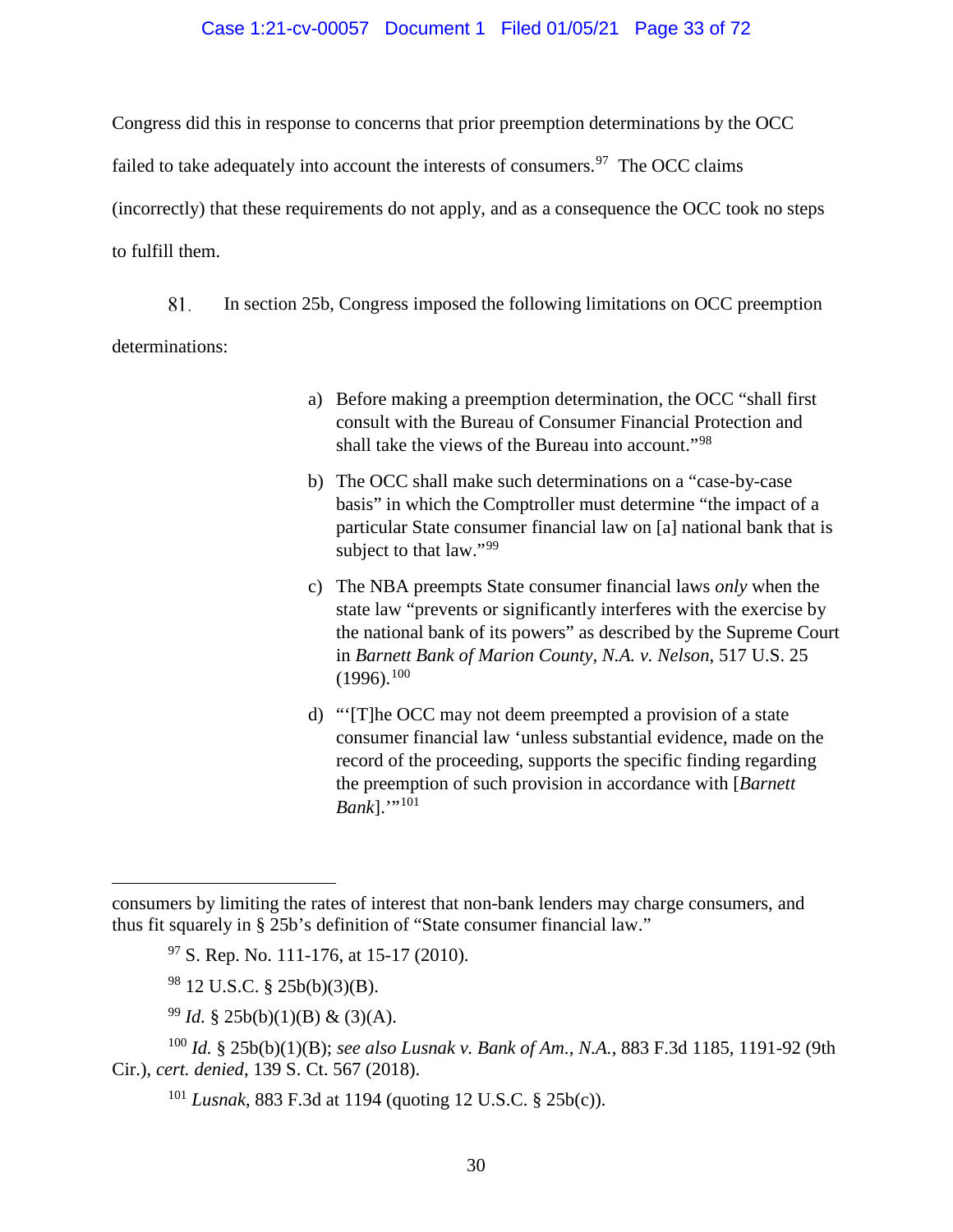#### Case 1:21-cv-00057 Document 1 Filed 01/05/21 Page 34 of 72

82. The OCC has failed to abide by these procedural and substantive requirements.

83. Procedurally, the True Lender Rule ignores the consultation requirement, never mentioning whether the agency has completed or plans to complete the required consultation with the Consumer Financial Protection Bureau ("CFPB"). This omission is particularly glaring given that the CFPB has itself recently embraced the traditional true lender analysis when challenging a lending program involving consumer loans made above state usury limits.<sup>[102](#page-33-0)</sup>

84. The True Lender Rule likewise shows no signs of the required "case-by-case" consideration of the impact of true lender laws on a National Bank.<sup>[103](#page-33-1)</sup> The OCC speculates that "uncertainty" about state treatment of rent-a-bank schemes *may* deter National Banks from entering into such arrangements,  $104$  but nowhere does the OCC analyze whether true lender laws, as well as rate caps applied to non-bank lenders, "prevent[] or significantly interfere[] with the exercise by the national bank of its powers."

85. Substantively, the OCC could not possibly meet this standard.

86. First, helping a non-bank lender evade state usury laws is not a power of a National Bank.

87. Second, true lender laws and doctrines do not prevent National Banks from making loans on their own, entering into lending partnerships with other National Banks, or entering into lending partnerships with non-banks. True lender laws and doctrines only impact the interest rate a non-bank could charge on a loan. And state interest-rate caps that would apply

<span id="page-33-2"></span><span id="page-33-1"></span><span id="page-33-0"></span> <sup>102</sup> *See CFPB v. CashCall, Inc.*, Case No. 15-CV-7522, 2016 WL 4820635 (C.D. Cal. Aug. 31, 2016).

<sup>103</sup> 12 U.S.C. § 25b(3).

<sup>104</sup> *See* True Lender Rule, 85 Fed. Reg. at 68,742.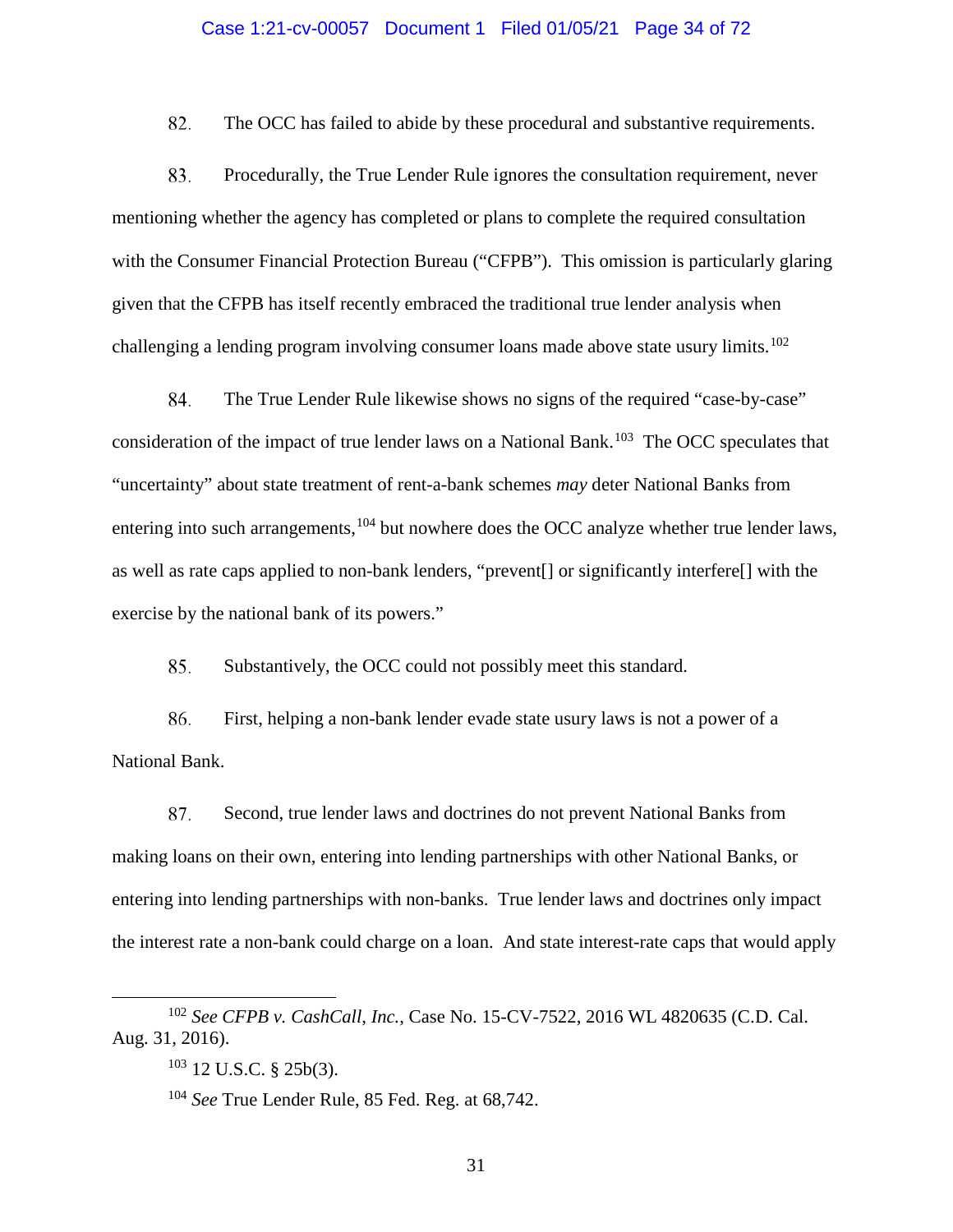#### Case 1:21-cv-00057 Document 1 Filed 01/05/21 Page 35 of 72

to non-bank lenders in the absence of the True Lender Rule likewise do not burden National Banks. [105](#page-34-0) 

88. Moreover, the OCC has not adduced or evaluated the "substantial evidence, made on the record" that is required to preempt state law.[106](#page-34-1) In fact, it has not identified *any* evidence that true lender laws prevent or significantly interfere with a National Bank's exercise of its powers.

89. Instead, the OCC explicitly refused to comply with these requirements that Congress enacted to restrain the OCC's preemption determinations,  $107$  incorrectly asserting that the requirements "are inapplicable to this rulemaking."[108](#page-34-3) As explained earlier, the True Lender Rule is a preemption regulation, notwithstanding the OCC's tortured arguments to the contrary.[109](#page-34-4)

90. Like all federal agencies, the OCC is bound to act in accordance with the procedural and substantive requirements Congress has set forth. It has not done so.

<span id="page-34-0"></span> <sup>105</sup> *C.f. Hymes*, 408 F. Supp. 3d at 194 ("At minimum, obviously, state laws that merely affect or minimally impact the exercise of banking powers are not preempted. As noted earlier, national banks are subject to an array of state laws – contract law, tort law, criminal law, law regarding the transfer of real property – which apparently fall into this category.").

 $106$  12 U.S.C. § 25b(c).

<sup>107</sup> *See, e.g.*, S. Rep. No. 111-176, at 15-17 (2010).

<sup>108</sup> True Lender Rule, 85 Fed. Reg. at 68,744.

<span id="page-34-4"></span><span id="page-34-3"></span><span id="page-34-2"></span><span id="page-34-1"></span><sup>109</sup> *Compare id.* ("This rulemaking does not preempt a state consumer financial law but rather interprets a *bank's federal authority* to lend.") (emphasis added), *with Tex. Bankers Ass'n v. Bomer*, Civil No. A-96-CA-694 JN, 1997 U.S. Dist. LEXIS 13422, at \*7 (W.D. Tex. Aug. 7, 1997) (engaging in preemption analysis when "there is a direct conflict between *banks' authority under federal law* and restrictions on that authority under Texas law") (emphasis added).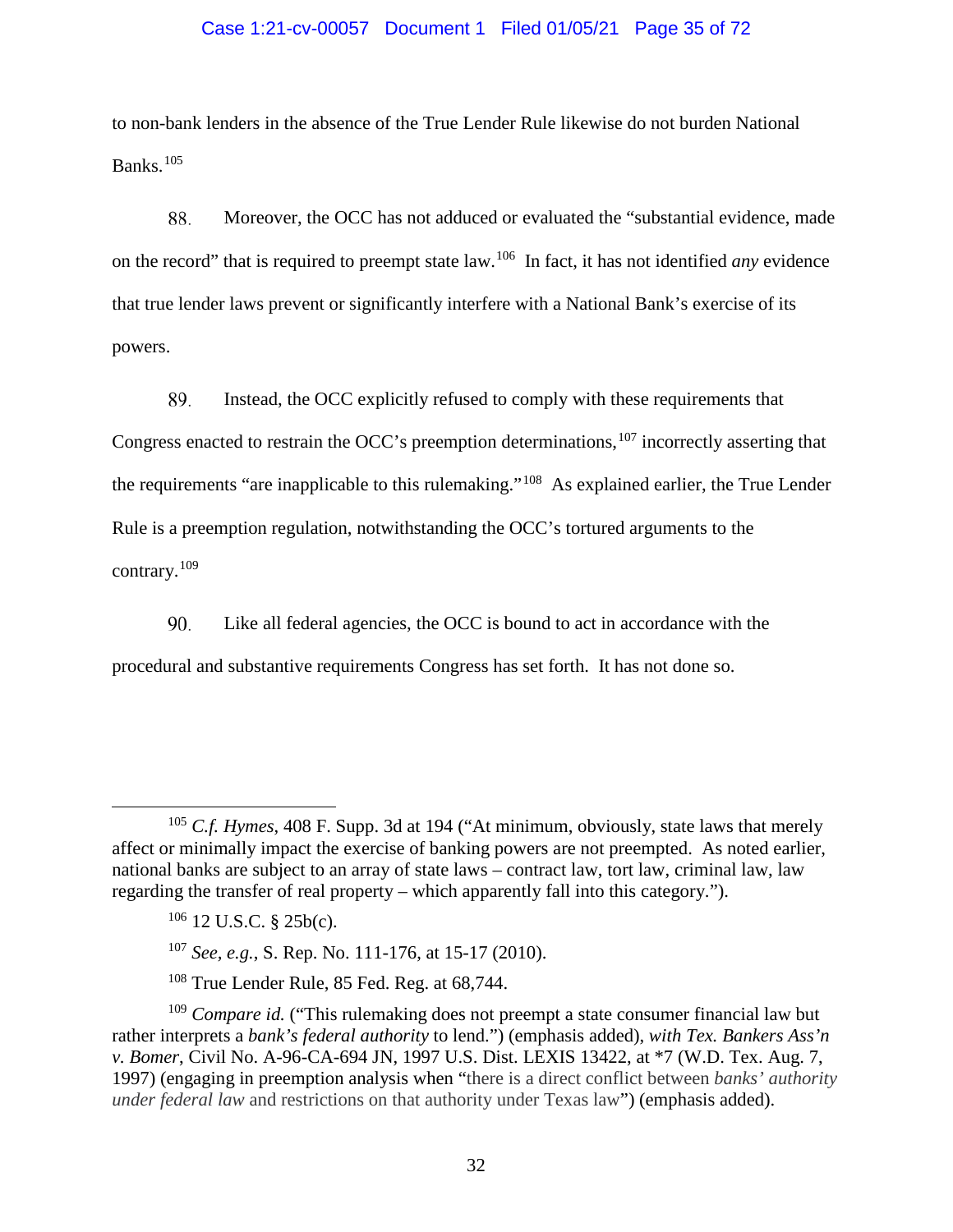# <span id="page-35-0"></span>**D. The True Lender Rule Reverses Longstanding OCC Opposition to Rent-a-Bank Schemes with No Reasoned Explanation**

91. The True Lender Rule is contrary to longstanding policy of the OCC, which has strongly condemned rent-a-bank schemes in which a National Bank merely acts as a conduit for loans that are illegal under states' usury laws. Indeed, with no basis in fact, law, or policy, the True Lender Rule reverses prior OCC policy and practice to instead endorse sham arrangements between non-bank lenders and National Banks under which the bank has no meaningful involvement in the marketing, origination, or underwriting of the loans, nor the preponderant economic interest in the loans. By endorsing these sham arrangements, the OCC turns a blind eye to its own historical opposition to rent-a-bank schemes and to the prospect of abusive, tripledigit interest-rate loans being made to financially distressed consumers in States that expressly forbid such loans.

92. In the late 1990s, numerous payday lenders engaged in subterfuges to circumvent state usury laws. A common subterfuge was the rent-a-bank model under which the payday lenders claimed they were not making the loans themselves, but were merely the marketing, processing and servicing agents of National Banks and out-of-state state-chartered banks. In 2000, recognizing the harms caused by high-cost, short-term consumer loans by payday lenders that entered into sham arrangements with National Banks, the OCC issued guidance cautioning National Banks against entering into these arrangements. The OCC guidance provided:

> [S]ome national banks have entered into arrangements with third parties in which the national bank funds payday loans originated through the third party. In these arrangements, national banks often rely on the third party to provide services that the bank would normally provide itself. These arrangements may also involve the sale to the third party of the loans or the servicing rights to the loans. Such third-party arrangements significantly increase risks to the bank and the OCC's supervisory concerns…. Payday lenders entering into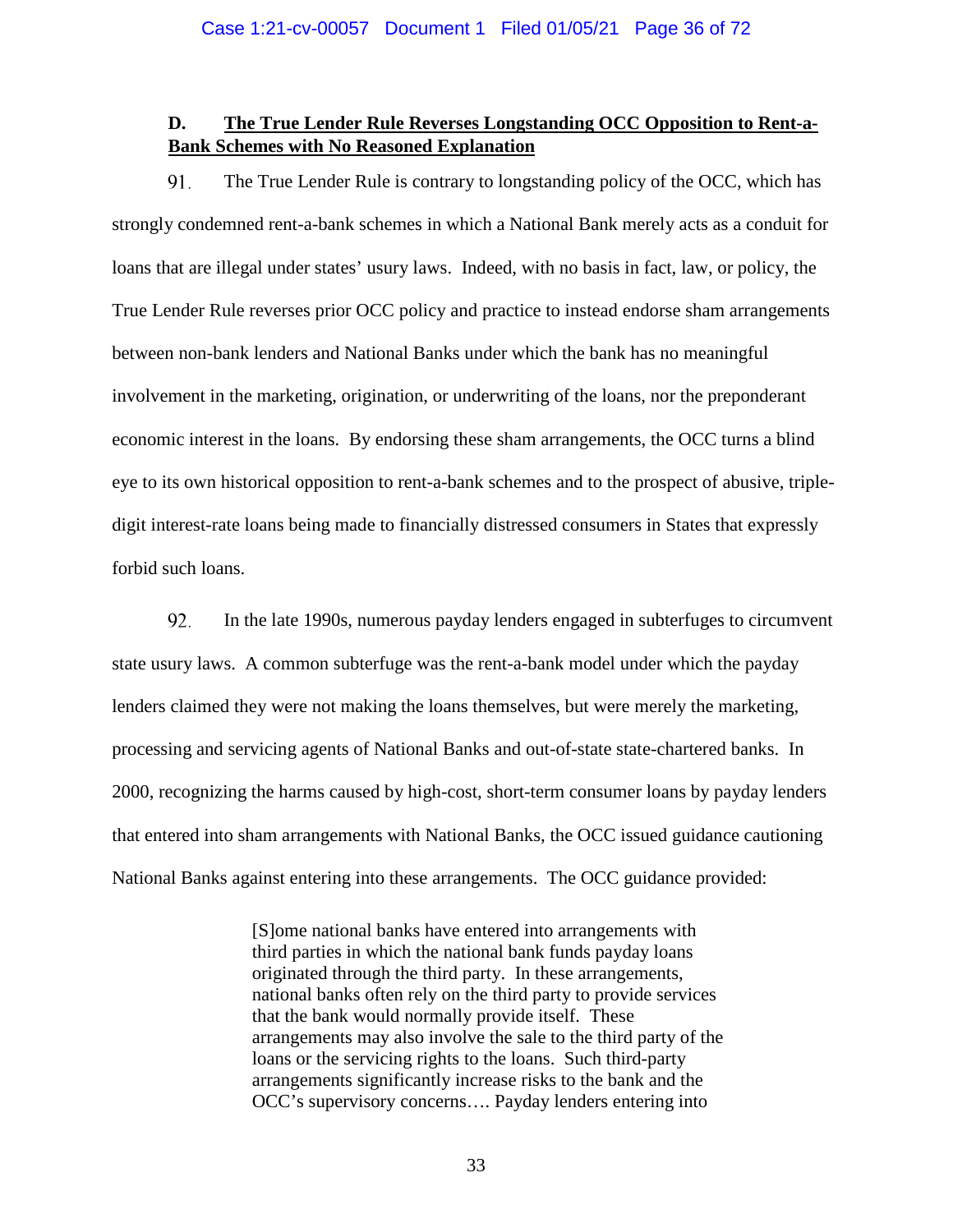such arrangements with national banks should not assume that the benefits of a bank charter, particularly with respect to the application of state and local law, would be available to them. [110](#page-36-0)

93. The OCC guidance acknowledged that these arrangements carry risks to National

Banks, including credit, transactional, and reputational risks:

● Credit Risk…. Contractual agreements with third parties that originate, purchase, or service payday loans may increase the bank's credit risk due to the third party's inability or unwillingness to meet the terms of the contract…. The risk from the third party's failure to meet the terms of the contract also results in increased compliance, reputation, and legal risk.

• Transaction Risk. Payday loans are a form of ... lending not typically found in national banks but are frequently originated by unregulated nonbank firms…. Because payday loans may be underwritten off-site, there is the risk that agents or employees may misrepresent information about the loans or increase credit risk by failing to adhere to established underwriting guidelines.

• Reputation Risk.... [B]anks face increased reputation risk when they enter into arrangements with third parties to offer payday loans with fees, interest rates, or other terms that could not be offered by the third party directly.<sup>[111](#page-36-1)</sup>

94. In the early 2000s, consistent with its guidance, the OCC took action against at

least four National Banks that had entered into rent-a-bank schemes with non-bank payday

lenders; the OCC's orders required the National Banks to terminate their partnerships with the

payday lenders and to cease making the loans.<sup>112</sup>

 <sup>110</sup> [OCC Advisory Letter No. 2000-10](https://occ.gov/news-issuances/advisory-letters/2000/advisory-letter-2000-10.pdf) (Nov. 27, 2000).

<sup>111</sup> *Id.*

<span id="page-36-2"></span><span id="page-36-1"></span><span id="page-36-0"></span><sup>112</sup> OCC News Release 2002-1 (Jan. 3, 2002) (Eagle National Bank); OCC Consent Order 2002-93 (Oct. 28, 2002) (Goleta National Bank); OCC News Release 2003-3 (Jan. 31, 2003) (First National Bank of Brookings); OCC News Release 2003-6 (Jan. 31, 2003) (Peoples National Bank).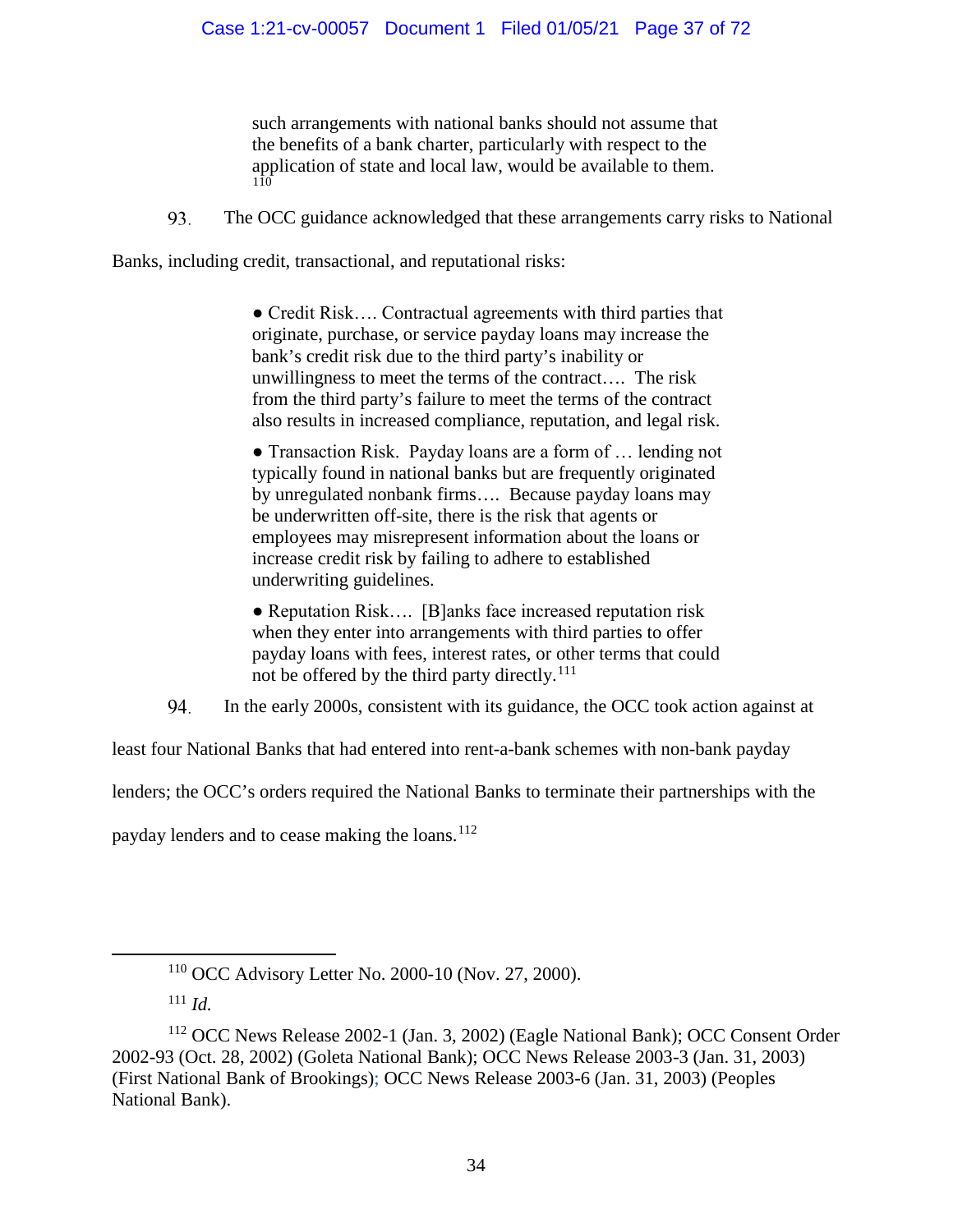# Case 1:21-cv-00057 Document 1 Filed 01/05/21 Page 38 of 72

95. In issuing the OCC's enforcement order against Eagle National Bank in 2002,

Comptroller of the Currency John D. Hawke, Jr. admonished that Eagle "essentially rented out

its national bank charter to a payday lender" and that its actions were "in violation of a multitude

of standards of safe and sound banking, compliance requirements, and OCC guidance."

Comptroller Hawke further stated:

[Eagle's actions] demonstrates the dangers inherent in arrangements under which national banks rent out their charters to nonbank providers of financial services . . . . Not only did Eagle allow itself to become a mere appendage to Dollar, but it effectively collaborated in Dollar's scheme to evade state law requirements that would otherwise be applicable to it. $^{113}$ 

96. In 2002, Comptroller Hawke again warned National Banks against entering into

rent-a-bank schemes. Observing that "the predominant economic interest in the typical

arrangement belongs to the payday lender, not the bank," Comptroller Hawke pronounced that

the arrangements were an "abuse of the national charter":

The benefit that national banks enjoy by reason of this important constitutional doctrine [of preemption] cannot be treated as a piece of disposable property that a bank may rent out to a third party that is not a national bank. Preemption is not like excess space in a bank-owned office building. It is an inalienable right of the bank itself.

We have recently seen several instances in which nonbank lenders who would otherwise have been fully subject to various state regulatory laws have sought to rent out the preemption privileges of a national bank to evade such laws. Indeed, the payday lending industry has expressly promoted such a "national bank strategy" as a way of evading state and local laws. Typically, these arrangements are originated by the payday lender, which attempt[s] to clothe itself with the status of an "agent" of the national bank. Yet the predominant economic interest in the typical arrangement belongs to the payday lender, not the bank.

<span id="page-37-0"></span> <sup>113</sup> OCC News Release 2002-1.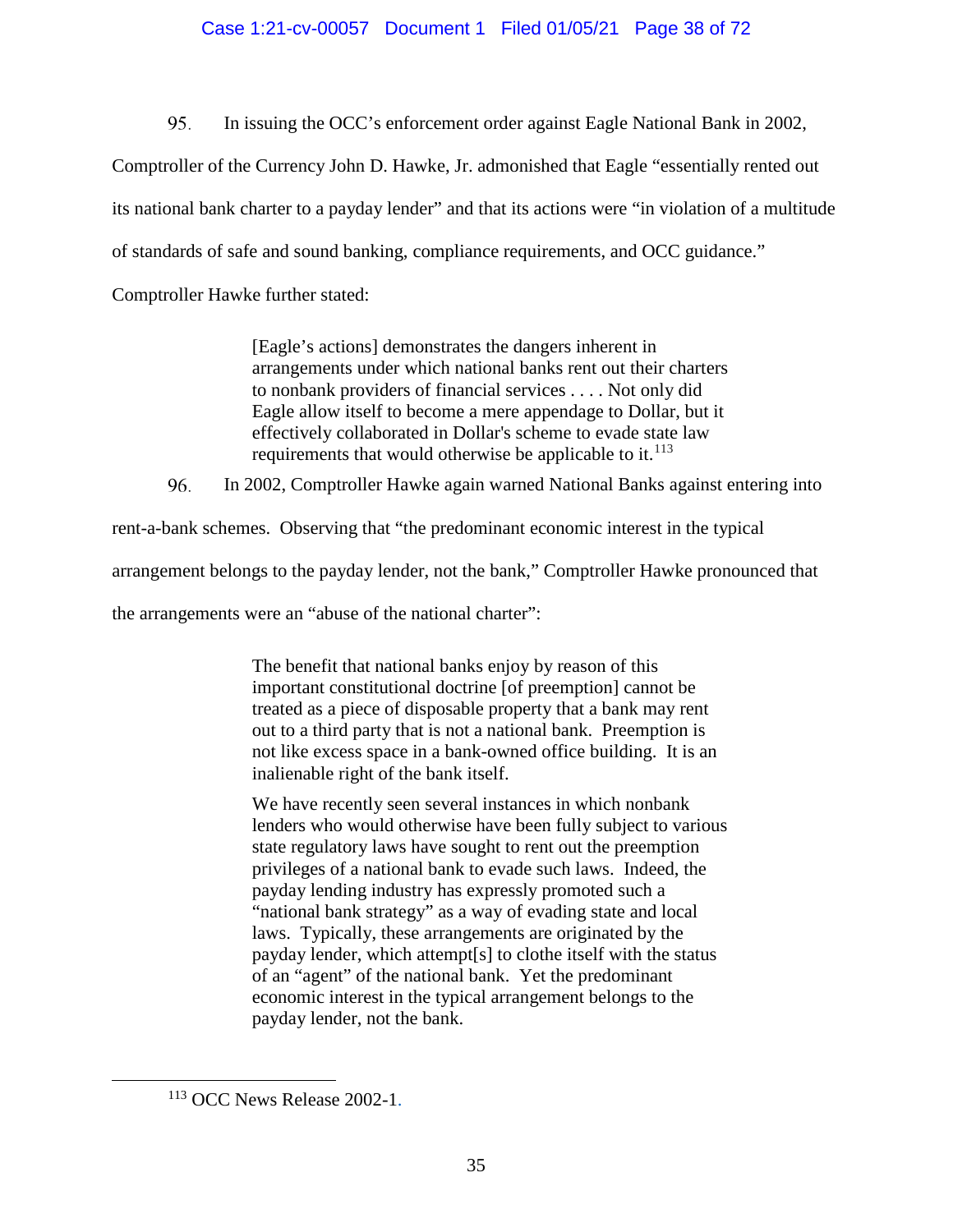# Case 1:21-cv-00057 Document 1 Filed 01/05/21 Page 39 of 72

Not only do these arrangements constitute an abuse of the national charter, but they are highly conducive to the creation of safety and soundness problems at the bank, which may not have the capacity to manage effectively a multistate loan origination operation that is in reality the business of the payday lender.<sup>[114](#page-38-0)</sup>

97. Similarly, in a preemption opinion issued in 2001 that supported the authority of a National Bank to use car dealer agents to originate loans, the OCC noted the fact of the National Bank's preponderant economic interest in the loans. As the OCC remarked: "This is not a situation where a loan product has been developed by a non-bank vendor that seeks to use a national bank as a delivery vehicle, and where the vendor, rather than the bank, has the preponderant economic interest in the loan."[115](#page-38-1) The OCC thus carefully distinguished the car financing situation from the payday lending rent-a-bank scenario.

98. Notably, in 2001, the OCC expressly disavowed attempts by a payday lender to cloak itself with federal preemption when the State of Colorado took enforcement action against the lender for entering into a rent-a-bank scheme with a National Bank to make usurious loans to Colorado consumers. In an amicus brief filed with the federal court in Colorado, the OCC made clear that the rights of federal preemption did not attach to the non-bank payday lender:

> The standard for finding complete preemption is not met in this case. While the Defendant's Notice of Removal repeatedly refers to Goleta National Bank using Ace Cash Express, Inc. ("ACE") as its agent to solicit loans …, ACE is the only defendant in this action, and ACE is not a national bank. Nor do the [the State's] claims against ACE arise under the National Bank Act, or other federal law. Although [ACE] apparently attempts to appropriate attributes of the legal status of a national bank for its own operations as a defense to certain

<span id="page-38-0"></span> <sup>114</sup> John D. Hawke, Jr., Comptroller of the Currency, *Remarks Before the Women in Housing and Finance* at 10 (Feb. 12, 2002).

<span id="page-38-1"></span><sup>115</sup> OCC Preemption Determination 01-10, 66 Fed. Reg. 28,593, 28,595 n.6 (May 23, 2001).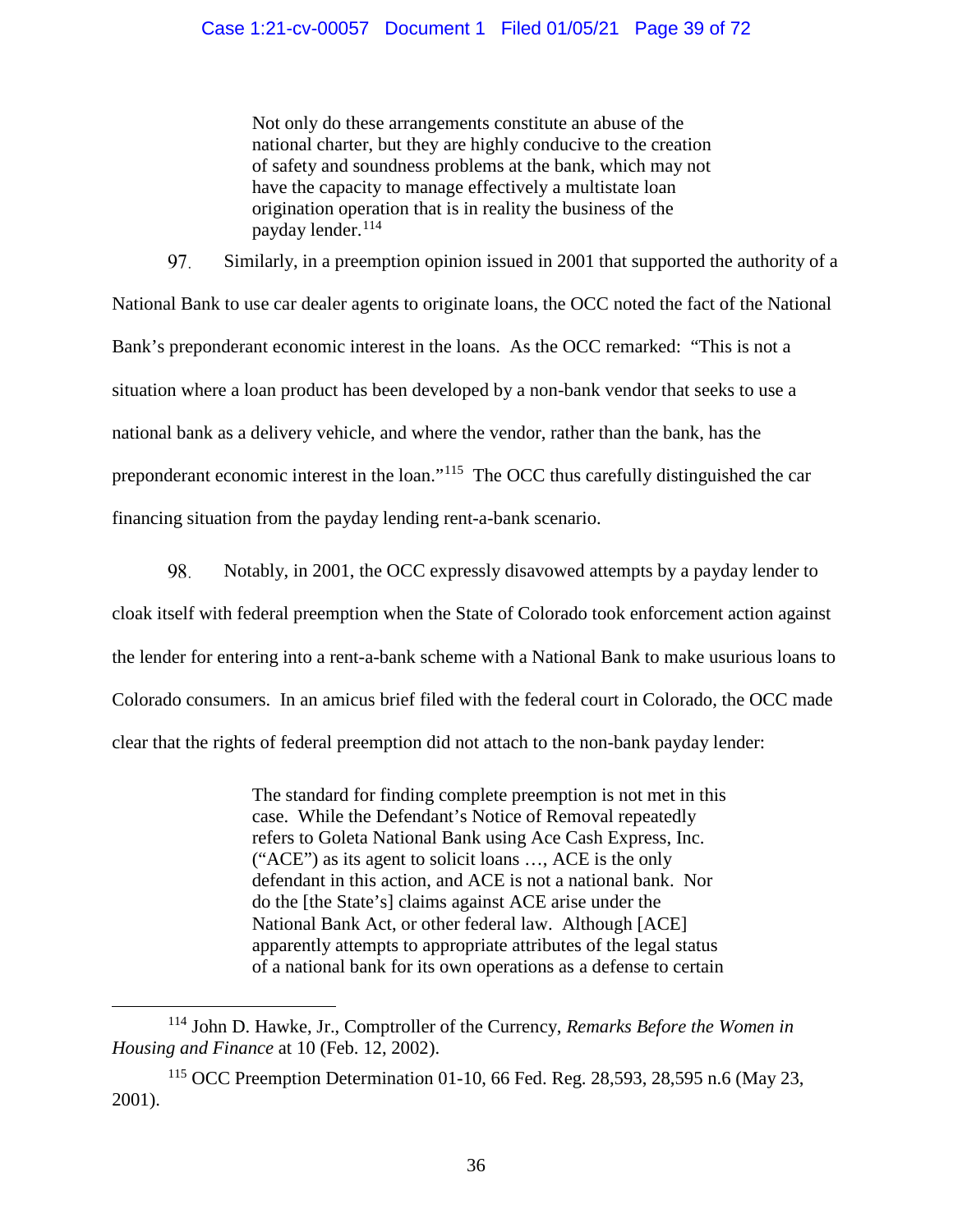## Case 1:21-cv-00057 Document 1 Filed 01/05/21 Page 40 of 72

of [the State's] claims, such a hypothetical conflict between federal and state law does not give this court federal questions jurisdiction under the doctrine of complete preemption. <sup>[116](#page-39-0)</sup>

99. Further, as recently as 2018, in small dollar loan guidance, the OCC declared that it "views unfavorably an entity that partners with a bank with the sole goal of evading a lower interest rate established under the law of the entity's licensing state(s)." However, shortly before promulgating this True Lender Rule, the OCC inexplicably withdrew that guidance.<sup>[117](#page-39-1)</sup>

As this history shows, for many years, the OCC has recognized that arrangements 100. between non-bank lenders and National Banks constitute an "abuse of the national charter" when they are made simply to evade state interest-rate laws. Moreover, the OCC's pronouncements, enforcement actions, and opinion make plain that a crucial indication of these sham arrangements is the non-bank lender's preponderant economic interest in the loan, rather than the National Bank's.

 $101.$ However, in clear contravention of its previous policy and practice, the OCC's

True Lender Rule would instead permit non-bank lenders and their National Bank partners to manipulate loan transactions with impunity to designate the National Bank as the lender, regardless of which entity has the actual preponderant economic interest in the loan and is, in fact, the true lender – thereby manifestly elevating form over substance.

102. The OCC denies that the True Lender Rule reverses its prior policy and practice based on its specious assertion that the True Lender Rule "solve[s] the rent-a-[bank] issues raised

<span id="page-39-0"></span> <sup>116</sup> Comptroller of the Currency's Brief As Amicus Curiae In Support of Plaintiffs' Motion to Remand, *Salazar v. Ace Cash Express, Inc.*, No. 1:01-cv-1576-WYD-OES (D. Colo. Sept. 27, 2001).

<span id="page-39-1"></span><sup>&</sup>lt;sup>117</sup> OCC Bulletin 2018-14: Installment Lending: Core Lending Principles for Short-Term, [Small-Dollar Installment Lending](https://www.occ.gov/news-issuances/bulletins/2018/bulletin-2018-14.html) (May 23, 2018), *rescinded by* [OCC Bulletin 2020-54](https://www.occ.gov/news-issuances/bulletins/2020/bulletin-2020-54.html) (May 20, 2020).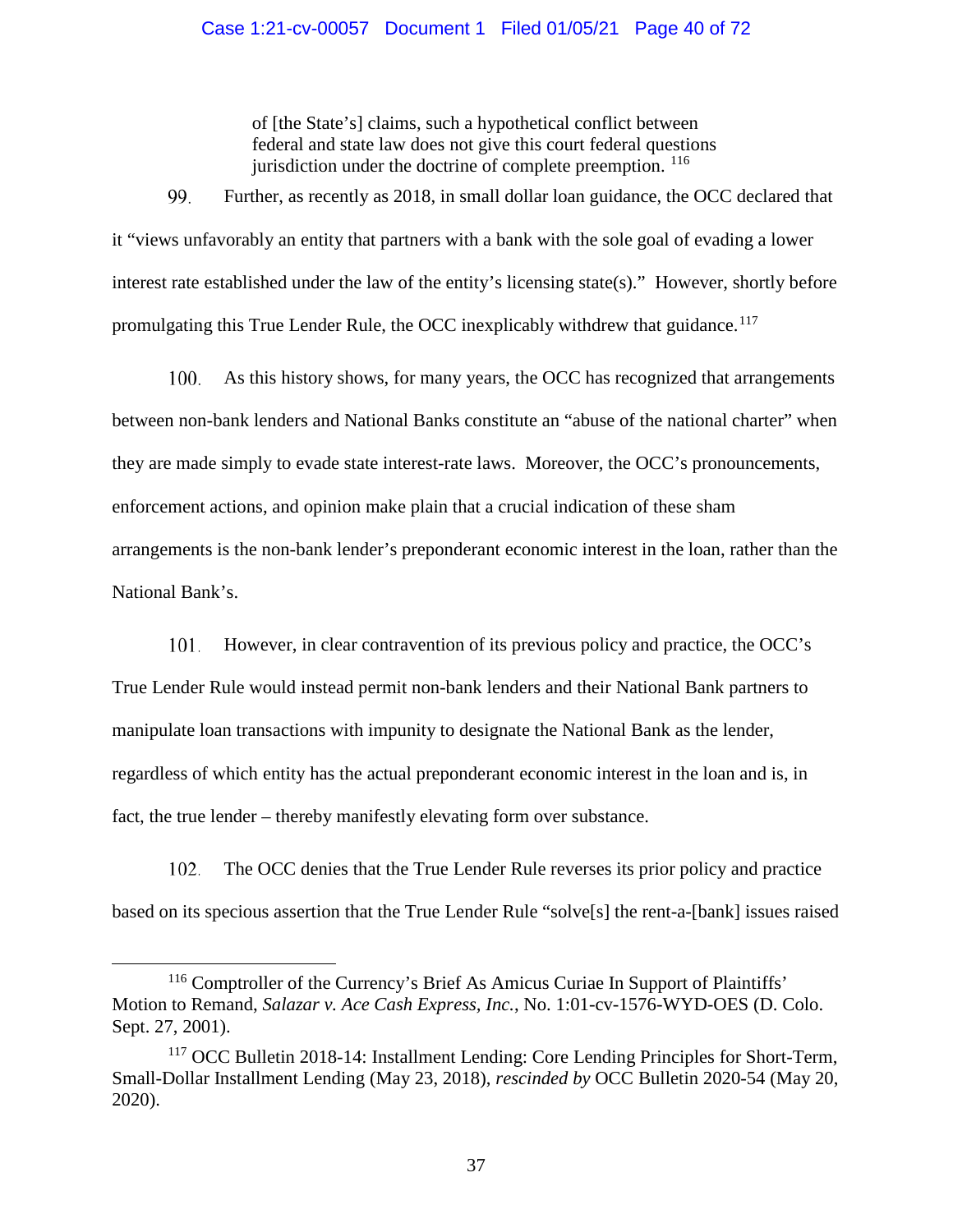## Case 1:21-cv-00057 Document 1 Filed 01/05/21 Page 41 of 72

and ensure[s] that banks do not participate in those arrangements." [118](#page-40-0) Accordingly, the OCC does not explain or substantiate why it now departs from its previous findings and policy concerns. As observed by the Supreme Court, "[a]n agency may not . . . depart from a prior policy *sub silentio* or simply disregard rules that are still on the books."[119](#page-40-1) In reversing its policy, the OCC must provide "a reasoned explanation . . . for disregarding facts and circumstances that underlay ... the prior policy"<sup>[120](#page-40-2)</sup> – which it has completely failed to do.

# **E. The OCC's Reliance on Its "Robust" Oversight Is Undermined By the OCC's Recent Embrace of Predatory Lenders**

In response to concerns that the True Lender Rule will encourage predatory 103. lending,<sup>[121](#page-40-3)</sup> the OCC argues that "the OCC's statutes and regulations, enforceable guidelines, guidance, and enforcement authority provide robust and effective safeguards against predatory lending"<sup>[122](#page-40-4)</sup> As previously noted, the OCC further asserts that "[i]n fact, this rulemaking would solve the rent-a-[bank] issues raised [by commenters] and ensure that banks do not participate in those arrangements."<sup>[123](#page-40-5)</sup>

104. Much of the OCC's supervisory work is non-public, so there is no way to determine whether the OCC does, in fact, use the supervision process to deter predatory lending.

 <sup>118</sup> True Lender Rule, 85 Fed. Reg. at 68,744.

<sup>119</sup> *FCC v. Fox Television Stations, Inc.*, 556 U.S. 502, 515 (2009).

<span id="page-40-2"></span><span id="page-40-1"></span><span id="page-40-0"></span><sup>120</sup> *Id.* at 515-16; *see also Encino Motorcars*, 136 S. Ct. at 2125-27 (holding that a regulation promulgated by the Department of Labor was "arbitrary and capricious" because it was "issued without the reasoned explanation that was required in light of the Department's change in position and the significant reliance interests involved").

<span id="page-40-5"></span><span id="page-40-4"></span><span id="page-40-3"></span><sup>121</sup> *See, e.g*, Attorneys General Comment at 20 ("[T]he OCC has failed to address the fact that the Proposed Rule will incentivize and sanction predatory lending . . . .").

<sup>&</sup>lt;sup>122</sup> True Lender Rule, 85 Fed. Reg. at 68,744.

<sup>123</sup> *Id.*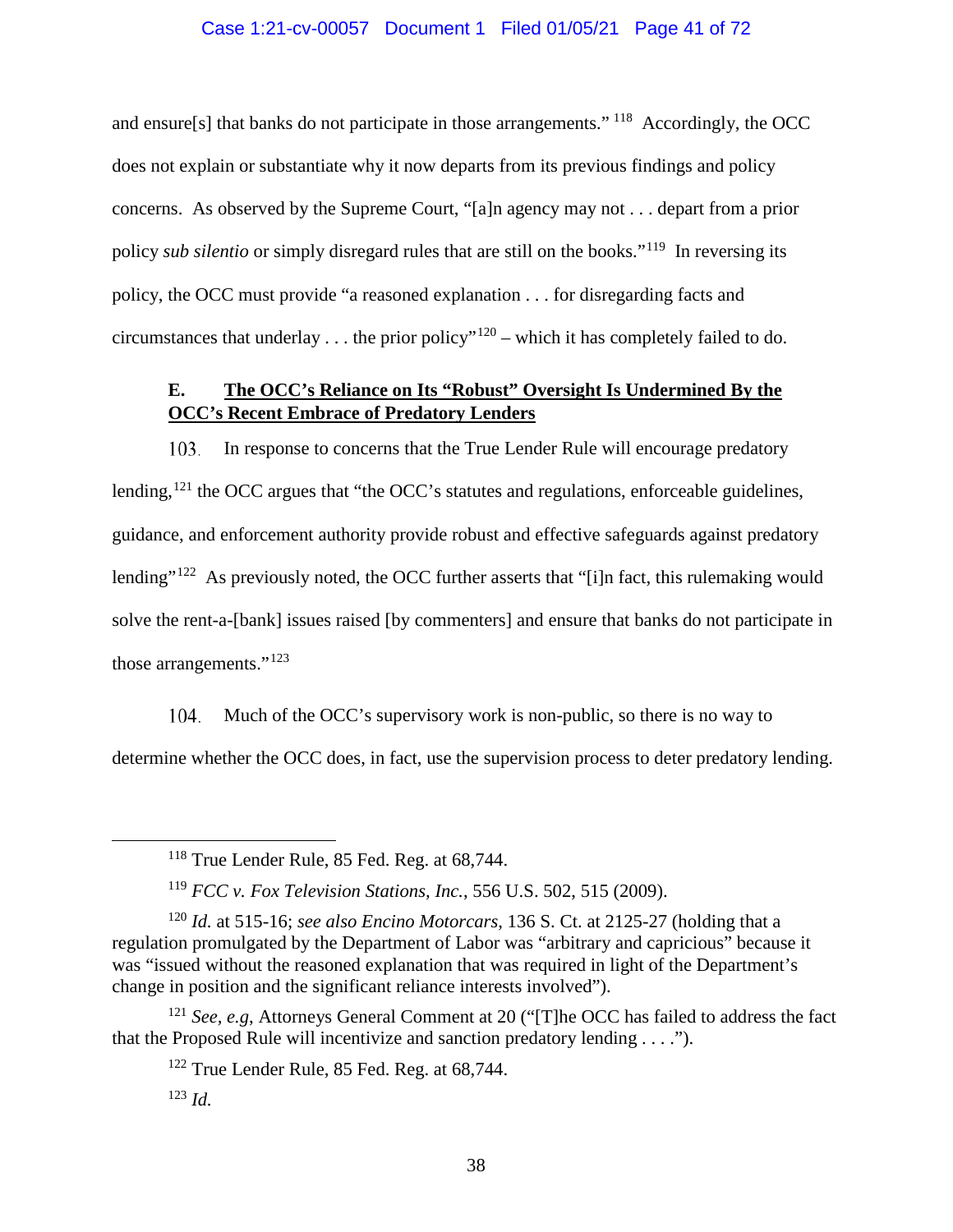### Case 1:21-cv-00057 Document 1 Filed 01/05/21 Page 42 of 72

In public, however, the OCC has recently taken action that cast serious doubt on the OCC's statement that its oversight will prevent predatory lending.

105. Axos Bank, formerly known as BofI Federal Bank, is an OCC-regulated National Bank that partners with a non-bank lender called World Business Lenders, LLC ("WBL") to make loans in excess of state usury caps.<sup>124</sup> On September 10, 2019, the OCC and the FDIC filed an amicus brief in a Colorado bankruptcy proceeding that concerned a loan sold to WBL.<sup>[125](#page-41-1)</sup> The OCC and FDIC argued that WBL should be permitted to charge a triple-digit interest rate (120.86%) to a Colorado resident notwithstanding Colorado law that would prohibit charging such a rate.<sup>[126](#page-41-2)</sup> The OCC was not a party to the case and there was no apparent reason for the OCC to go out of its way to support a predatory lender, but that is precisely what the OCC did.

106. The OCC also supervises another National Bank that has partnered with a nonbank to offer loans at triple-digit interest rates. Last year the online lender Curo Financial entered into a partnership with Stride Bank, N.A. – an Oklahoma-based bank regulated by the OCC – to offer its Verge Credit loans to subprime borrowers at rates that would violate most

<span id="page-41-0"></span> <sup>124</sup> *See* Gretchen Morgenson, *New Trump Admin Rules Make It Easier for Lenders to Charge Small Businesses Super-High Interest Rates*, NBC News, Dec. 8, 2020, *available at* [https://www.nbcnews.com/business/economy/new-trump-administration-rules-make-it-easier](https://www.nbcnews.com/business/economy/new-trump-administration-rules-make-it-easier-lenders-charge-small-n1250023)[lenders-charge-small-n1250023;](https://www.nbcnews.com/business/economy/new-trump-administration-rules-make-it-easier-lenders-charge-small-n1250023) *Kaur*, 440 F. Supp. 3d at 114-15; *see also* CRL Comment at 52- 56.

<span id="page-41-1"></span><sup>125</sup> *See In re Rent-Rite SuperKegs W. Ltd.*, --- B.R. ----, Case No. 19-CV-01552-RBJ, 2020 WL 6689166, at \*1 (D. Colo. Aug. 12, 2020).

<span id="page-41-2"></span><sup>126</sup> *See* Amicus Brief of the Federal Deposit Insurance Corporation and the Office of the Comptroller of the Currency in Support of Affirmance and Appellee, p. 4, *In re Rent-Rite Super Kegs W. Ltd.*, Case No. 19-cv-01552-REB (D. Colo.). (Doc. No. 11).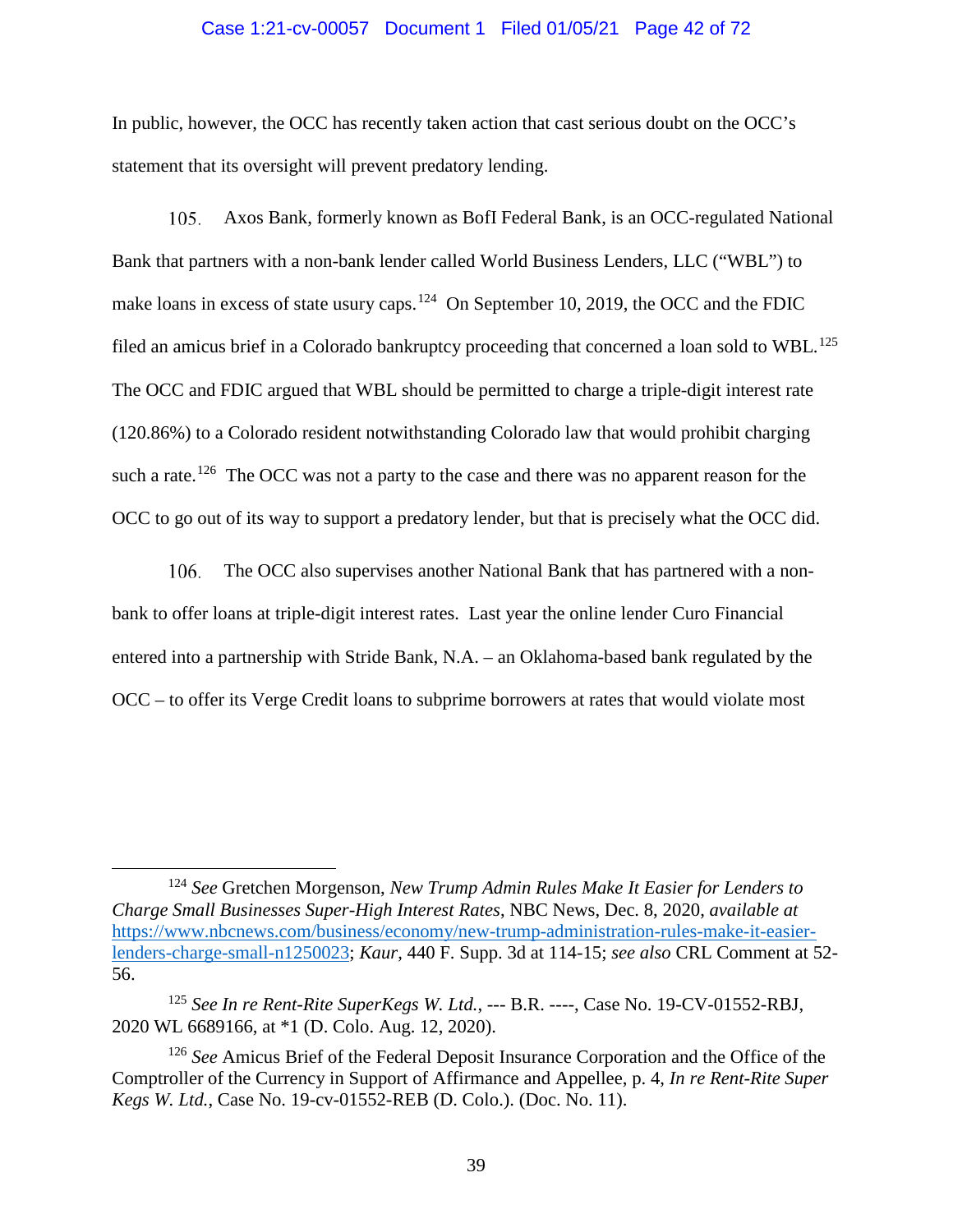### Case 1:21-cv-00057 Document 1 Filed 01/05/21 Page 43 of 72

state usury caps.<sup>127</sup> Verge Credit even touts on its website that its relationship with Stride Bank makes its online subprime loans "100% legit."<sup>[128](#page-42-1)</sup>

107. Although comments submitted during the rulemaking drew the OCC's attention to the predatory loans that Axos Bank and Stride Bank are currently facilitating as National Banks,<sup>[129](#page-42-2)</sup> the OCC did not address this issue. Accordingly, the OCC's justification that the True Lender Rule "will ensure that banks understand that the OCC *will continue* to hold banks accountable for their lending activities" defies the factual record.<sup>[130](#page-42-3)</sup> The APA prohibits exactly that type of counterfactual decision making.<sup>[131](#page-42-4)</sup>

# **F. The True Lender Rule Is Not Entitled to Deference**

108. Following Congress's recognition of the OCC's role in fostering abusive lending practices before the 2008 financial crisis,[132](#page-42-5) Congress stripped the agency of the *Chevron* deference standard to which agency rulemakings are generally entitled.<sup>[133](#page-42-6)</sup>

109. Congress clarified in the Dodd-Frank Act that the validity of OCC rules that preempt state law must be assessed "depending upon the thoroughness evident in the

<span id="page-42-1"></span><span id="page-42-0"></span> <sup>127</sup> *See* Curo Group Holding Corp. 2019 Form 10-K, p. 7, *available at* [https://ir.curo.com/~/media/Files/C/Curo-IR/documents/2019-curo-annual-report.pdf;](https://ir.curo.com/%7E/media/Files/C/Curo-IR/documents/2019-curo-annual-report.pdf) *see also* CRL Comment at 56.

<sup>128</sup> https://www.vergecredit.com.

<sup>129</sup> *See, e.g.*, CRL Comment at 52-56.

<sup>&</sup>lt;sup>130</sup> True Lender Rule, 85 Fed. Reg. at 68,746-47 (emphasis added).

<span id="page-42-4"></span><span id="page-42-3"></span><span id="page-42-2"></span><sup>&</sup>lt;sup>131</sup> *State Farm*, 463 U.S. at 43 (holding that the APA prohibits an agency "offer[ing] an explanation for its decision that runs counter to the evidence before the agency").

<span id="page-42-5"></span><sup>132</sup> *E.g.*, Senate Report. No. 111-176, at 15-17 (2010), *available at* [https://www.govinfo.gov/content/pkg/CRPT-111srpt176/pdf/CRPT-111srpt176.pdf.](https://www.govinfo.gov/content/pkg/CRPT-111srpt176/pdf/CRPT-111srpt176.pdf)

<span id="page-42-6"></span><sup>133</sup> *See Lusnak*, 883 F.3d at 1192 (citing 12 U.S.C. § 25b(b)(5)(A) and *Skidmore v. Swift & Co.*, 323 U.S. 134, 140 (1944)).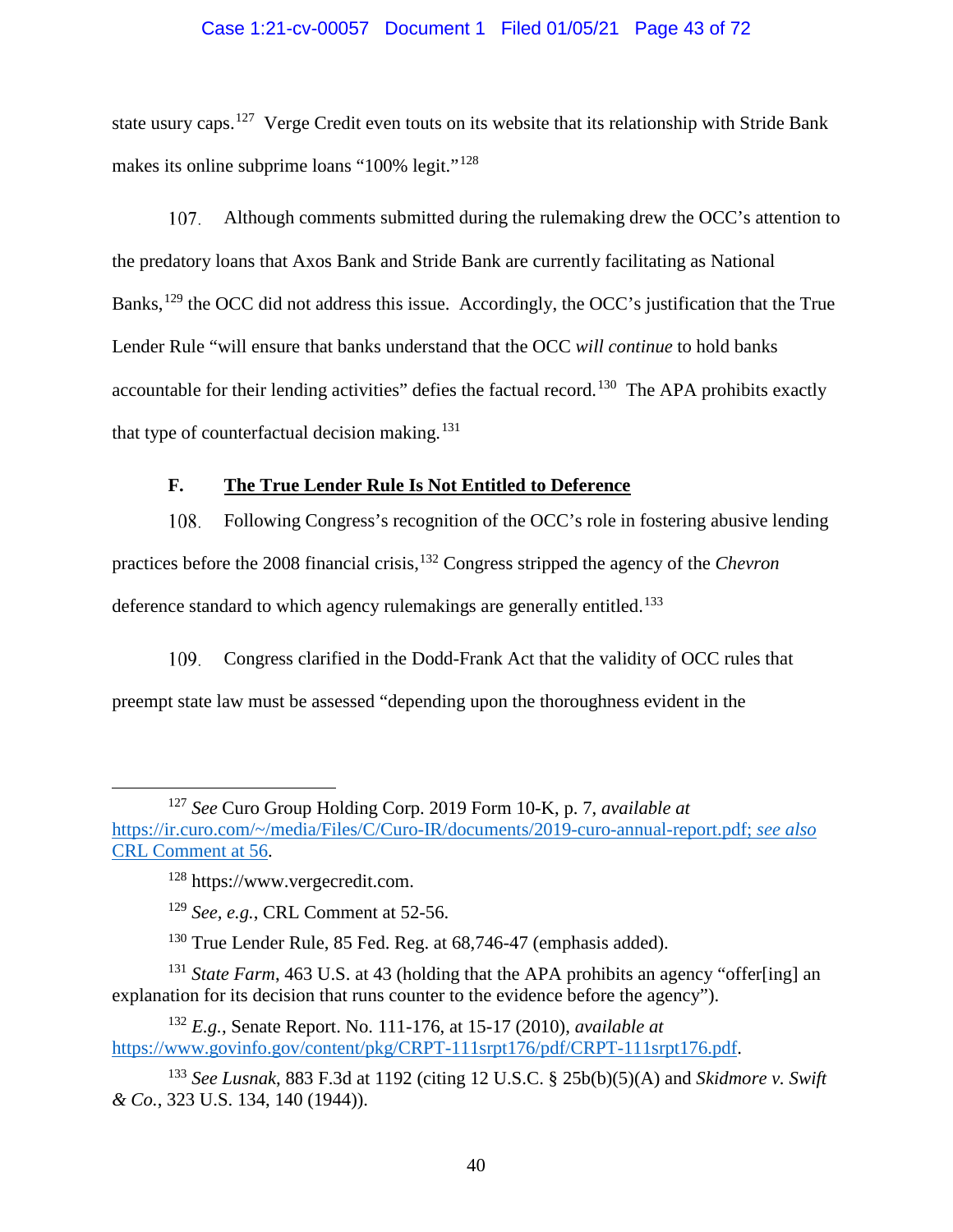### Case 1:21-cv-00057 Document 1 Filed 01/05/21 Page 44 of 72

consideration of the agency, the validity of the reasoning of the agency, the consistency with other valid determinations made by the agency, and other factors which the court finds persuasive and relevant to its decision."[134](#page-43-0)

110. In other words, the True Lender Rule is "entitled only to *Skidmore* deference," under which "an agency's views are 'entitled to respect' only to the extent that they have the 'power to persuade."<sup>[135](#page-43-1)</sup>

### **V. The States Have Standing to Challenge the True Lender Rule**

111. The True Lender Rule injures concrete and distinct interests of the plaintiff States, including the States' sovereign, quasi-sovereign, and fiscal interests, any one of which is sufficient to support the States' standing to bring this APA action.

## **A. Sovereign Interests**

112. Each of the States has a sovereign interest in the protection and enforcement of its laws that, as discussed below, carefully regulate the interest that may be charged on consumer loans and prevent evasion.

113. These sovereign interests are concretely and particularly harmed by the True Lender Rule because the Rule would preempt the States' enforcement of their laws against nonbanks that enter into sham partnerships with National Banks. These harms to the States' interests

 <sup>134</sup> 12 U.S.C. § 25b(b)(5)(A).

<span id="page-43-1"></span><span id="page-43-0"></span><sup>&</sup>lt;sup>135</sup> *Lusnak*, 883 F.3d at 1192. As the Ninth Circuit has noted,  $\S$  25b(b)(5)(A) codifies existing law set forth by the Supreme Court: Regulations such as the OCC's interpretation of the NBA preemption standard "should receive, at most, *Skidmore* deference" and "the weight to be accorded to an agency's explanation of a state law's impact on a federal scheme depends on its thoroughness, consistency, and persuasiveness." *Id.* at 1192-93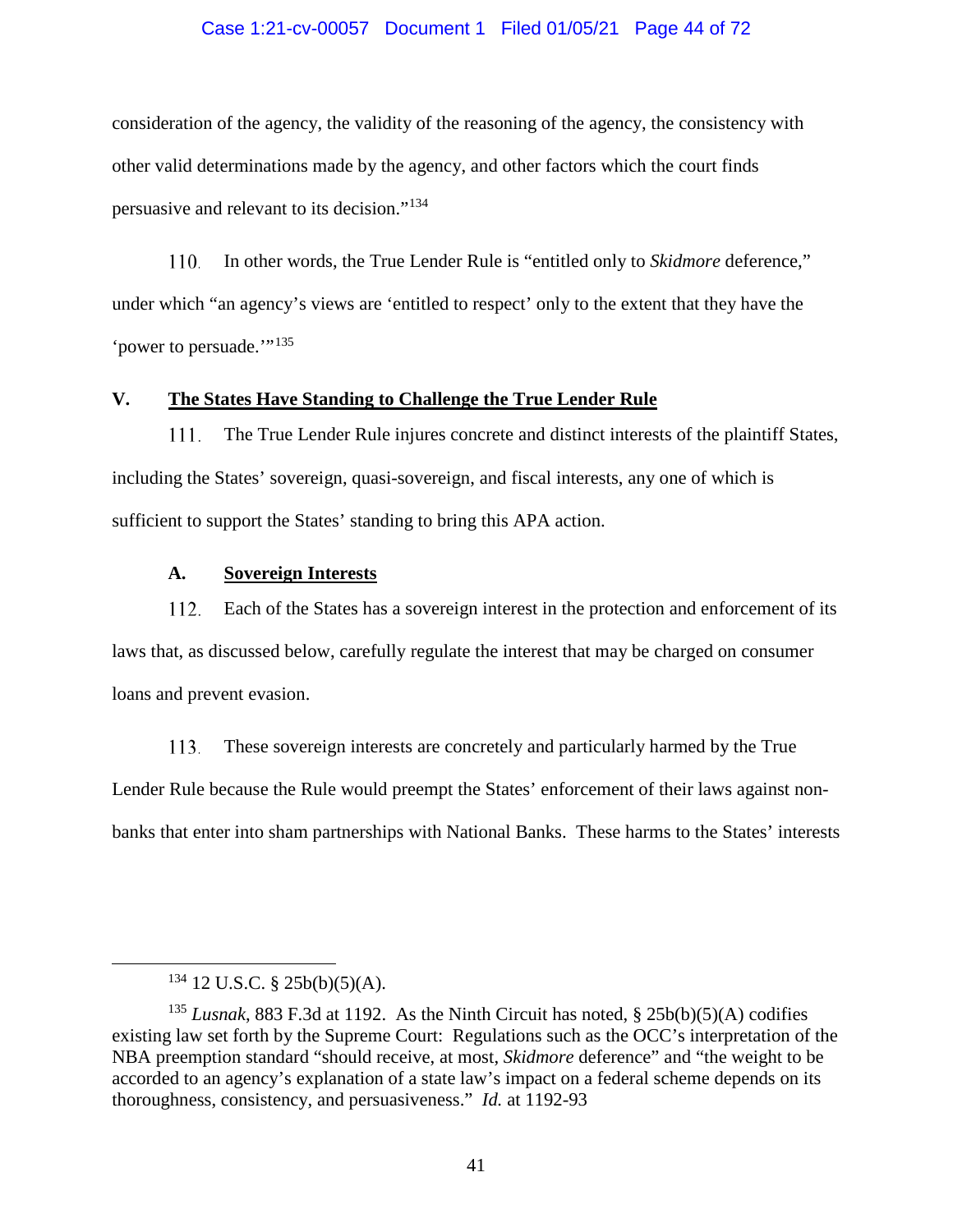### Case 1:21-cv-00057 Document 1 Filed 01/05/21 Page 45 of 72

are directly traceable to the True Lender Rule, and an order setting aside the True Lender Rule would redress the States' injuries.

 $114$ Among the most significant powers of a state is the "exercise of sovereign power over individuals and entities," which "involves the power to create and enforce a legal code, both civil and criminal."[136](#page-44-0) Enforcing state law is one of the "quintessential functions of a State."[137](#page-44-1) This interest is unique to sovereign entities, like the States, because they alone are "entitled to create a legal code" and thus they have the most "direct stake . . . in defending the standards embodied in that code."[138](#page-44-2) Thus, states "have an interest, as sovereigns, in exercising 'the power to create and enforce a legal code.'"<sup>139</sup> States have standing to sue the federal government where a federal law or federal action with the force of law impairs the states' legitimate, sovereign interest in the continued enforceability of their own statutes.<sup>[140](#page-44-4)</sup>

# **1. New York Usury Laws**

115. New York has both a civil usury rate, set at 16% interest per year, and a criminal usury rate, set at 25% interest per year.<sup>141</sup> With the exception of loans by lenders licensed by New York, loans under \$250,000 are considered usurious if the interest rate exceeds 16%, while loans in excess of \$250,000 are considered usurious if the interest rate exceeds 25%. Lenders

<sup>139</sup> *State of Alaska v. U.S. Dep't of Transp.*, 868 F.2d 441, 443 (D.C. Cir. 1989).

<span id="page-44-4"></span><span id="page-44-3"></span><span id="page-44-2"></span><span id="page-44-1"></span><span id="page-44-0"></span><sup>140</sup> *See, e.g.*, *California v. Trump*, --- F.3d ---, 2020 WL 3480841, at \*5-6 (9th Cir. June 26, 2020) (states have standing to challenge federal action to vindicate states' "sovereign interests in enforcing their environmental laws"); *Wyoming ex rel. Crank v. United States*, 539 F.3d 1236, 1239-40 (10th Cir. 2008) ("[f]ederal regulatory action that preempts state law creates a sufficient injury-in-fact to" demonstrate state standing).

<span id="page-44-5"></span><sup>141</sup> N.Y. Gen. Oblig. Law §§ 5-501, 5-511; N.Y. Banking Law § 14-a; N.Y. Penal Law §§ 190.40, 190.42.

 <sup>136</sup> *Alfred L. Snapp & Son, Inc. v. Puerto Rico, ex rel., Barez*, 458 U.S. 592, 601 (1982).

<sup>137</sup> *Diamond v. Charles*, 476 U.S. 54, 65 (1986).

<sup>138</sup> *Id*.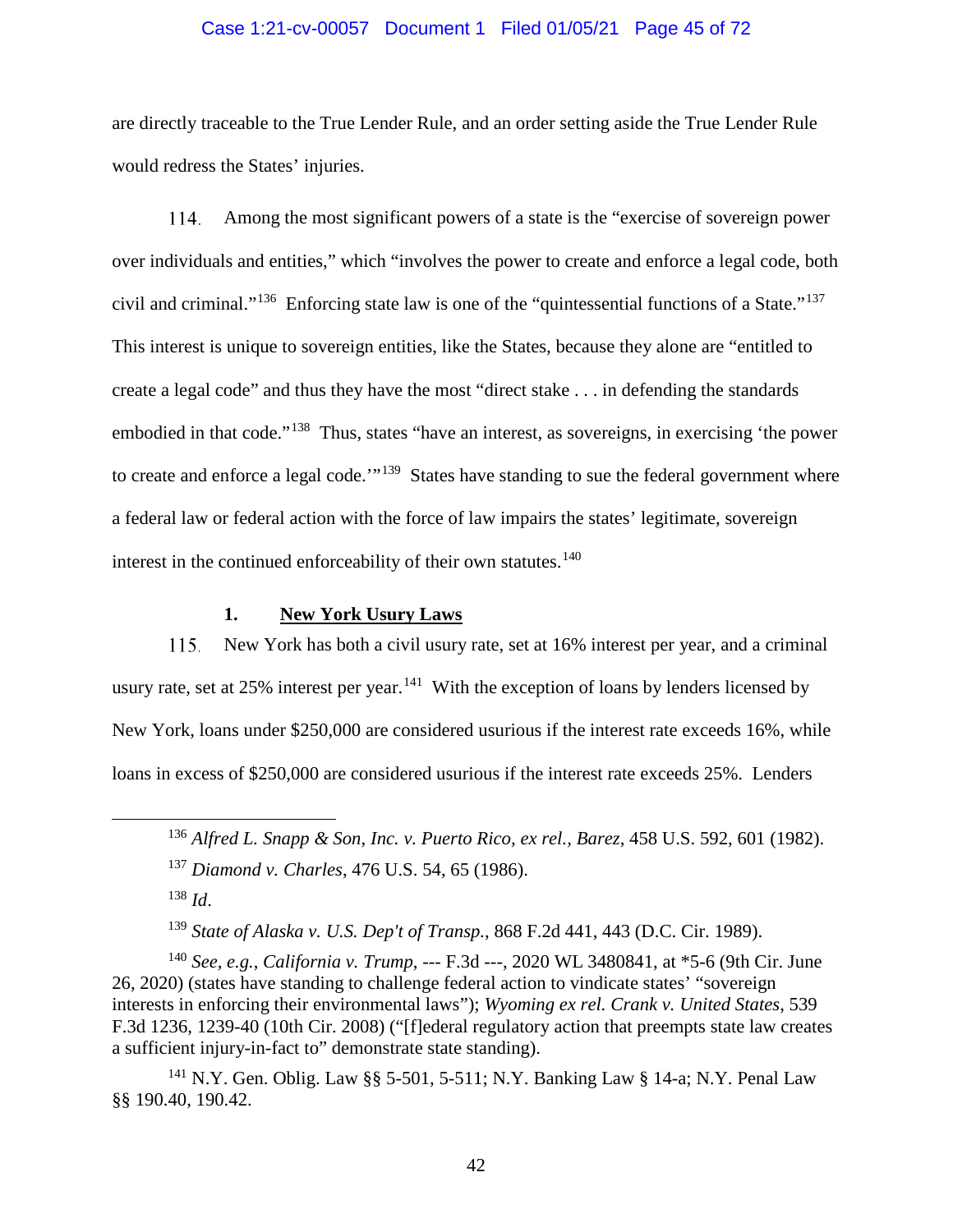### Case 1:21-cv-00057 Document 1 Filed 01/05/21 Page 46 of 72

licensed by New York can engage in the business of making personal loans of \$25,000 or less to consumers in New York, or loans of \$50,000 or less to businesses, and can charge, contract for, or receive a rate of interest above 16%, but in no event can they charge more than  $25\%$ .<sup>[142](#page-45-0)</sup>

New York has prohibited usurious interest rates for centuries<sup>[143](#page-45-1)</sup> as a fundamental 116. public policy of the State,<sup>[144](#page-45-2)</sup> and state regulators have "aggressively enforced those laws in order to protect desperately poor people from the consequences of their own desperation."<sup>[145](#page-45-3)</sup>

New York's status as the nation's financial capital and one of its most populous 117. states has consistently attracted unscrupulous companies eager to increase their profits by lending money to New Yorkers at triple-digit interest rates.

118. The New York Attorney General, as New York's chief law-enforcement officer,

enforces the usury cap pursuant to its authority under New York Executive Law § 63(12), which prohibits "repeated fraudulent or illegal acts . . . in the carrying on, conducting or transaction of business."

119. The New York Attorney General has repeatedly taken action to enforce the usury cap.[146](#page-45-4) In one case, the New York Attorney General obtained a \$5.2 million settlement from a

142 *See* N.Y. Banking Law §§ 340, 356.

<span id="page-45-1"></span><span id="page-45-0"></span><sup>143</sup> *See Madden v. Midland Funding, LLC*, 237 F. Supp. 3d 130, 150 (S.D.N.Y. 2017) ("New York's usury prohibition is not a creature of recent statute, but rather one that reflects a deep-rooted tradition of the common weal.").

<span id="page-45-2"></span><sup>144</sup> *See Power Up Lending Grp., Ltd. v. All. Bioenergy Plus, Inc.*, Case No. 18-CV-3601, 2019 WL 1322621, at \*5 (E.D.N.Y. Feb. 28, 2019) (gathering cases for the proposition that "New York's usury prohibition constitutes a fundamental public policy").

<span id="page-45-3"></span><sup>145</sup> *Otoe-Missouria Tribe of Indians v. New York State Dep't of Fin. Servs.*, 769 F.3d 105, 108 (2d Cir. 2014).

<span id="page-45-4"></span><sup>146</sup> *See, e.g.*, *Consumer Fin. Prot. Bureau v. RD Legal Funding, LLC*, 332 F. Supp. 3d 729, 780 (S.D.N.Y. 2018); *People v. County Bank of Rehoboth Beach, Del.*, 45 A.D.3d 1136, 1137-38 (3d Dep't 2007); *People v. JAG NY, LLC*, 18 A.D.3d 950, 951-53 (3d Dep't 2005).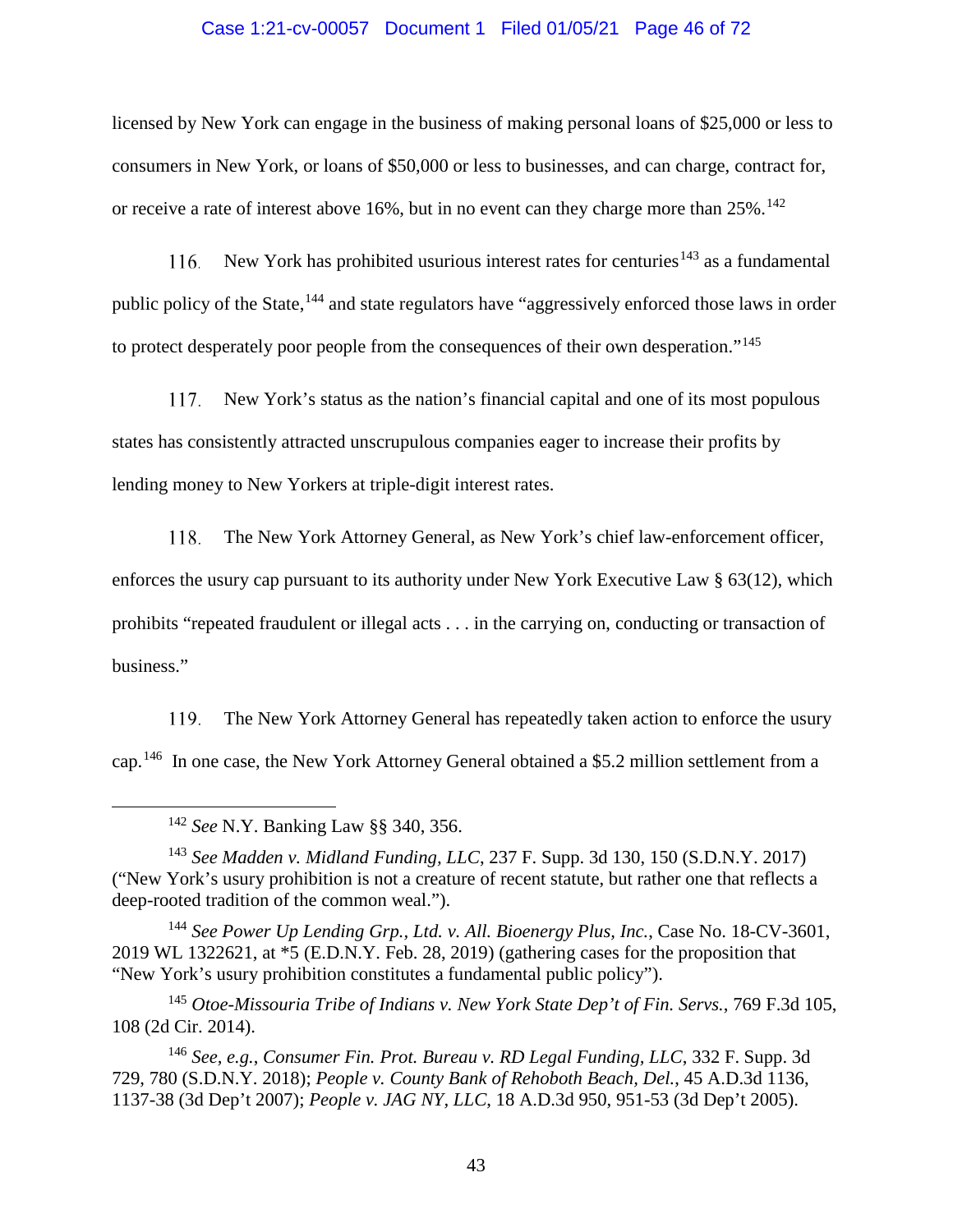### Case 1:21-cv-00057 Document 1 Filed 01/05/21 Page 47 of 72

Delaware-based bank and non-bank lender that entered into a rent-a-bank scheme to offer illegal payday loans to New Yorkers.[147](#page-46-0)

120. The usury cap is also enforced by the New York Department of Financial Services ("DFS"), which licenses, regulates, and supervises state and international banks, insurance companies, and non-bank financial services firms with approximately \$7 trillion in assets.[148](#page-46-1)

The non-bank entities supervised by DFS include licensed lenders, real-estate 121. lenders, mortgage servicers, sales and premium finance companies, pre-paid card issuers, money transmitters, virtual-currency businesses, check cashers, and budget planners.<sup>[149](#page-46-2)</sup>

<span id="page-46-2"></span><sup>149</sup> *See* N.Y. Fin. Servs. Law §§ 101 *et seq*.

<span id="page-46-0"></span> <sup>147</sup> *See* Press Release, *Attorney General Cuomo Announces Distribution Of \$5.2 Million Settlement In "Rent-A-Bank" Payday Lending Scheme*, Nov. 17, 2009, *available at* [https://ag.ny.gov/press-release/2009/attorney-general-cuomo-announces-distribution-52-million](https://ag.ny.gov/press-release/2009/attorney-general-cuomo-announces-distribution-52-million-settlement-rent-bank)[settlement-rent-bank.](https://ag.ny.gov/press-release/2009/attorney-general-cuomo-announces-distribution-52-million-settlement-rent-bank)

<span id="page-46-1"></span><sup>148</sup> *See* N.Y. Fin. Servs. Law §§ 101 *et seq*.; N.Y. Banking Law § 14-a. DFS is statutorily mandated to, *inter alia*: "establish a modern system of regulation, rule making and adjudication that is responsive to the needs of the banking and insurance industries and to the needs of the state's consumers and residents," "provide for the effective and efficient enforcement of the banking and insurance laws," "provide for the regulation of new financial services products," "promote the prudent and continued availability of credit, insurance and financial products and services at affordable costs to New York citizens, businesses and consumers," "ensure the continued safety and soundness of New York's banking, insurance and financial services industries, as well as the prudent conduct of the providers of financial products and services, through responsible regulation and supervision," "protect the public interest and the interests of depositors, creditors, policyholders, underwriters, shareholders and stockholders," and "promote the reduction and elimination of fraud, criminal abuse and unethical conduct by, and with respect to, banking, insurance and other financial services institutions and their customers." N.Y. Fin. Servs. Law § 102.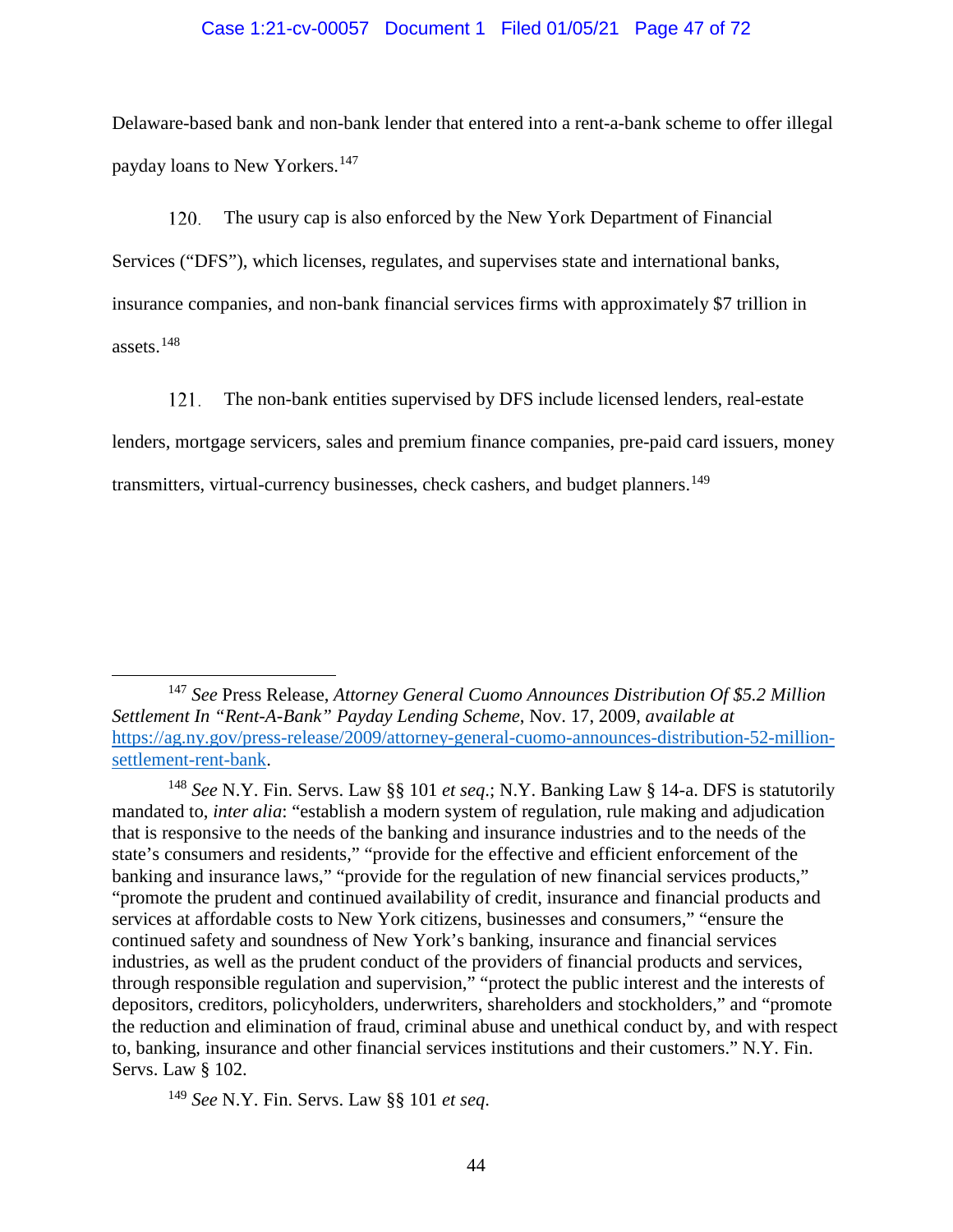# **2. California Rate Caps**

122. California has two statutory schemes, the California Financing Law ("CFL") and the California Deferred Deposit Transaction Law ("CDDTL"), that, among other things, regulate the interest that may be charged on consumer loans.<sup>[150](#page-47-0)</sup>

123. The CFL requires finance lenders and brokers to be licensed by the California Department of Financial Protection and Innovation (formerly known as the California Department of Business Oversight), <sup>[151](#page-47-1)</sup> a state agency charged with regulating and overseeing the activities of payday lenders, finance lenders and brokers, state-licensed banks and savings associations, and other entities.<sup>[152](#page-47-2)</sup>

124. The CFL caps the interest rates state-licensed lenders may "contract for" or "receive" on consumer loans under \$10,000. For loans under \$2,500, the CFL imposes a graduated rate cap.[153](#page-47-3) For loans between \$2,500 and \$9,999, the CFL prohibits interest rates exceeding an annual simple interest rate of 36% per year plus the Federal Funds Rate.<sup>[154](#page-47-4)</sup>

Before 2019, the CFL had provided a graduated rate cap only for loans of less 125. than \$2,500.[155](#page-47-5) However, many lenders evaded this cap by offering high-interest loans just

<span id="page-47-2"></span><sup>152</sup> *Id.* § 300.

- <span id="page-47-3"></span><sup>153</sup> *Id.* §§ 22303, 22304, 22306.
- <span id="page-47-4"></span><sup>154</sup> *Id.* §§ 22304.5, 22306.
- <span id="page-47-5"></span><sup>155</sup> *Id.* §§ 22303, 22304.

<span id="page-47-1"></span><span id="page-47-0"></span><sup>&</sup>lt;sup>150</sup> In addition to these statutory schemes, the California Supreme Court has held that loans not violating the state's rate caps, but nonetheless charging rates of interest that are excessive under the circumstances, may be deemed "unconscionable" and thus unlawful and actionable under the state's Unfair Competition Law (California Business and Professions Code § 17200). *See generally De La Torre v. CashCall, Inc.*, 5 Cal. 5th 966 (2018).

<sup>151</sup> Cal. Fin. Code §§ 22009, 22100.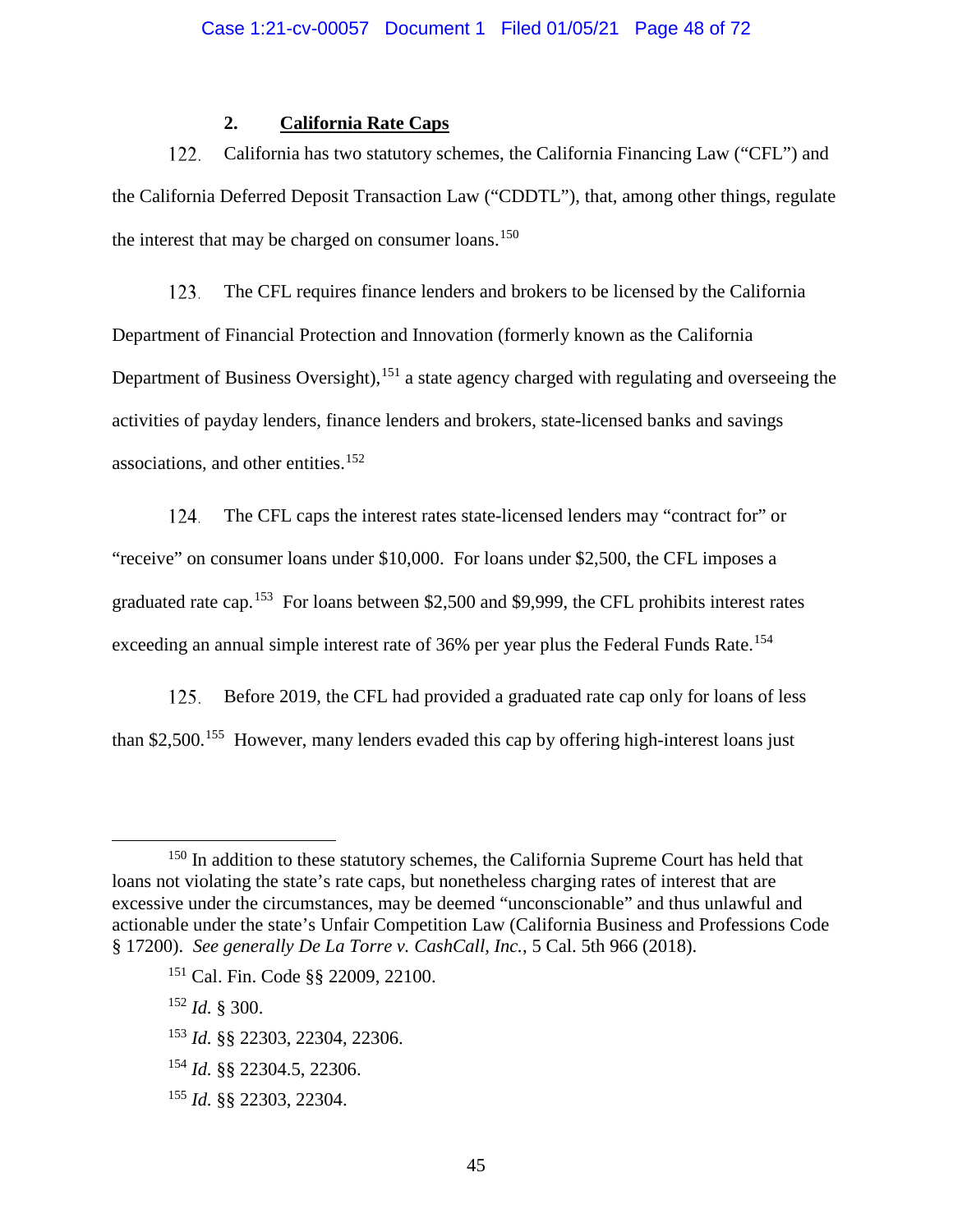### Case 1:21-cv-00057 Document 1 Filed 01/05/21 Page 49 of 72

above \$2,500.[156](#page-48-0) For example, in 2018, less than 3% (fewer than 46,000) of all CFL-covered loans were for between \$2,000 and \$2,499, while nearly 36% (nearly 600,000) of all CFL-covered loans were for between \$2,500 and \$4,999.<sup>[157](#page-48-1)</sup> Fifty-five percent of those latter loans charged an annual percentage rate of  $100\%$  or more.<sup>[158](#page-48-2)</sup>

126. To protect consumers from high-cost, predatory loans, the California Legislature enacted legislation in October 2019 that limits the interest rate for loans of at least \$2,500 and under \$10,000.<sup>[159](#page-48-3)</sup>

127. The California Legislature was well-attuned to the potential for scheming by regulated entities to evade the law and sought to prevent evasion. To prevent lenders from evading the CFL's rate caps by artificially increasing the size of a loan, the CFL establishes whether and which rate caps apply based on a loan's "bona fide principal amount."<sup>[160](#page-48-4)</sup> The "bona" fide principal amount" excludes loan amounts in excess of what the borrower applies for if the borrower "by prearrangement or understanding" is to make a substantial repayment to the lender "within a short time after the making of the loan" and specified conditions are met.<sup>[161](#page-48-5)</sup> Thus, for

<sup>160</sup> Cal. Fin. Code §§ 22303, 22304, 22304.5.

<span id="page-48-0"></span> <sup>156</sup> *See, e.g.*, *De La Torre*, 5 Cal. 5th 966; Cal. Leg. Asm. Comm. On Banking and Finance, Analysis of A.B. 538 (Limón) 3-5, *Legislative Counsel's Digest* (Mar. 28, 2019), [https://leginfo.legislature.ca.gov/faces/billAnalysisClient.xhtml?bill\\_id=201920200AB539.](https://leginfo.legislature.ca.gov/faces/billAnalysisClient.xhtml?bill_id=201920200AB539)

<span id="page-48-1"></span><sup>157</sup> California Department of Business Oversight, *California Department of Business Oversight Annual Report* 9 (June 2018), [https://dbo.ca.gov/wp](https://dbo.ca.gov/wp-content/uploads/sites/296/2019/08/CFL-Annual-Report-2018-FINAL-8-8-19.pdf)[content/uploads/sites/296/2019/08/CFL-Annual-Report-2018-FINAL-8-8-19.pdf](https://dbo.ca.gov/wp-content/uploads/sites/296/2019/08/CFL-Annual-Report-2018-FINAL-8-8-19.pdf)

<sup>158</sup> *Id.* at 13.

<span id="page-48-5"></span><span id="page-48-4"></span><span id="page-48-3"></span><span id="page-48-2"></span><sup>159</sup> Cal. Leg., A.B. 539 (Oct. 10, 2019), [https://leginfo.legislature.ca.gov/faces/billNavClient.xhtml?bill\\_id=201920200AB539](https://leginfo.legislature.ca.gov/faces/billNavClient.xhtml?bill_id=201920200AB539) (chaptered at Cal. Fin. Code § 22304.5).

<sup>161</sup> *Id.* § 22251.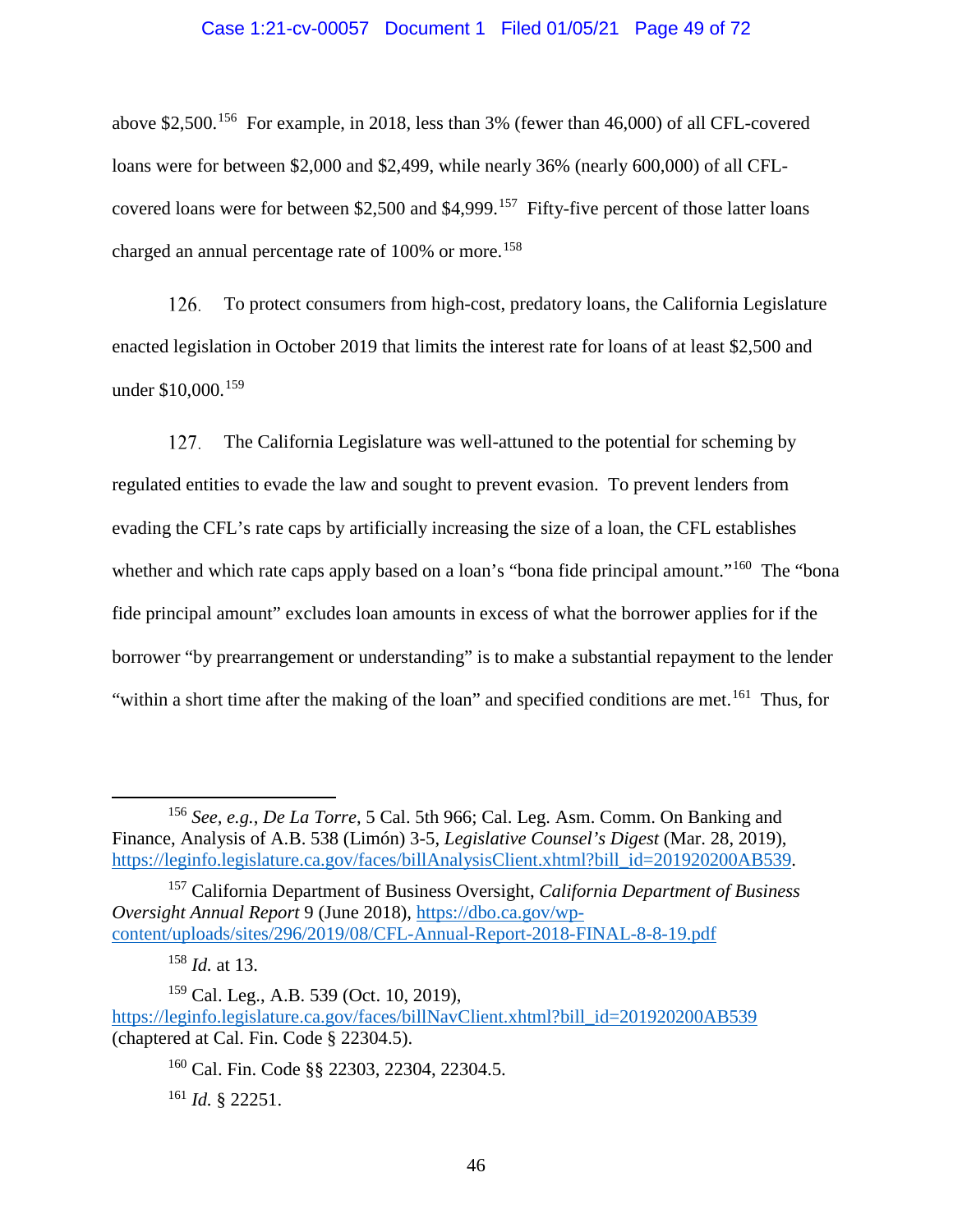### Case 1:21-cv-00057 Document 1 Filed 01/05/21 Page 50 of 72

example, lenders may not evade the CFL's rate caps by lending \$11,000 to a borrower seeking only \$9,000 with the understanding that the borrower will immediately return the excess \$2,000.

128. The CDDTL likewise limits the interest chargeable on short-term deferred-deposit transactions, commonly known as payday loans.<sup>[162](#page-49-0)</sup> The CDDTL also contains several provisions aimed at preventing lenders from evading California law through partnerships with out-of-state entities.<sup>[163](#page-49-1)</sup> For example, it provides that loans made out of state are enforceable in California only "to the extent of but not to exceed the unpaid principal balance and the aggregate amount of interest . . . and all other charges permitted" by California law.<sup>[164](#page-49-2)</sup> That is, non-bank entities seeking to enforce loans in California may not collect interest at rates above what is permitted under California law. The CDDTL applies to "[a]ny person" that seeks to collect, in California, interest and unpaid balances on deferred deposit transactions<sup>[165](#page-49-3)</sup> and "[a]ny person" who arranges, in California, the making of a deferred deposit transaction outside of the state for the purpose of evading the CDDTL.<sup>[166](#page-49-4)</sup>

129. The threat to California's enforcement of its laws posed by the Rule's facilitation of rent-a-bank schemes is apparent and immediate. Even before the passage of California's 36%

<span id="page-49-4"></span><sup>166</sup> *Id.* § 22324.

 <sup>162</sup> Cal. Fin. Code §§ <sup>23001</sup>*et seq.*, 23036(a).

<span id="page-49-2"></span><span id="page-49-1"></span><span id="page-49-0"></span><sup>&</sup>lt;sup>163</sup> The CDDTL allows state-licensed lenders to participate in certain partnership arrangements with banks that are not subject to the CDDTL but requires state licensees to comply with all provisions of the CDDTL "not preempted by other state and federal laws." *Id.* § 23037(i).

<sup>164</sup> *Id.* § 22322; *see also id.* at § 22323.

<span id="page-49-3"></span><sup>165</sup> *Id.* § 22323.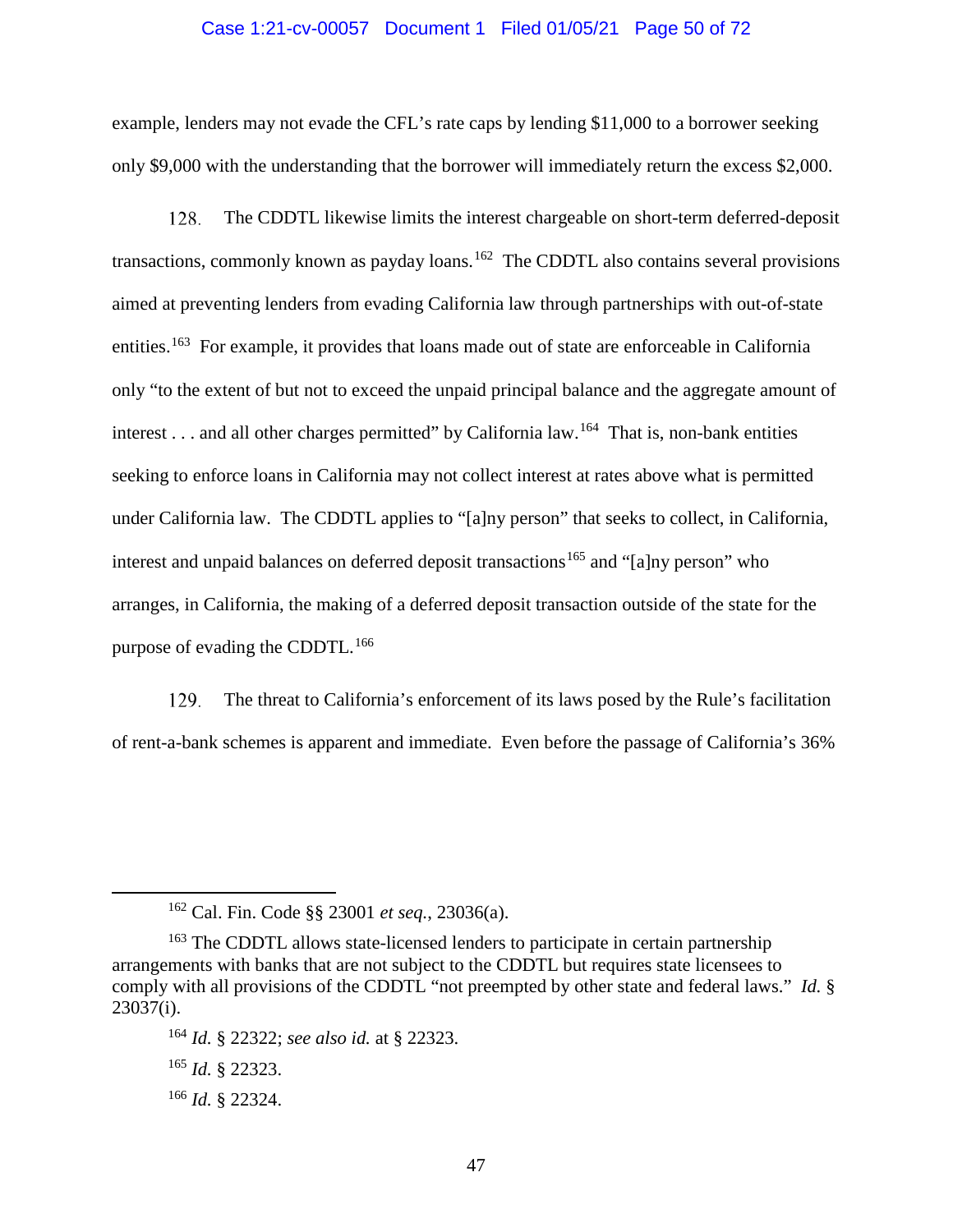### Case 1:21-cv-00057 Document 1 Filed 01/05/21 Page 51 of 72

rate cap, several state-licensed lenders publicly announced their intention to evade California's interest-rate restrictions by partnering with banks.<sup>[167](#page-50-0)</sup>

130. The True Lender Rule will further incent and enable such state-law evasion. The Rule will facilitate rent-a-bank schemes by lending federal support to the claim that non-banks can evade state-law rate caps by entering into partnerships with National Banks. As their announcements have already made clear, many non-bank lenders will rely on the Rule to argue they are exempt from otherwise applicable state law.

131. The State of California also has a sovereign interest in licensing and governing the activities of lenders and other financial entities operating in California in order to protect California consumers. However, lenders involved in rent-a-bank schemes seek to avoid otherwise applicable state oversight and licensing requirements.[168](#page-50-1) By facilitating such schemes, the Rule will undermine California's licensing regime, which is a fundamental element of the state's lending law.

### **3. Colorado's Usury Laws and True Lender Litigation**

132. Colorado's civil usury statute has different usury rate limitations on consumer loans for unlicensed and licensed lenders. Unlicensed lenders may not lend at rates above 12% APR. Licensed lenders can lend at the greater of (1) a tiered rate based on the loan amount or (2) a flat 21% rate.<sup>[169](#page-50-2)</sup>

<span id="page-50-0"></span>Under the tiered rate, a 36% annual APR applies to the amount financed up to 133. \$1,000, a 21% annual APR applies to the amount financed up to \$3,000, and a 15% annual APR

 <sup>167</sup> *See, e.g.*, CRL Comment at 45 & n.137.

<span id="page-50-1"></span><sup>&</sup>lt;sup>168</sup> State Bank Supervisors Comment at 3-4.

<span id="page-50-2"></span> $169$  C.R.S. § 5-2-20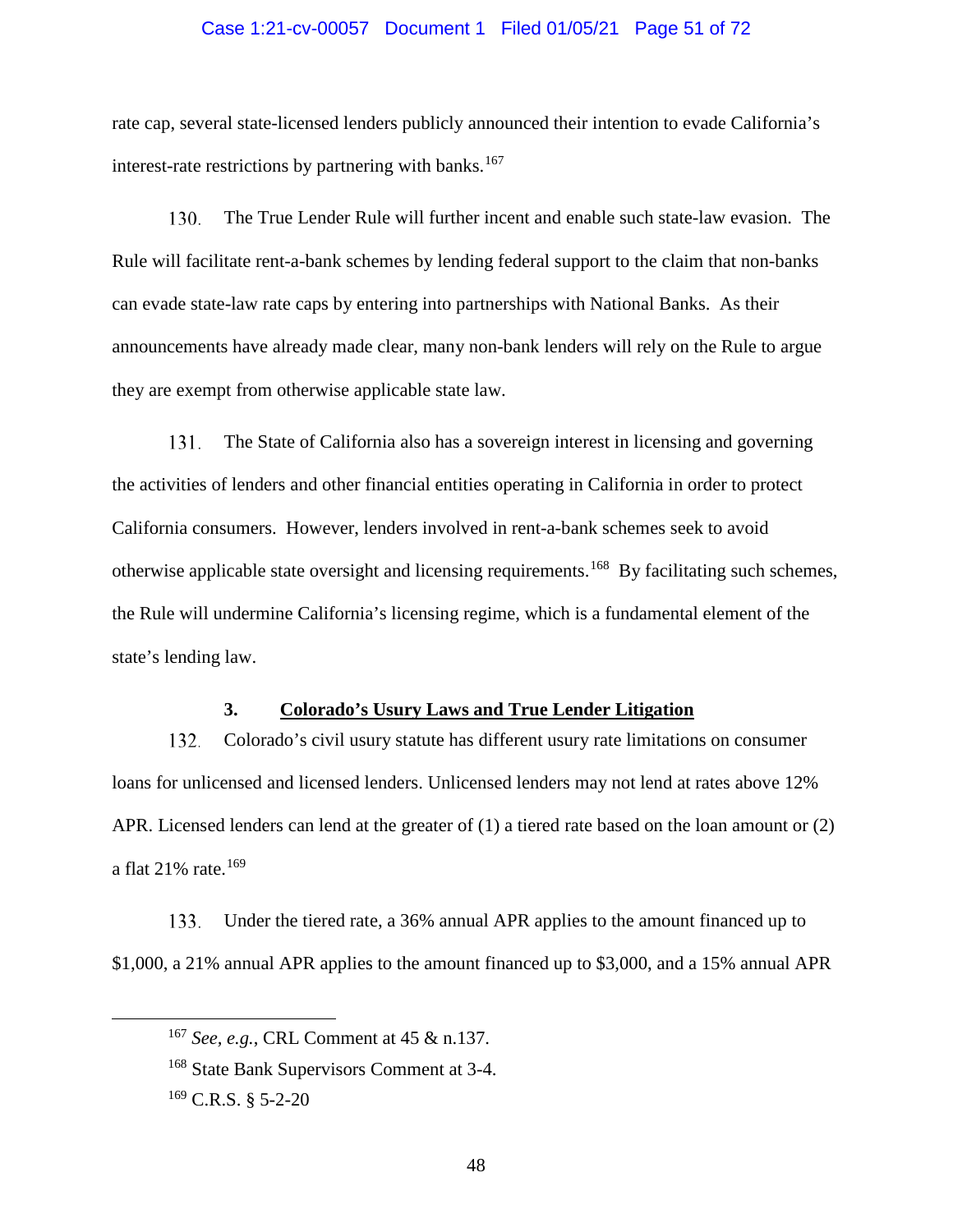### Case 1:21-cv-00057 Document 1 Filed 01/05/21 Page 52 of 72

applies to any amount financed above  $$3,000$ .<sup>[170](#page-51-0)</sup> In effect, the tiered rate is the "greater" rate for smaller dollar loans with the flat 21% rate governing higher dollar loans, including all loans in excess of \$9,000.

134. Colorado actively enforces its usury caps and has recently taken action targeting what it alleged were rent-a-bank schemes. Colorado sued two FinTech lenders for violating C.R.S. § 5-2-201. The non-bank lenders each partnered with a bank to circumvent Colorado's rate caps. Colorado entered into an Assurance of Discontinuance with the FinTech lenders and their respective bank partners for \$1.55 million, and required substantive protections for Colorado consumers modeled after the true lender case law and requirements. In particular, the terms ensure that the banks retain an adequate economic interest in the loans made under the program, by using one of three alternative program structures to show that the bank is the true lender of the loan. The Assurance of Discontinuance stands in stark contrast with the OCC true lender rule, which is overly simplistic and formulaic, and does not consider the substance of the transaction.

### **4. The District's Usury Cap and Accompanying Regulations**

The District has strict usury caps in order to prevent sophisticated entities from 135. preying upon the District's most vulnerable residents. The District's usury cap for most loans in which the interest rate is expressed in the contract is  $24\%$ .<sup>[171](#page-51-1)</sup> The District's usury cap for loans without an express interest rate is  $6\%$ .<sup>[172](#page-51-2)</sup>

<span id="page-51-0"></span> $170$  C.R.S. § 5-2-201(2)(a).

<span id="page-51-1"></span> $171$  D.C. Code § 28–3301(a).

<span id="page-51-2"></span> $172$  *Id.* § 28–3302(a).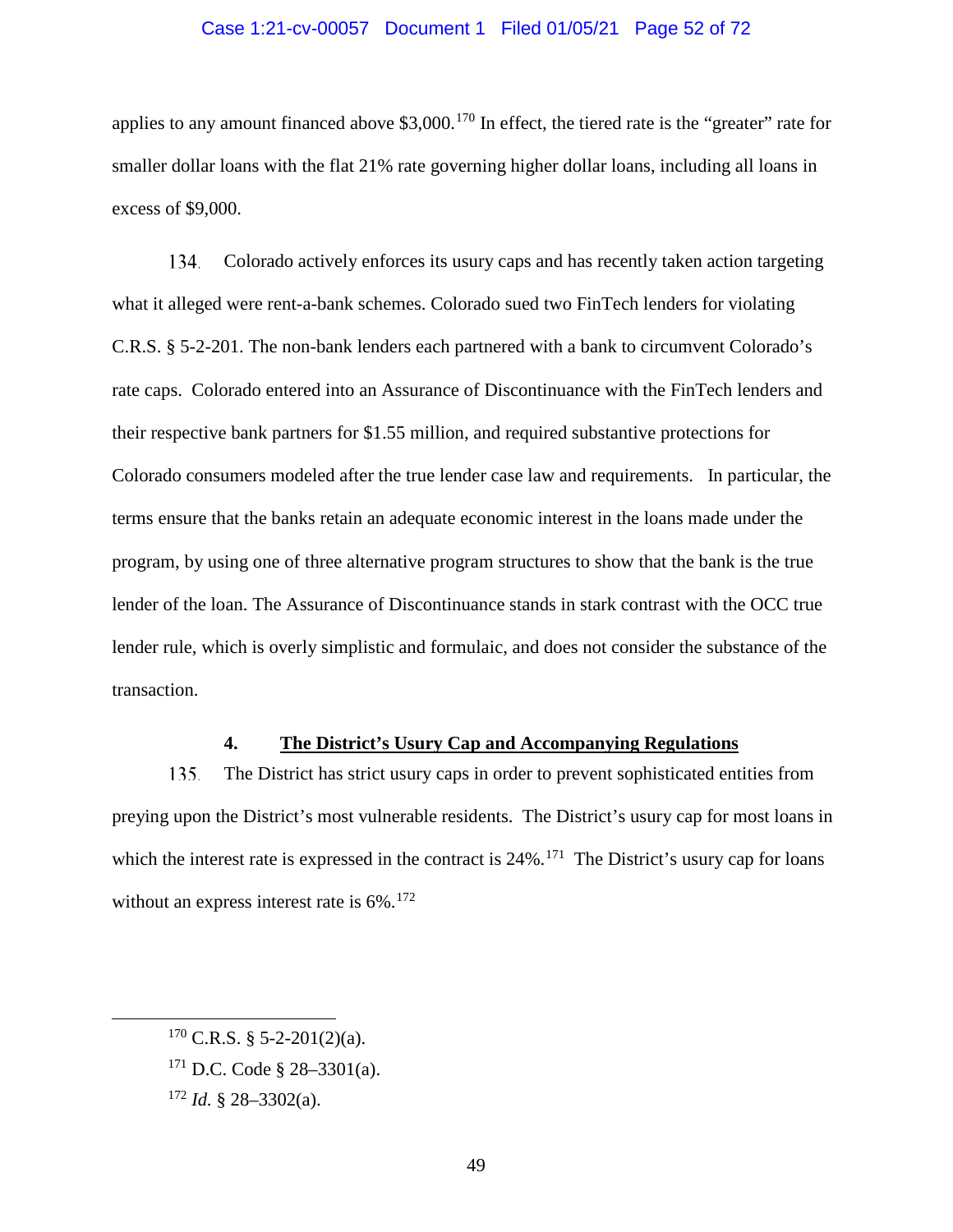### Case 1:21-cv-00057 Document 1 Filed 01/05/21 Page 53 of 72

136. Additionally, entities that offer loans in the District at any interest rate are required to obtain a money lending license.<sup>[173](#page-52-0)</sup>

137. Violations of the usury cap and licensing requirement are enforceable through the Consumer Protection Procedures Act ("CPPA").[174](#page-52-1) The Attorney General for the District of Columbia is specifically authorized to bring actions on behalf of the District against such violators "[n]otwithstanding any provision of law to the contrary."[175](#page-52-2)

138. Indeed, the District has recently filed exactly such an action against an entity that it accuses of abusing this rent-a-bank scheme.<sup>[176](#page-52-3)</sup> There, the District has accused the Defendant of violating both the District's usury cap and the District's money lending license requirement.

## **5. Massachusetts' Criminal Usury and Small-Dollar-Loan Laws**

139. Mass. Gen. Law c. 271, § 49 establishes that it is unlawful in Massachusetts to hold a loan contract that requires an interest rate in excess of 20% per year, punishable by imprisonment for up to 10 years and fines of up to \$10,000.

Mass. Gen. Law c. 140, §§ 96 through 114A. inclusive, requires persons or 140. entities to be licensed by the Commissioner of Banks if they are engaged, directly or indirectly, in the business of making loans for primarily personal, family or household purposes of \$6,000 or less, and the interest and expenses on the loan exceed 12% in the aggregate per year.

<sup>&</sup>lt;sup>173</sup> 16 DCMR § 201.1.

<sup>174</sup> D.C. Code §§ 28–3901, *et seq*.

<sup>175</sup> *Id.* § 28–3909.

<span id="page-52-3"></span><span id="page-52-2"></span><span id="page-52-1"></span><span id="page-52-0"></span><sup>176</sup> *District of Columbia v. Elevate Credit, Inc.*, No. 1:20-cv-01809-EGS (D.D.C. 2020); Press Release, *AG Racine Sues Predatory Online Lender For Illegal High-Interest Loans To District Consumers*, June 5, 2020, [https://oag.dc.gov/release/ag-racine-sues-predatory-online](https://oag.dc.gov/release/ag-racine-sues-predatory-online-lender-illegal)[lender-illegal.](https://oag.dc.gov/release/ag-racine-sues-predatory-online-lender-illegal)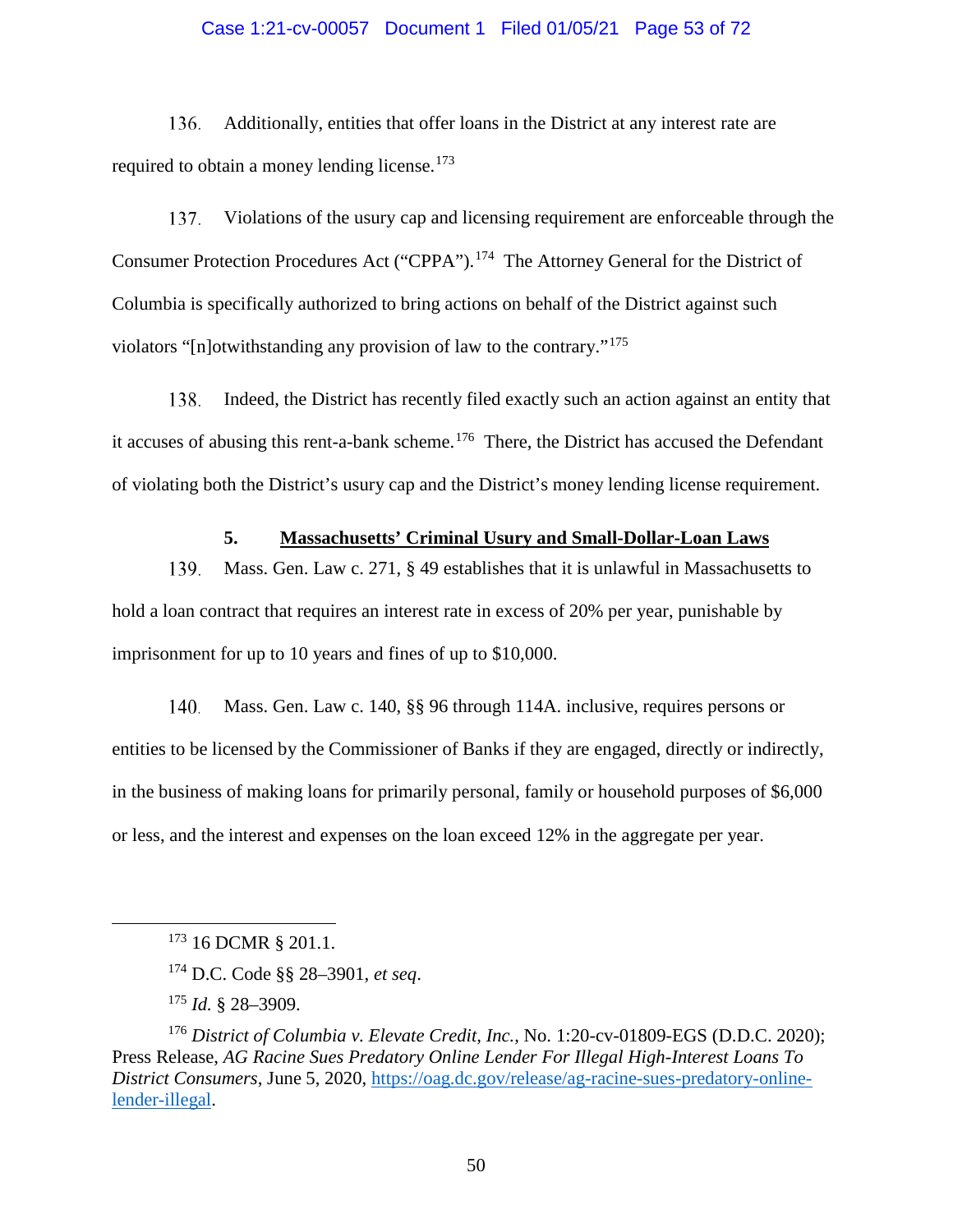141. Specifically, Mass. Gen. Law c. 140, § 96 states:

> No person shall directly or indirectly engage in the business of making loans of six thousand dollars or less, if the amount to be paid on any such loan for interest and expenses exceeds in the aggregate an amount equivalent to twelve per cent per annum upon the sum loaned . . . The buying or endorsing of notes or the furnishing of guarantee or security for compensation shall be considered to be engaging in the business of making small loans within said sections[.]

142. Small loans made without proper license are punishable by a fine of up to \$10,000

and void under the law.

143. Specifically, Mass. Gen. Law c. 140, § 110 states, in pertinent part:

> Whoever, not being duly licensed . . . engages in or carries on, directly or indirectly, either separately or in connection with or as a part of any other business, the business of making loans or buying notes or furnishing endorsements or guarantees, to which sections ninety-six to one hundred and eleven, inclusive, apply, shall be punished by imprisonment in the state prison for not more than ten years or in a jail or house of correction for not more than two and one half years, or by a fine of not more than ten thousand dollar, or by both such fine and imprisonment. Any loan made or note purchased or endorsement or guarantee furnished by an unlicensed person in violation of said sections shall be void.

144. As the chief law-enforcement officer of the Commonwealth, the Attorney General

of Massachusetts is authorized to enforce Massachusetts' usury laws by statute and common

 $law.<sup>177</sup>$  $law.<sup>177</sup>$  $law.<sup>177</sup>$ 

145. By purporting to exempt entities that partner with National Banks from

Massachusetts' usury laws and the CFA, and by encouraging rent-a-bank schemes, the True

<span id="page-53-0"></span>Lender Rule undermines Massachusetts' sovereign interests.

177 M.G.L. c. 12, § 10; *see also, e.g.,* M.G.L. c. 93A, § 2.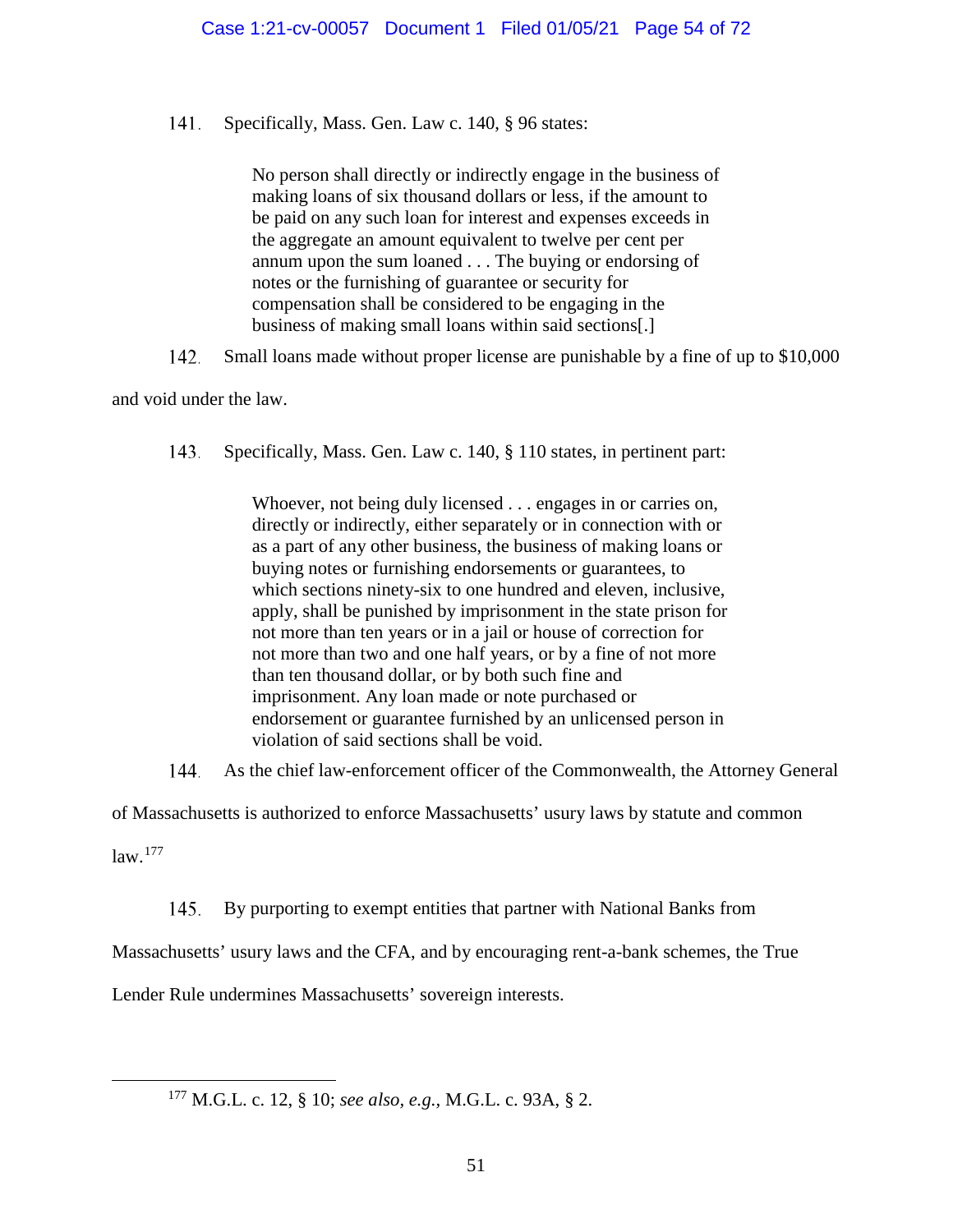# **6. Minnesota's Regulation of Consumer Lending and "De Facto" Lender Doctrine**

Since statehood, the Minnesota Legislature has maintained a general usury cap 146. that today generally prohibits the charging and collection of annual interest on written loans above 8% and on non-written loans above  $6\%$ .<sup>[178](#page-54-0)</sup>

147. Minnesota's general usury statute does not apply, however, to certain "financial institutions," such as banks, credit unions, and industrial loan and thrift companies.<sup>179</sup> Other entities may be exempt from the general usury law when operating as a licensed lender under the supervision of the Minnesota Department of Commerce.<sup>180</sup> Many loans issued by statesupervised financial institutions are capped at an "annual percentage rate" of  $21.75\%$ .<sup>181</sup> Additional exemptions are set forth throughout Minnesota's banking and finance laws.<sup>[182](#page-54-4)</sup>

148. As stated above, non-banks that wish to engage in the business of making loans (from \$1,000 to \$100,000) must obtain a license if they wish to lend above the baseline usury limits set forth in Minnesota's usury statute. The Minnesota Regulated Loan Act provides for examination and supervisory authority of these entities by the Minnesota Department of Commerce, limits fees and interest rates that can be charged by such lenders to that allowed for

<sup>181</sup> *Id.* § 47.59, subd. 3.

<span id="page-54-0"></span><sup>&</sup>lt;sup>178</sup> Minn. Stat. § 334.01, subd. 1.

<sup>179</sup> *Id.* § 334.03; *id.* § 45.59.

<sup>180</sup> *Id.* ch. 56.

<span id="page-54-4"></span><span id="page-54-3"></span><span id="page-54-2"></span><span id="page-54-1"></span><sup>182</sup> *See, e.g*., *id.* § 47.59, subd. 4 (providing rates and charges for credit sales); *id.* § 47.59, subd. 4a (providing finance charges for motor vehicle retail installment sales); *id.* § 47.60 (allowing certain service charges for short-term, nonrenewal loans).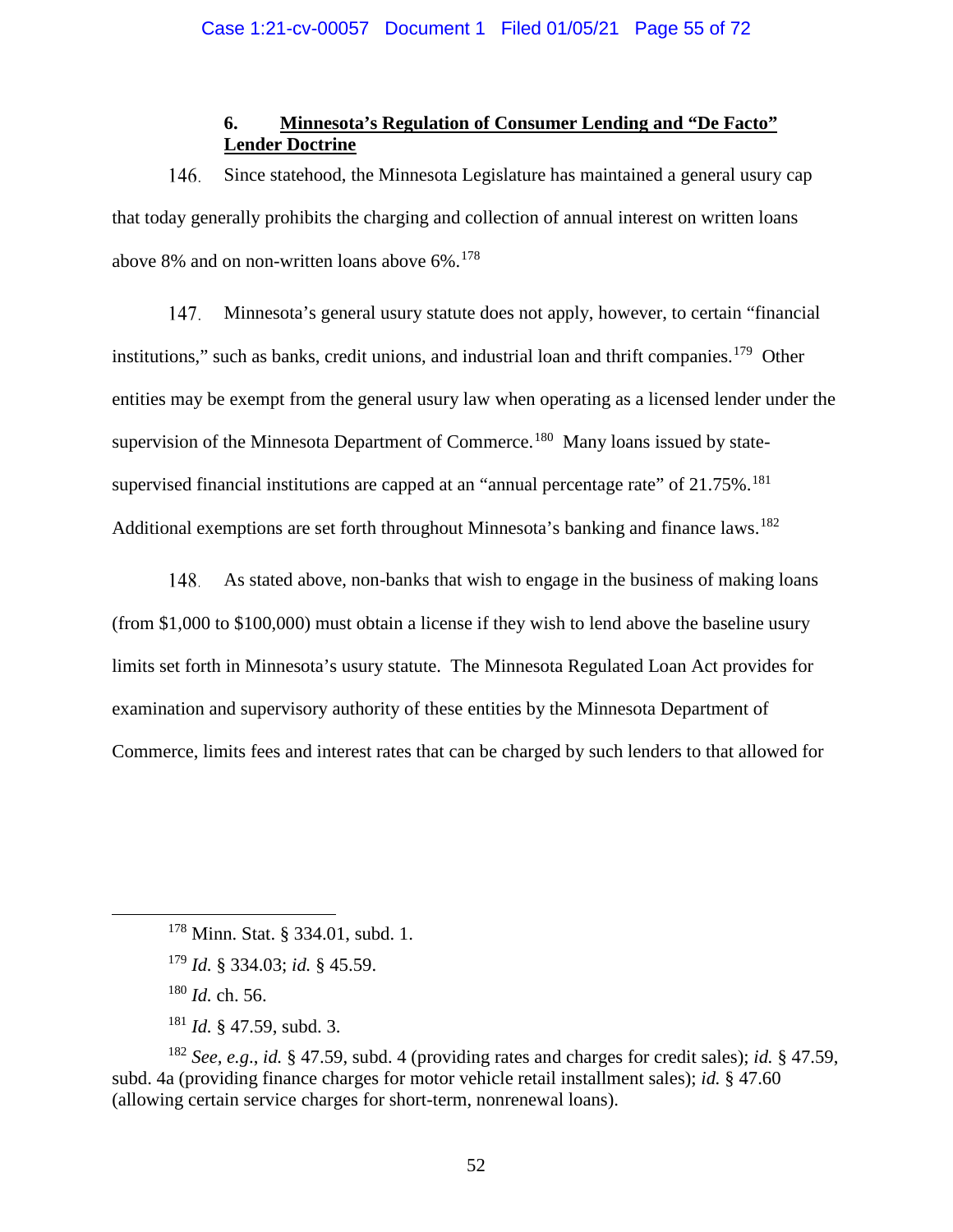### Case 1:21-cv-00057 Document 1 Filed 01/05/21 Page 56 of 72

other state-regulated financial institutions, and prohibits unlicensed lending as a gross misdemeanor.[183](#page-55-0)

149. The Minnesota Legislature has also created an important regulatory scheme for "consumer small loans, "consumer short-term loans," and "motor vehicle title loans." Minnesota Statutes limit fees and interest on these traditionally high-risk credit products while requiring that lenders obtain a license before they extend such credit to Minnesota consumers.<sup>[184](#page-55-1)</sup>

150. For nonexempt entities that violate Minnesota's usury and lender-licensing laws, Minnesota Statues provide for penalties and remedies that serve important deterrent and remedial interests.[185](#page-55-2) Consumer loans in excess of the usury rate can be declared void and unenforceable, with all amounts paid returned to the borrower.<sup>[186](#page-55-3)</sup> Loans made by lenders that do not obtain a required license or comply with regulations governing payday and other high-risk consumer lending are void, with all amounts paid returned to borrowers.<sup>[187](#page-55-4)</sup> Additional civil penalties can also be awarded based on various factors.<sup>[188](#page-55-5)</sup>

<span id="page-55-2"></span><span id="page-55-1"></span><span id="page-55-0"></span><sup>185</sup> *State by Ellison v. Minn. Sch. of Bus., Inc.*, No. A18-1761, 2019 WL 2333921, at \*9 (Minn. App. June 3, 2019) (stating that Minnesota's usury and lender-licensing statutes "are remedial statutes and that consumer protection statutes are generally broadly construed to protect consumers and to remediate violations of those laws"), *review denied* (Aug. 20, 2019).

<span id="page-55-3"></span><sup>186</sup> Minn. Stat. §§ 334.03, 334.05; *Midland Loan Finance Co. v.* Lorentz, 296 N.W. 911, 915 (Minn. 1941) ("As we have here a usurious contract, void under the statute, it follows that the one guilty of usurious exaction must bear the legal consequences flowing from such violation. As such he must lose not only the interest on the money risked, but also the principal, including as well all security given to secure performance.").

<sup>187</sup> Minn. Stat. § 56.19, subd. 3; *id.* § 47.601, subd. 6.

<span id="page-55-5"></span><span id="page-55-4"></span><sup>188</sup> *Id.* § 47.601, subd. 6; *id.* § 8.31, subd. 3; *Minn. Sch. of Bus*., 2019 WL 2333921, at \*7- 10.

 <sup>183</sup> Minn. Stat. ch. 56.

<sup>184</sup> *Id.* §§ 47.60-.602.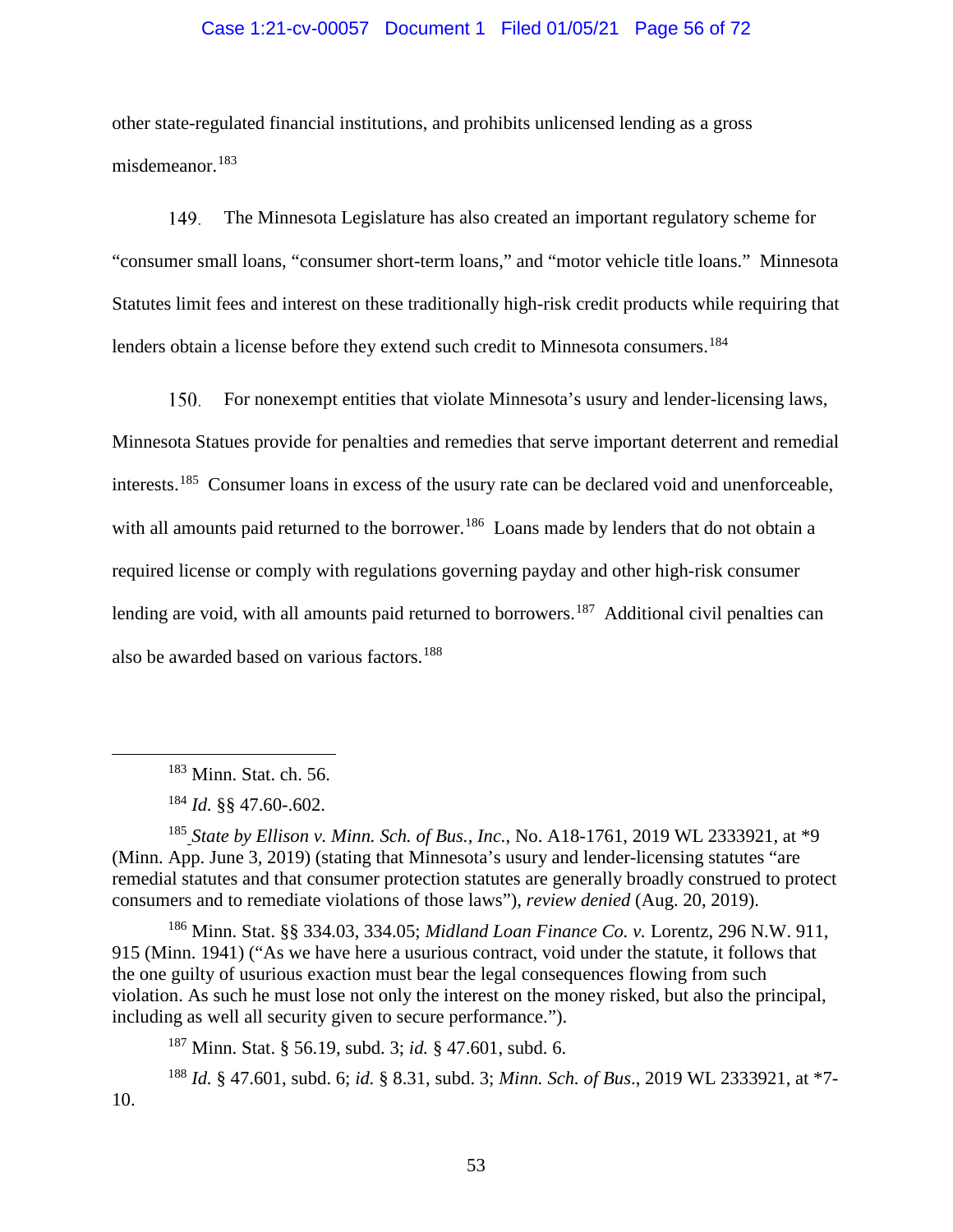### Case 1:21-cv-00057 Document 1 Filed 01/05/21 Page 57 of 72

151. Like in other jurisdictions, Minnesota courts interpret Minnesota's consumerlending statutes to apply to entities that engage in "de facto" lending even if they are not identified as the lender on the face of the loan.<sup>[189](#page-56-0)</sup>

152. The True Lender Rule attempts to generally foreclose application of Minnesota's usury laws to non-banks that engage in rent a bank schemes and preempt Minnesota's "de facto lender" doctrine. In doing so, the Rule undermines Minnesota's sovereign interests in protecting its consumers from exploitative and abusive interest rates and other illegal-lending practices.

153. Minnesota also has a sovereign interest in licensing and supervising the activities of lenders operating in Minnesota. Lenders involved in rent-a-bank schemes and who purchase loans from exempt entities, however, have claimed that they are not subject to state oversight or lender-licensing requirements. By facilitating such schemes, the Rule will undermine Minnesota's licensing regime, which is a fundamental aspect of state consumer protection law.

### **7. New Jersey's Usury Laws**

154. New Jersey enforces civil and criminal usury rates. New Jersey's civil usury rate is set at 6% interest per year, or 16% interest per year where a written contract specifies the interest rate.[190](#page-56-1) The criminal usury rate is set at 30% interest per year for loans to individuals and 50% interest per year for loans to corporations, limited liability corporations, and limited liability partnerships.<sup>[191](#page-56-2)</sup>

<span id="page-56-1"></span><span id="page-56-0"></span> <sup>189</sup> *See State ex rel. Swanson v. CashCall, Inc.*, No. A13-2086, 2014 WL 4056028, \*6 (Minn. Ct. App. Aug. 18, 2014); *c.f. Dunn v. Midland Loan Fin. Corp*., 289 N.W. 411, 413 (Minn. 1939) (stating that, in applying anti-usury law, Minnesota courts must "look[] through the form to the substance" and that "[n]o device or shift may be employed to conceal the true character of the [loan] transaction").

<sup>&</sup>lt;sup>190</sup> N.J. Admin. Code § 3:1-1.1(a); N.J. Stat. Ann. § 31:1-1.

<span id="page-56-2"></span><sup>191</sup> N.J. Stat. Ann. § 2C:21-19.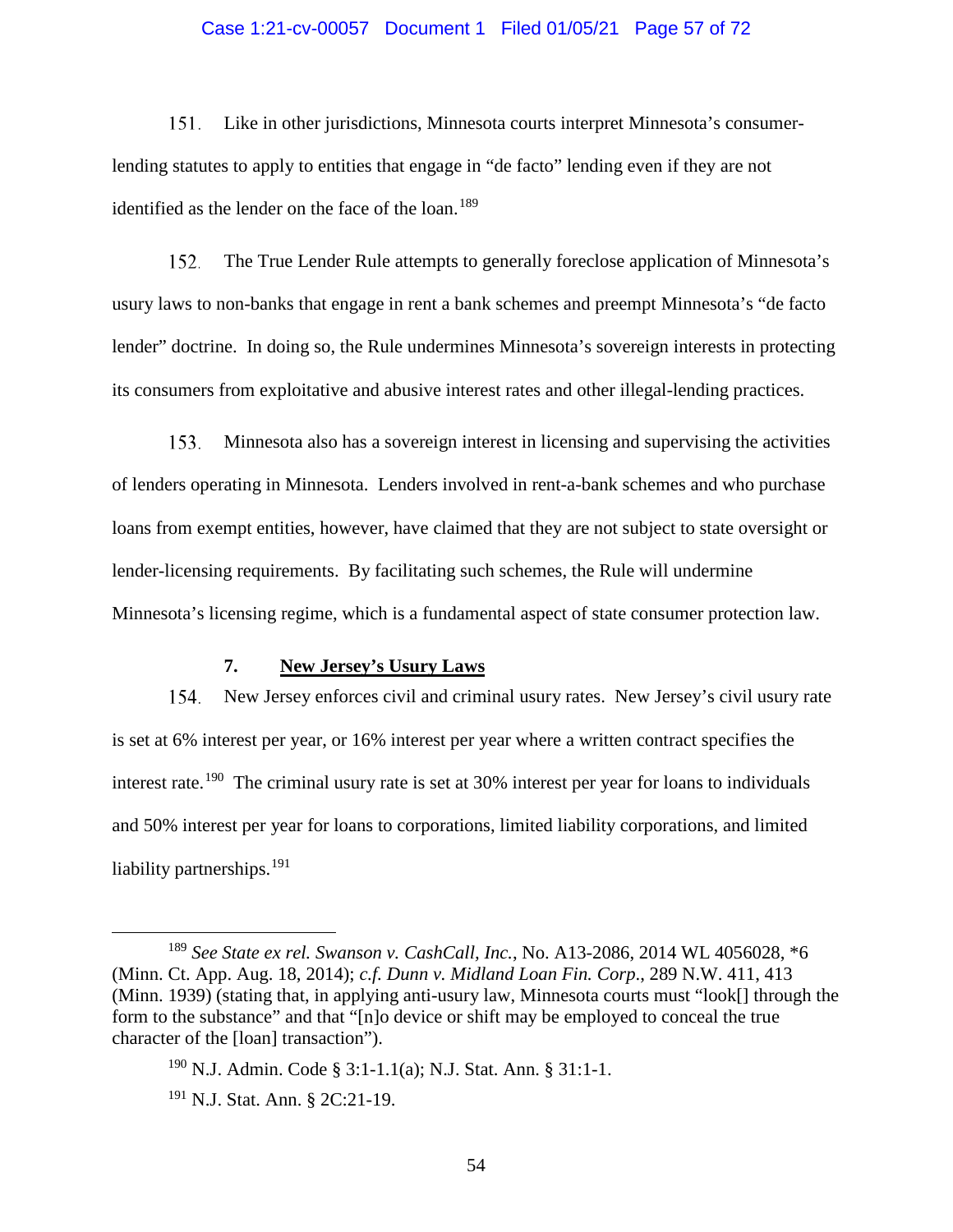### Case 1:21-cv-00057 Document 1 Filed 01/05/21 Page 58 of 72

 $155.$ New Jersey regulates lenders pursuant to the New Jersey Consumer Finance Licensing Act ("NJCFLA"), among other laws.<sup>[192](#page-57-0)</sup> Among other things, the NJCFLA confirms that consumer loans subject to its provisions are subject to New Jersey's civil usury rates and/or criminal usury rate, depending on the identity of the lender.<sup>[193](#page-57-1)</sup> In particular, loans subject to the NJCFLA made by non-licensed lenders are subject to the lower civil usury caps, as well as the criminal usury rates.[194](#page-57-2)

156. The True Lender Rule will enable non-banks to evade New Jersey's civil and criminal usury laws by entering into purchase agreements with national banks and will undermine New Jersey's enforcement of its usury laws and its ability to protect consumers through those laws. Further, by incentivizing New Jersey-licensed lenders to charge interest rates that would otherwise be considered usurious under New Jersey law, the True Lender Rule may undermine New Jersey's comprehensive lender licensing scheme.

### **8. North Carolina Usury and Small-Dollar-Loan Laws**

157. The usury laws of North Carolina unequivocally state that protecting North Carolina borrowers from illegal, usurious loans is a "paramount public policy" of the state.<sup>[195](#page-57-3)</sup>

158. North Carolina's usury laws apply to North Carolina residents "regardless of the situs of the contract."<sup>[196](#page-57-4)</sup> They also cover lenders that make a "solicitation or communication to

<sup>196</sup> *Id.* § 24-2.1(a).

 <sup>192</sup> *Id.* § 17:11C-1 *et seq*.

<sup>193</sup> N.J. Stat. Ann. §§ 17:11C-2, 11C-32(a), 31:1-1; N.J. Admin. Code § 3:1-1.1(a).

<sup>194</sup> N.J. Admin. Code § 3:1-1.1(a); N.J. Stat. Ann. § 31:1-1; *id.* § 2C:21-19.

<span id="page-57-4"></span><span id="page-57-3"></span><span id="page-57-2"></span><span id="page-57-1"></span><span id="page-57-0"></span><sup>&</sup>lt;sup>195</sup> N.C. Gen. Stat. § 24-2.1(g) ("It is the paramount public policy of North Carolina to protect North Carolina resident borrowers through the application of North Carolina interest laws.").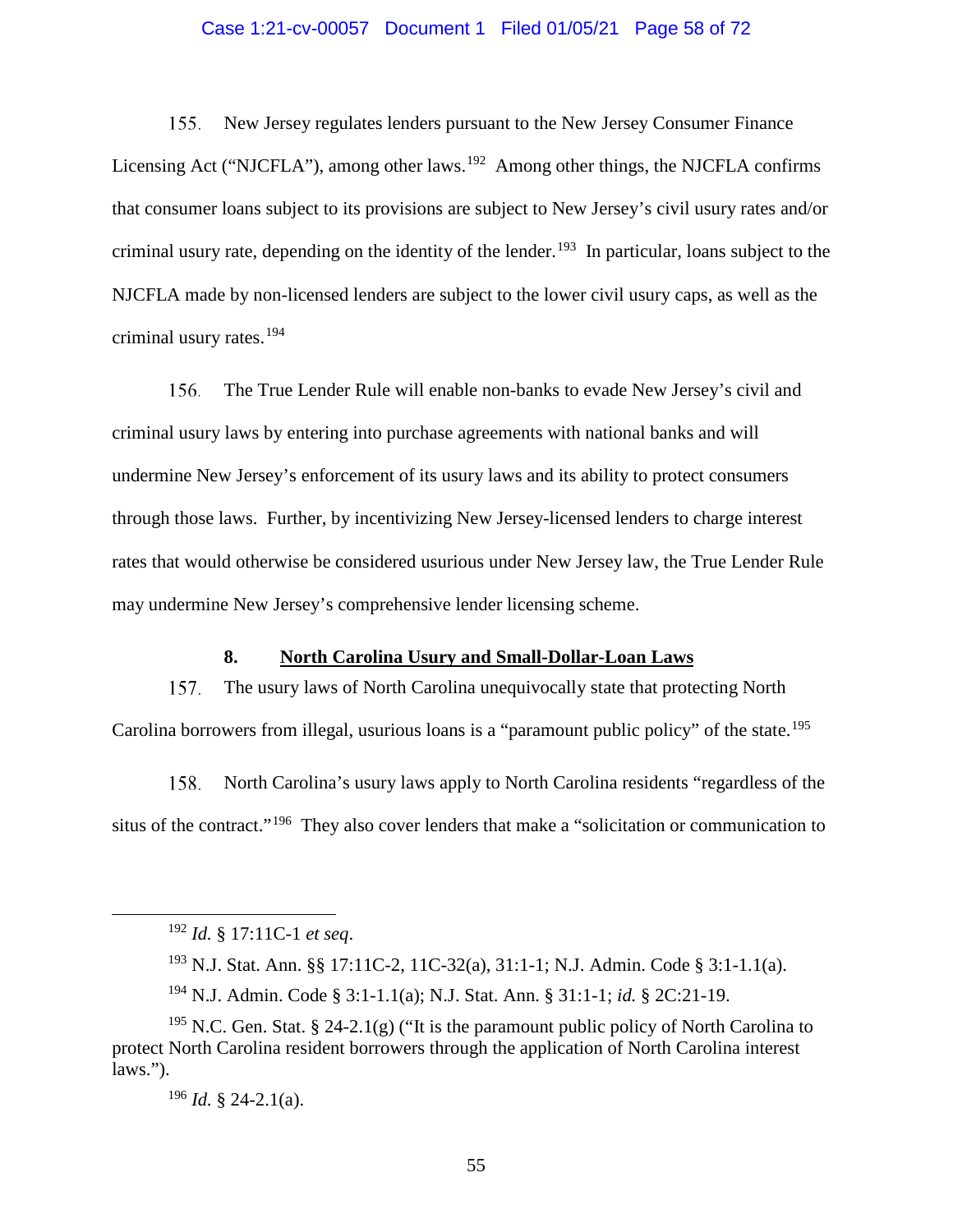### Case 1:21-cv-00057 Document 1 Filed 01/05/21 Page 59 of 72

lend, oral or written, originating outside of" North Carolina when "forwarded to and received in [North Carolina] by a borrower who is a resident."<sup>[197](#page-58-0)</sup>

159. The maximum interest rate that North Carolina's usury laws allow for contract loans of \$25,000 or less is 16% per annum unless another law provides for a higher rate.<sup>[198](#page-58-1)</sup>

160. Under the North Carolina Consumer Finance Act ("CFA"), the maximum interest rate that may be charged by a lender licensed by the North Carolina Commissioner of Banks on personal loans of up to \$15,000 ranges between 18% and 30% per annum, depending on the size of the loan, plus a fee of between \$25 and \$40, charged no more than twice per year.<sup>[199](#page-58-2)</sup>

161. Under the CFA, loans made to North Carolina borrowers are governed by North Carolina law – regardless of any language used in the loan documents – when any aspect of the loan transaction occurs within North Carolina; and any such loans made in violation of North Carolina law are unenforceable.<sup>[200](#page-58-3)</sup> Additionally, the prohibitions found in the CFA "apply to any person who seeks to avoid its application by any device, subterfuge, or pretense whatsoever."<sup>[201](#page-58-4)</sup>

Lenders that violate North Carolina's usury laws or the CFA face substantial 162. consequences, including losing the right to collect or retain any interest charges on illegal loans. [202](#page-58-5)

<span id="page-58-0"></span>197 *Id.* § 24-2.1(b).

- <span id="page-58-2"></span> $199$  *Id.* § 53-176(a), (b).
- <span id="page-58-3"></span> $200$  *Id.* § 53-190(a).
- <span id="page-58-4"></span> $201$  *Id.* § 53-166(b).
- <span id="page-58-5"></span><sup>202</sup> *Id.* §§ 24-2, 53-166(d).

<span id="page-58-1"></span><sup>198</sup> N.C. Gen. Stat. § 24-1.1(a), (c).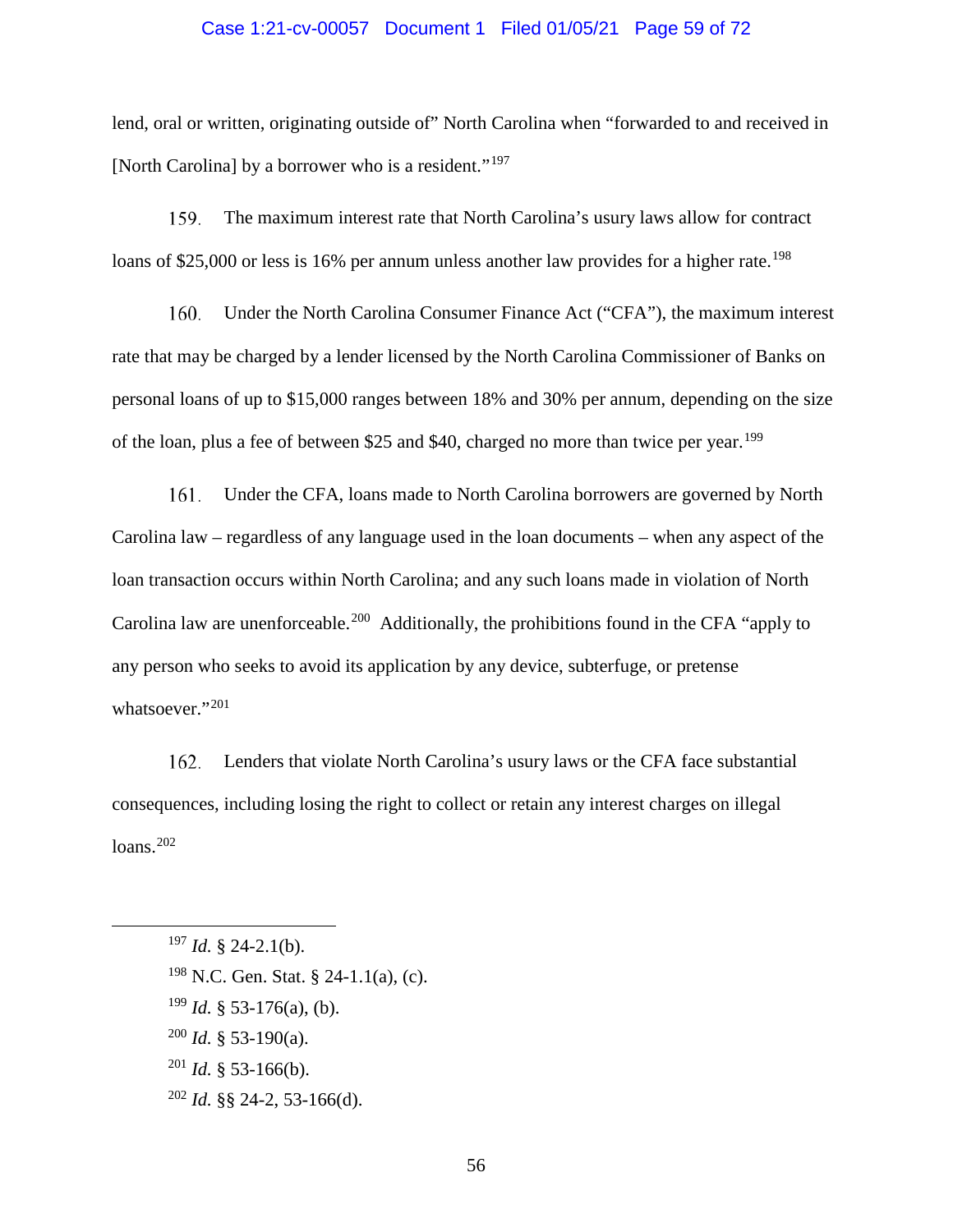### Case 1:21-cv-00057 Document 1 Filed 01/05/21 Page 60 of 72

163. The North Carolina Attorney General, as North Carolina's chief law-enforcement officer, is authorized to enforce North Carolina's usury laws and the CFA pursuant to his independent constitutional, statutory, and common-law authority. $203$ 

164. Due to the high interest rates on payday loans, patterns of repeat borrowing, and other potential for abuse, in 2001, North Carolina allowed the authorization for payday lending to sunset, and the state has not subsequently reauthorized any form of payday lending.

After the sunset, most payday lenders closed their doors. However, others looked 165. for ways to circumvent North Carolina law through, for example, the rent-a-bank model under which the payday lenders claimed that they were not making the loans themselves, but were merely the "marketing, processing, and servicing" agents of National Banks and out-of-state state-chartered banks. The North Carolina Attorney General and the North Carolina Office of the Commissioner of Banks brought numerous enforcement actions against these lenders, which ultimately stopped doing business in the state.

166. The True Lender Rule will incentivize a return to these attempts by non-bank lenders to evade North Carolina's usury laws and the CFA. The True Lender Rule will enable rent-a-bank schemes by lending federal support to the claim that non-banks can evade North Carolina's rate caps by entering into purchase agreements with National Banks. Many non-bank lenders will rely on the True Lender Rule to attempt to shield them from otherwise applicable state law.

<span id="page-59-0"></span> <sup>203</sup> *See, e.g.*, N.C. Gen. Stat. §§ 75-14, -15.1, -15.2 (authorizing the North Carolina Attorney General to obtain various forms of monetary and injunctive relief against entities that engage in "unfair or deceptive acts or practices in or affecting commerce").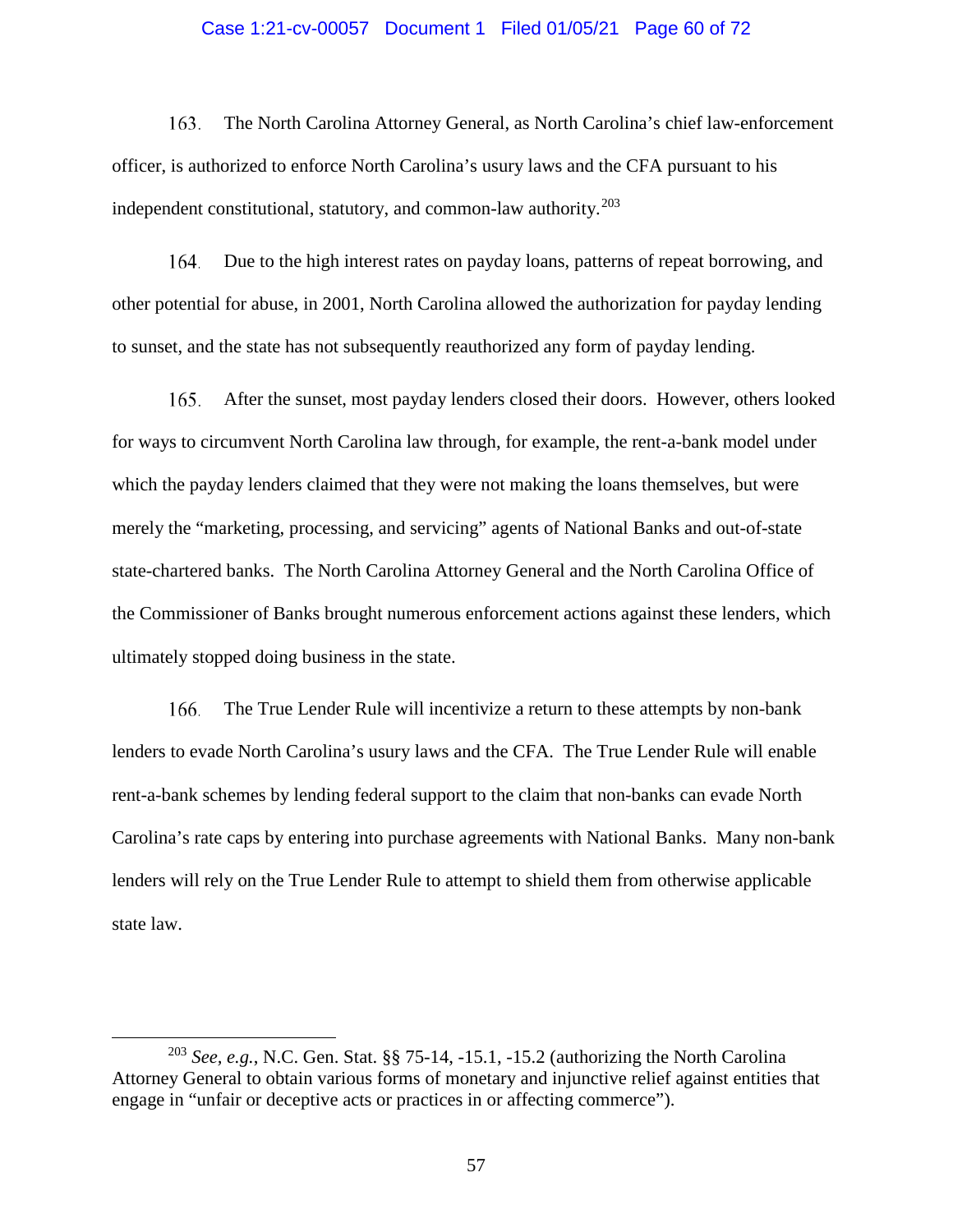### Case 1:21-cv-00057 Document 1 Filed 01/05/21 Page 61 of 72

The State of North Carolina also has a sovereign interest in licensing and 167. governing the activities of lenders and other financial entities operating in North Carolina in order to protect North Carolina consumers. However, lenders involved in rent-a-bank schemes have claimed that they are not subject to oversight and licensing by the North Carolina Commissioner of Banks as required by the CFA.<sup>204</sup> By facilitating such schemes, the True Lender Rule will undermine North Carolina's licensing regime provided by the CFA, which is a fundamental element of the state's lending laws.

168. By purporting to exempt entities that partner with National Banks from North Carolina's usury laws and the CFA, and by encouraging rent-a-bank schemes, the True Lender Rule undermines North Carolina's sovereign interests.

\* \* \* \* \*

169. The True Lender Rule would harm the States' sovereign interests in enforcing their laws by facilitating rent-a-bank schemes and shielding those schemes from state scrutiny. The True Lender Rule would permit non-bank entities to violate state usury caps provided the non-bank entity enters into a partnership with a National Bank<sup>[205](#page-60-1)</sup>

170. By enacting Section 25b of the Dodd-Frank Act, Congress has demonstrated its intent that states may vindicate their interests. As described above, the Dodd-Frank Act contains a number of substantive and procedural hurdles the OCC must clear before preempting "state consumer financial laws."[206](#page-60-2) Among other things, the OCC must consider, on a "case-by-case

<span id="page-60-2"></span><span id="page-60-1"></span><span id="page-60-0"></span> <sup>204</sup> *See, e.g.*, *Lingerfelt*, 211 F. Supp. 2d at 714; *In re Advance Am.*, No. 05:008:CF (N.C. Comm'r of Banks Dec. 22, 2005).

<sup>205</sup> *E.g.*, Cal. Fin. Code §§ 22303, 22304, 22304.5. <sup>206</sup> 12 U.S.C. § 25b.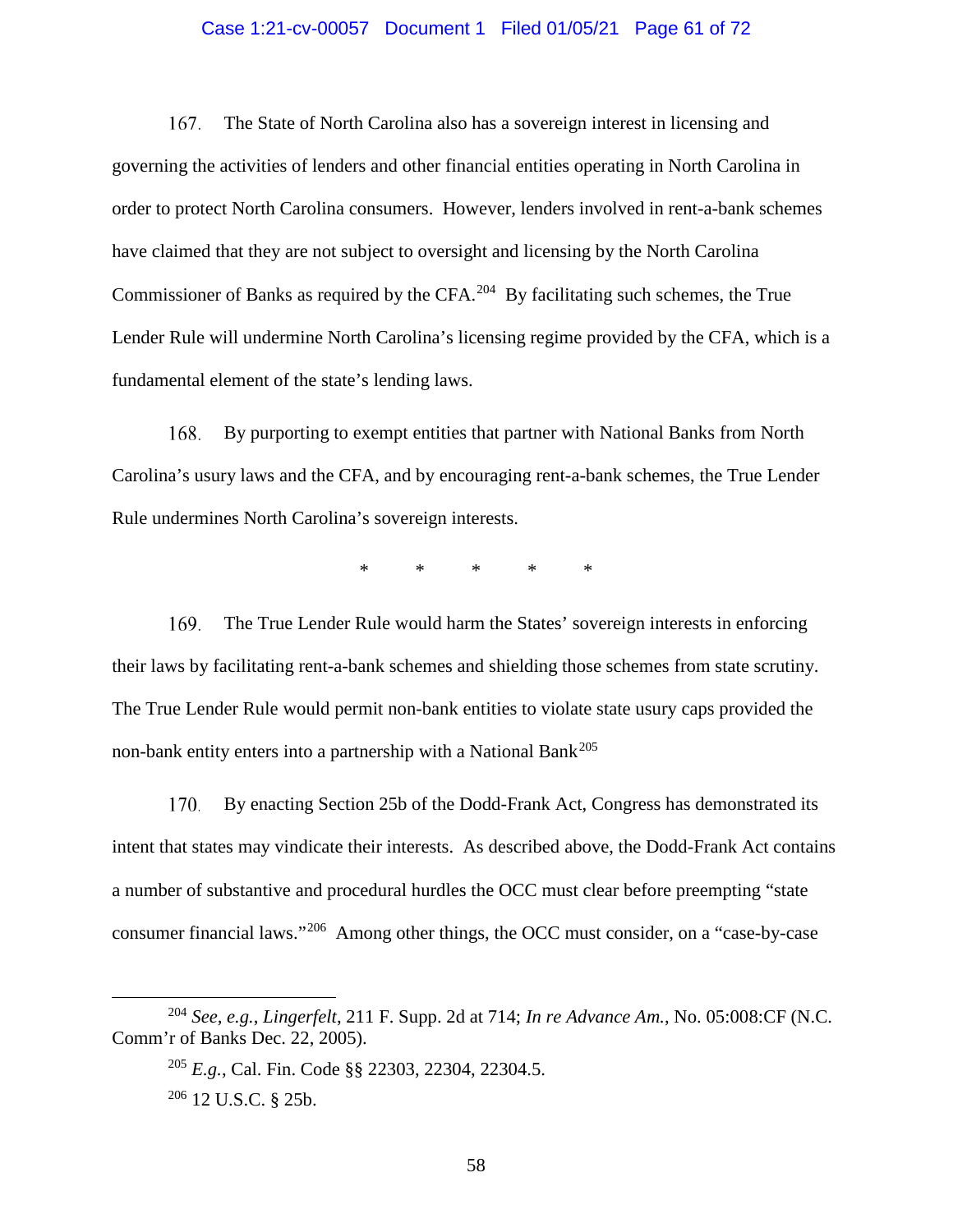### Case 1:21-cv-00057 Document 1 Filed 01/05/21 Page 62 of 72

basis," the effect each state law facing preemption has on national banks and must adduce "substantial evidence" supporting any preemption determination.<sup>[207](#page-61-0)</sup> States are the primary beneficiaries of these provisions, demonstrating that protection of their sovereign and quasi-sovereign interests was among Congress's statutory objectives.<sup>[208](#page-61-1)</sup>

## **B. Quasi-Sovereign Interests**

171. The True Lender Rule also harms the States' quasi-sovereign interests in promoting a fair lending marketplace that ensures borrowers in the States are not overburdened by exploitative interest rates, that law-abiding lenders in the States are not undercut by competitors who operate in the States but evade their laws, that other creditors (like landlords, suppliers, and mortgage or auto lenders) in the States are not faced with non-payment if their debtors take on high-interest loans and become insolvent, and that taxpayers are not left with the tab for costs the States incur when consumers trapped in a cycle of debt are unable to provide for their basic needs and require assistance from the States to do so.

172. States have historically exercised significant regulatory and enforcement authority in the area of consumer protection. Each State "has a quasi-sovereign interest in the health and well-being – both physical and economic – of its residents in general."<sup>[209](#page-61-2)</sup> And courts have repeatedly held that a state's interest in protecting consumers within its borders is itself quasi-

 $207$  12 U.S.C. § 25b(b), (c).

<span id="page-61-1"></span><span id="page-61-0"></span><sup>&</sup>lt;sup>208</sup> Sections 85 and 1463(g)(1) themselves likewise demonstrate Congress's concern for states' interest in preserving their power to regulate entities within their jurisdictions. Both sections explicitly preempt state law *only* with respect to federally chartered entities. States benefit from Congress's deliberate choice to displace state law only with respect to the banks the federal government directly charters and supervises.

<span id="page-61-2"></span><sup>209</sup> *Alfred L. Snapp & Son*, 458 U.S. at 607; *also, e.g.*, *Missouri v. Illinois*, 180 U.S. 208, 241 (1901) ("[I]f the health and comfort of the inhabitants of a state are threatened, the state is the proper party to represent and defend them.").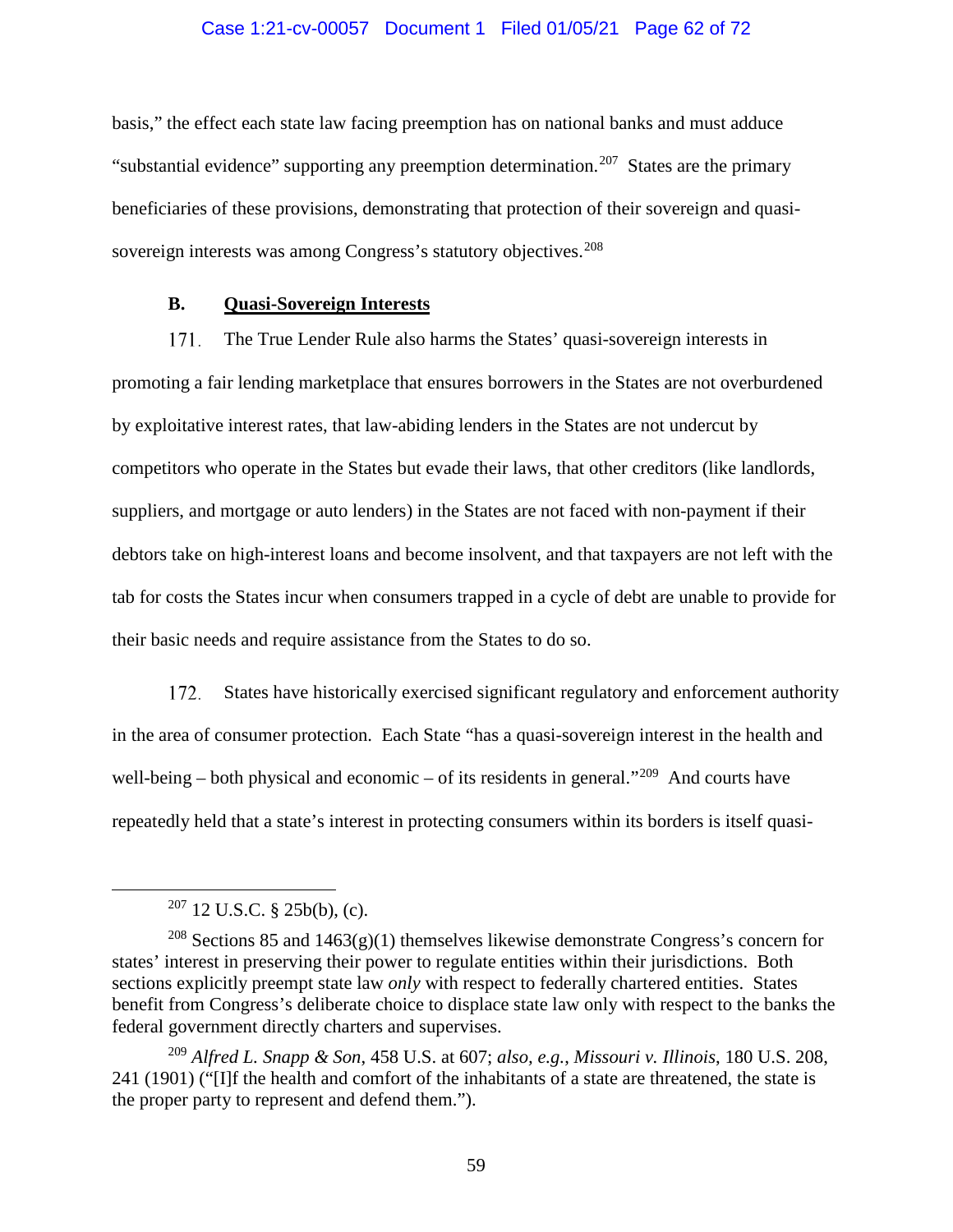### Case 1:21-cv-00057 Document 1 Filed 01/05/21 Page 63 of 72

sovereign in nature.<sup>210</sup> Moreover, Congress and the courts have been reluctant to interfere with the states' authority to enforce their consumer-protection laws: The Supreme Court has held that the NBA only preempts state consumer-protection laws when the state law would "prevent or significantly interfere with the national bank's exercise of its powers,"<sup>[211](#page-62-1)</sup> and Congress has ordered the OCC to follow this same standard.<sup>[212](#page-62-2)</sup>

The True Lender Rule harms the States' quasi-sovereign interests by injuring 173. borrowers in the States: as those consumers pay interest not permissible under state law, they will face an increased risk of falling into a vicious and destructive cycle of continuously taking out new high-interest, short-term loans to cover prior ones.

The True Lender Rule also harms the States' quasi-sovereign interests by 174. imposing costs on taxpayers in the States who have not taken out usurious loans. Consumers trapped in a cycle of debt are often unable to provide for their basic needs and may need public assistance.<sup>213</sup> Studies have shown, for example, that consumers who take out short-term, highinterest loans are more likely to end up requiring food assistance and less likely to remain current

<span id="page-62-0"></span> <sup>210</sup> *See, e.g.*, *New York v. Citibank, N.A.*, 537 F. Supp. 1192, 1197 (S.D.N.Y 1982) ("The state has a quasi-sovereign interest in protecting the welfare of its citizens . . . and that interest includes protection of its citizens from fraudulent and deceptive practices.").

<sup>211</sup> *Barnett Bank of Marion Cty., N.A. v. Nelson*, 517 U.S. 25, 33 (1996).

 $212$  12 U.S.C. § 25b(b)(1).

<span id="page-62-3"></span><span id="page-62-2"></span><span id="page-62-1"></span><sup>213</sup> *See, e.g.*, Anne Fleming, *The Public Interest in the Private Law of the Poor*, 14 Harv. L. & Pol'y Rev. 159, 178-79 (2019), *available at* [https://harvardlpr.com/wp](https://harvardlpr.com/wp-content/uploads/sites/20/2020/03/Fleming.pdf)[content/uploads/sites/20/2020/03/Fleming.pdf.](https://harvardlpr.com/wp-content/uploads/sites/20/2020/03/Fleming.pdf)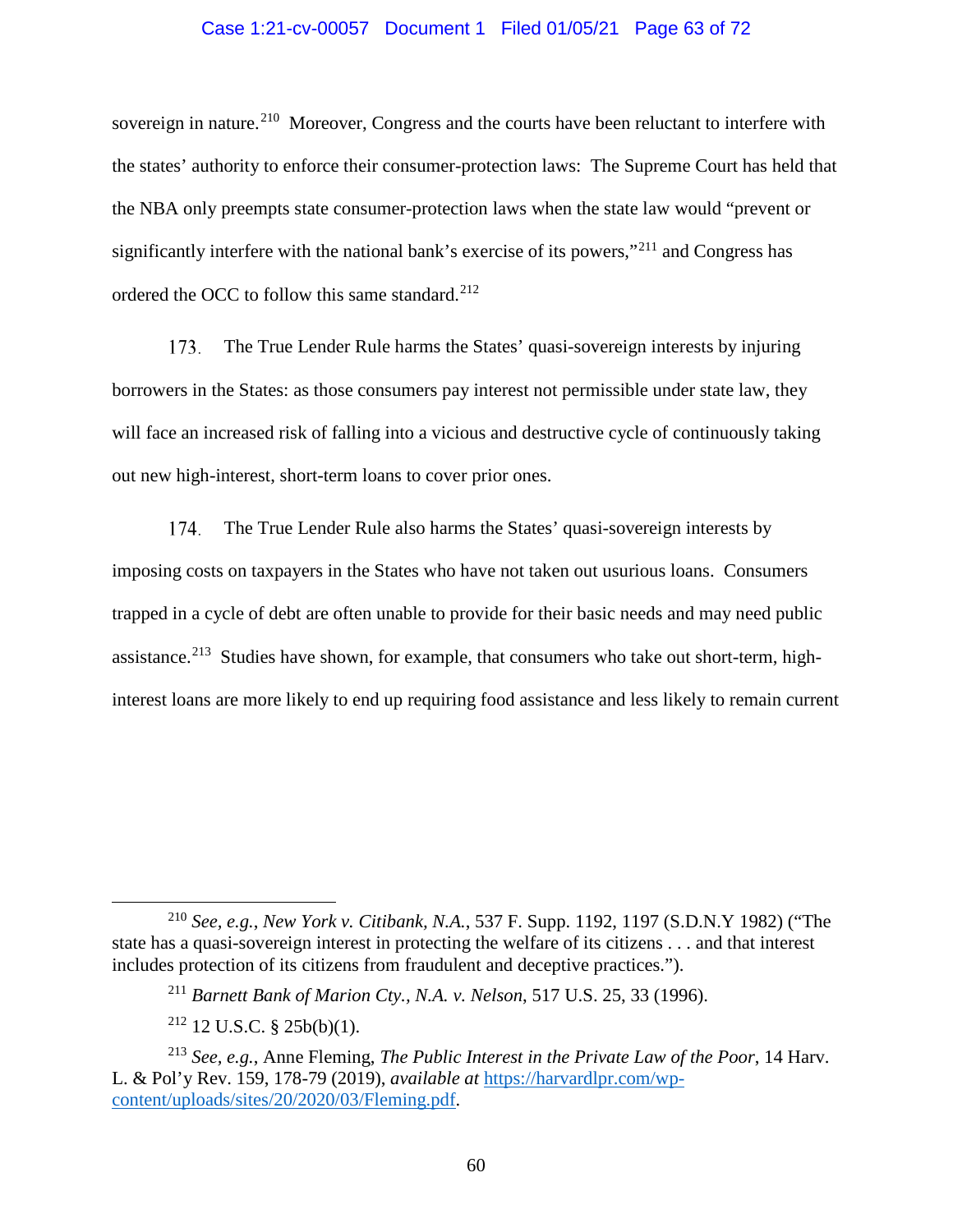### Case 1:21-cv-00057 Document 1 Filed 01/05/21 Page 64 of 72

on child support.[214](#page-63-0) The costs of providing these services are ultimately borne by taxpayers in the form of higher tax bills.

175. The True Lender Rule will also injure lenders in the States that comply with state law. Non-bank lenders that comply with the Plaintiff States' laws will be at a competitive disadvantage to lenders in rent-a-bank partnerships that, according to the True Lender Rule, are not subject to state rate caps.

176. The States' quasi-sovereign interests are separate and distinct from the interests of individual borrowers and lenders. Lending occurs in a marketplace that the States and federal law jointly facilitate. The States have a quasi-sovereign interest in ensuring that their lending marketplace is fair, is competitive, and supports each State's economy.

### **C. Fiscal Interests**

177. The True Lender Rule also causes direct harm to the States because it will injure the States' fiscal interests through the loss of licensing fees and by increasing the cost and difficulty of enforcing the States' laws. The States' laws, as discussed above, provide a comprehensive regime for licensing, regulating, and supervising the activities of non-bank lenders operating in the States. Each of the States – through its primary financial regulator or Attorney General, as the state's chief law-enforcement officer – allocates substantial resources to maintaining compliance with their state lending laws.

Even before the OCC issued the True Lender Rule, lenders involved in rent-a-178. bank schemes have claimed that they are not subject to state licensing or oversight. By

<span id="page-63-0"></span> <sup>214</sup> *See* Brian T. Melzer, *Spillovers from Costly Credit* 4-6 (U.S. Census Bureau Ctr. for Econ. Stud., Working Paper No. CES-WP-11, Dec. 2016), *available at* [https://brianmelzer.com/wp-content/uploads/2016/12/Spillovers\\_final\\_wp.pdf.](https://brianmelzer.com/wp-content/uploads/2016/12/Spillovers_final_wp.pdf)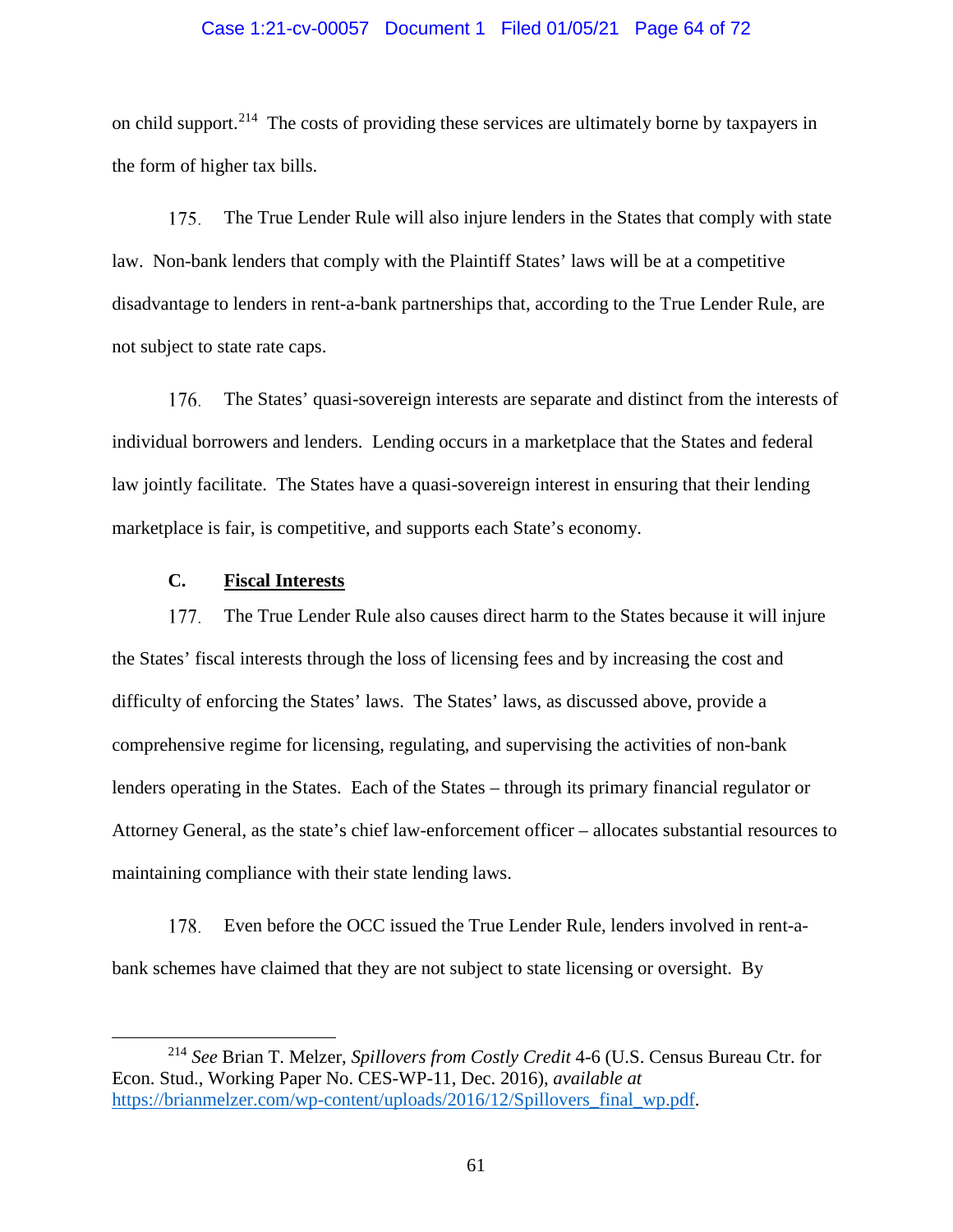### Case 1:21-cv-00057 Document 1 Filed 01/05/21 Page 65 of 72

facilitating these schemes, the True Lender Rule will foreseeably decrease licensing fees received by the States and increase the cost and burden of future supervisory, investigative, and law-enforcement efforts by the States.

179. The True Lender Rule will also injure the States' fiscal interests because the States will be required to provide financial assistance to consumers who fall into a cycle of debt and are unable to provide for their basic needs.<sup>[215](#page-64-0)</sup> The States will also have to devote money and other resources to assisting these consumers who, as a result of predatory loans, may no longer be able to afford basic necessities such as food, shelter, and medical treatment.

#### **Claims**

# **I. Administrative Procedure Act (In Excess of Statutory Jurisdiction, Authority, or Limitations, or Short of Statutory Right)**

180. The States repeat and reallege paragraphs 1-179 as if fully set forth herein.

181. Under the APA, a reviewing court shall "hold unlawful and set aside agency action" that is found to be "in excess of statutory jurisdiction, authority, or limitations, or short of statutory right."<sup>[216](#page-64-1)</sup>

182. As described in detail above, the True Lender Rule:

- a) is contrary to the plain statutory language of the three federal statutes that it purports to interpret;
- b) ignores elements of the statutory scheme contrary to the OCC's interpretation;
- c) is contrary to the express will of Congress and the presumption against preemption;
- d) exceeds the OCC's statutory authority; and

<span id="page-64-0"></span> <sup>215</sup> *See id.*

<span id="page-64-1"></span><sup>216</sup> 5 U.S.C. § 706(2)(C).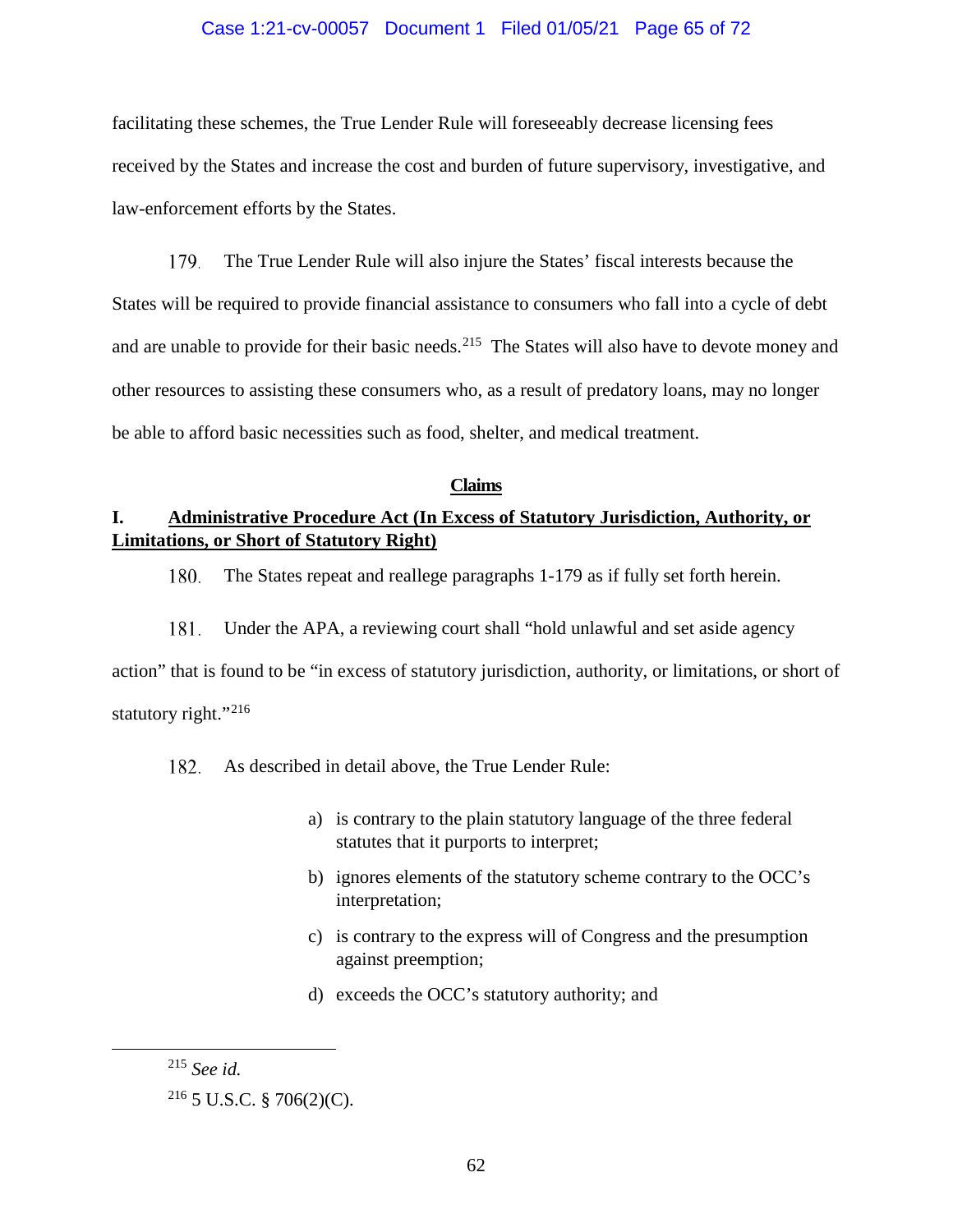e) conflicts with the OCC's own longstanding policies and practices.

183. The True Lender Rule is in excess of statutory jurisdiction, authority, and

limitations, and short of statutory right, and the Court should set it aside under the APA.

# **II. Administrative Procedure Act (Arbitrary, Capricious, An Abuse of Discretion, or Otherwise Not In Accordance with Law)**

184. The States repeat and reallege paragraphs 1-183 as if fully set forth herein.

185. Under the APA, a reviewing court shall "hold unlawful and set aside agency

action" that is found to be "arbitrary, capricious, an abuse of discretion, or otherwise not in accordance with law." [217](#page-65-0)

186. As described in detail above, the True Lender Rule:

- a) is contrary to the plain statutory language of the three federal statutes that it purports to interpret;
- b) is an unreasonable interpretation of federal law;
- c) ignores elements of the statutory scheme contrary to the OCC's interpretation;
- d) is contrary to the express will of Congress and the presumption against preemption;
- e) exceeds the OCC's statutory authority;
- f) entirely fails to consider important aspects of the rent-a-bank problem;
- g) offers an explanation for the OCC's decision that runs counter to the evidence before the agency; and
- h) conflicts with the OCC's own longstanding policies and practices.

<span id="page-65-0"></span> $2^{17}$  5 U.S.C. § 706(2)(A).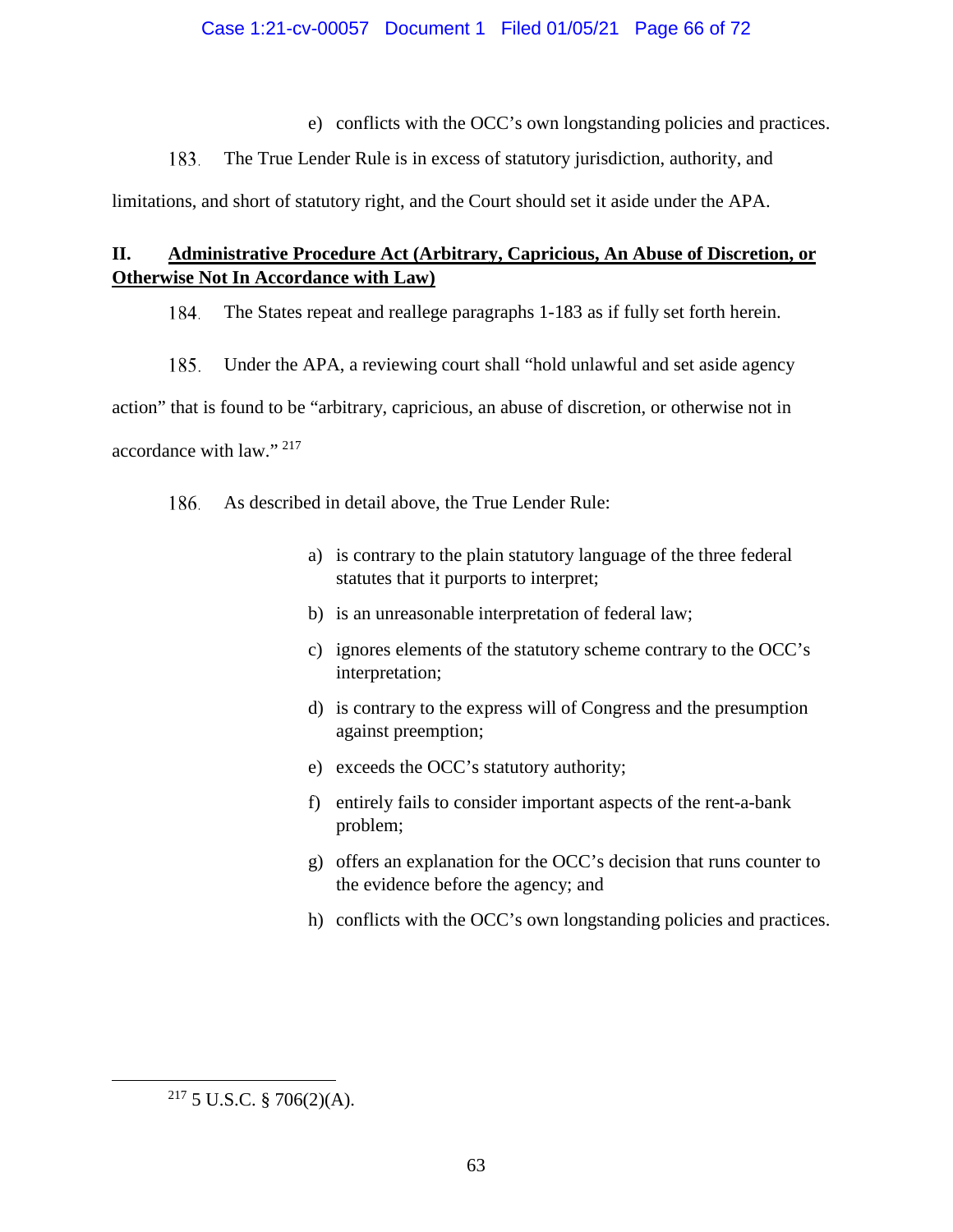# Case 1:21-cv-00057 Document 1 Filed 01/05/21 Page 67 of 72

187. The True Lender Rule is arbitrary, capricious, an abuse of discretion, and otherwise not in accordance with law and should be declared unlawful and set aside under the APA.

# **III. Administrative Procedure Act (Action Taken Without Observance of Procedure Required by Law)**

The States repeat and reallege paragraphs 1-187 as if fully set forth herein. 188.

189. Under the APA, a reviewing court shall "hold unlawful and set aside agency

action" that is found to be taken "without observance of procedure required by law."<sup>[218](#page-66-0)</sup>

190. In promulgating the True Lender Rule the OCC failed to abide by the requirements imposed by Section 25b of the Dodd-Frank Act.

191. The True Lender Rule is thus action taken without procedure required by law and should be declared unlawful and set aside under the APA.

<span id="page-66-0"></span> <sup>218</sup> 5 U.S.C. § 706(2)(D).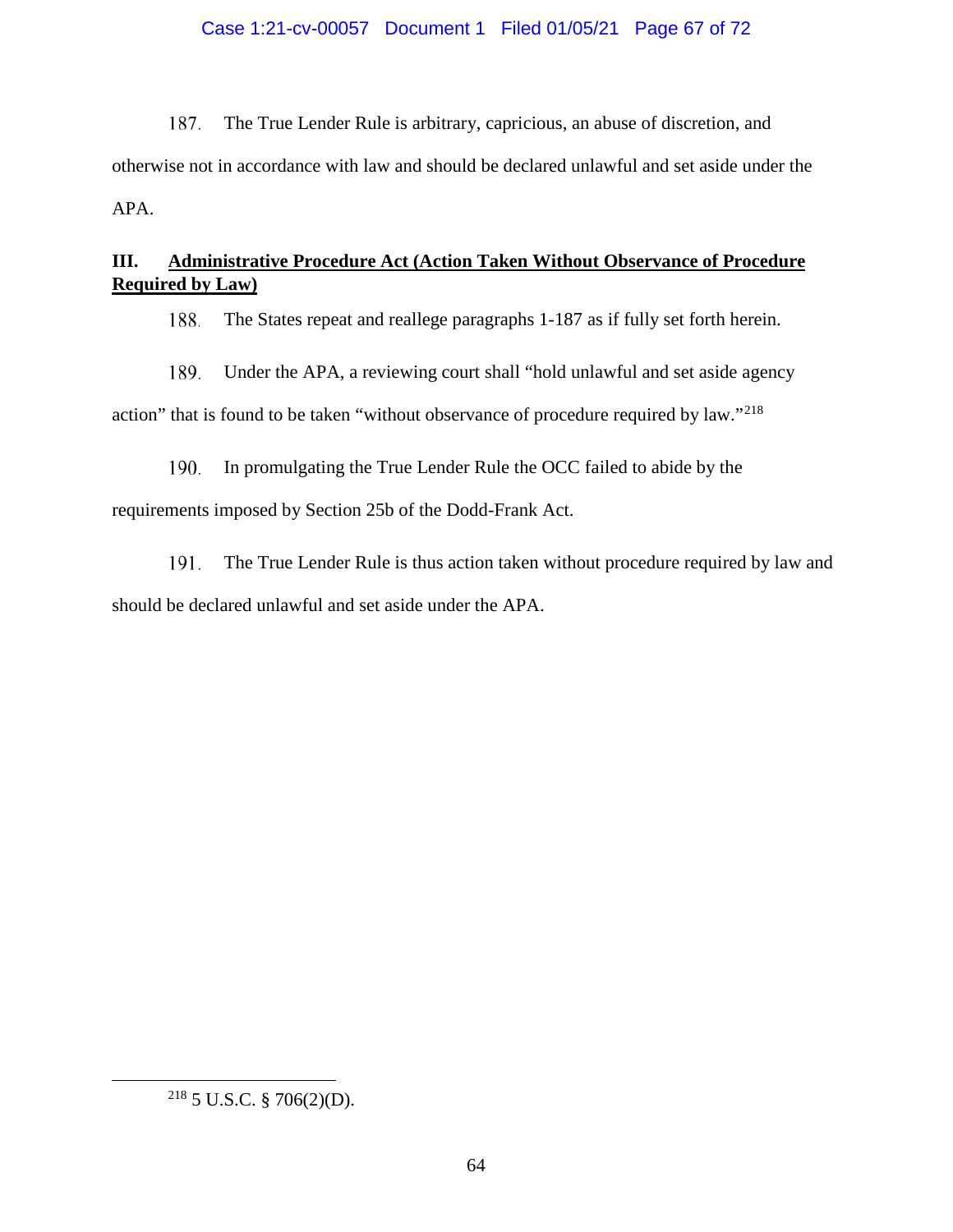## **Prayer for Relief**

WHEREFORE, the States respectfully request that the Court enter a judgment in their

favor and grant the following relief:

- a) declare that the OCC violated the APA because its True Lender Rule is arbitrary, capricious, an abuse of discretion, or otherwise not in accordance with law;
- b) declare that the OCC violated the APA because its True Lender Rule is in excess of statutory jurisdiction, authority, or limitations, or short of statutory right;
- c) declare that the OCC violated the APA because its True Lender Rule constitutes agency action taken without procedure required by law;
- d) hold unlawful and set aside the True Lender Rule;
- e) award Plaintiffs their reasonable fees, costs, and expenses, including attorneys' fees, pursuant to 28 U.S.C. § 2412; and
- f) grant such other relief as the Court deems just and proper.

Dated: New York, New York January 5, 2021

> LETITIA JAMES Attorney General of the State of New York

By:\_*\_/s/ Christopher L. McCall\_* 

Jane M. Azia, Bureau Chief Laura Levine, Deputy Bureau Chief Christopher L. McCall, Assistant Attorney General Office of the New York Attorney General Bureau of Consumer Frauds and Protection 28 Liberty Street, 20th Floor New York, New York 10005 Telephone: (212) 416-8303 Email: [christopher.mccall@ag.ny.gov](mailto:christopher.mccall@ag.ny.gov)

*Attorneys for Plaintiff the People of the State of New York*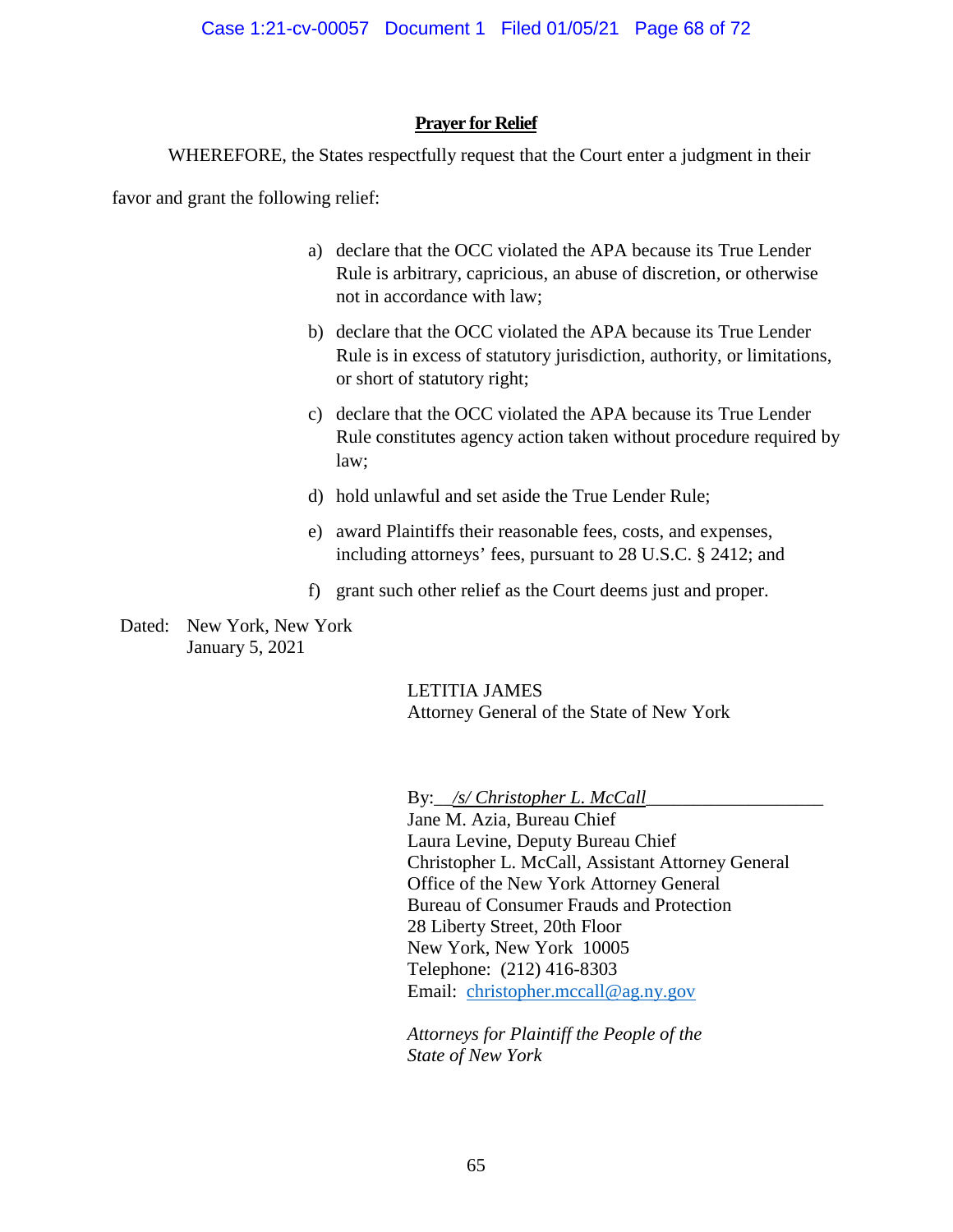XAVIER BECERRA Attorney General of California

By: *\_/s/ Christopher Lapinig* 

Nicklas A. Akers, Senior Assistant Attorney General Christopher Lapinig, Deputy Attorney General Office of Attorney General Consumer Protection Section 300 S. Spring St. #1700 Los Angeles, California 90013 Telephone: (213) 269-6697 Email: [christopher.lapinig@doj.ca.gov](mailto:christopher.lapinig@doj.ca.gov)

*Attorneys for Plaintiff the People of the State of California*

PHILLIP J. WEISER Attorney General of the State of Colorado

By:\_\_*/s/ Nikolai Frant*\_\_\_\_\_\_\_\_\_\_\_\_\_\_\_\_\_\_\_

Nikolai Frant, First Assistant Attorney General (*pro hac vice* application forthcoming) Colorado Office of the Attorney General 1300 Broadway, 7th Floor Denver, Colorado 80203 Telephone: (720) 508-6000 Email: Nikolai.Frant@coag.gov

*Attorneys for Plaintiff the State of Colorado*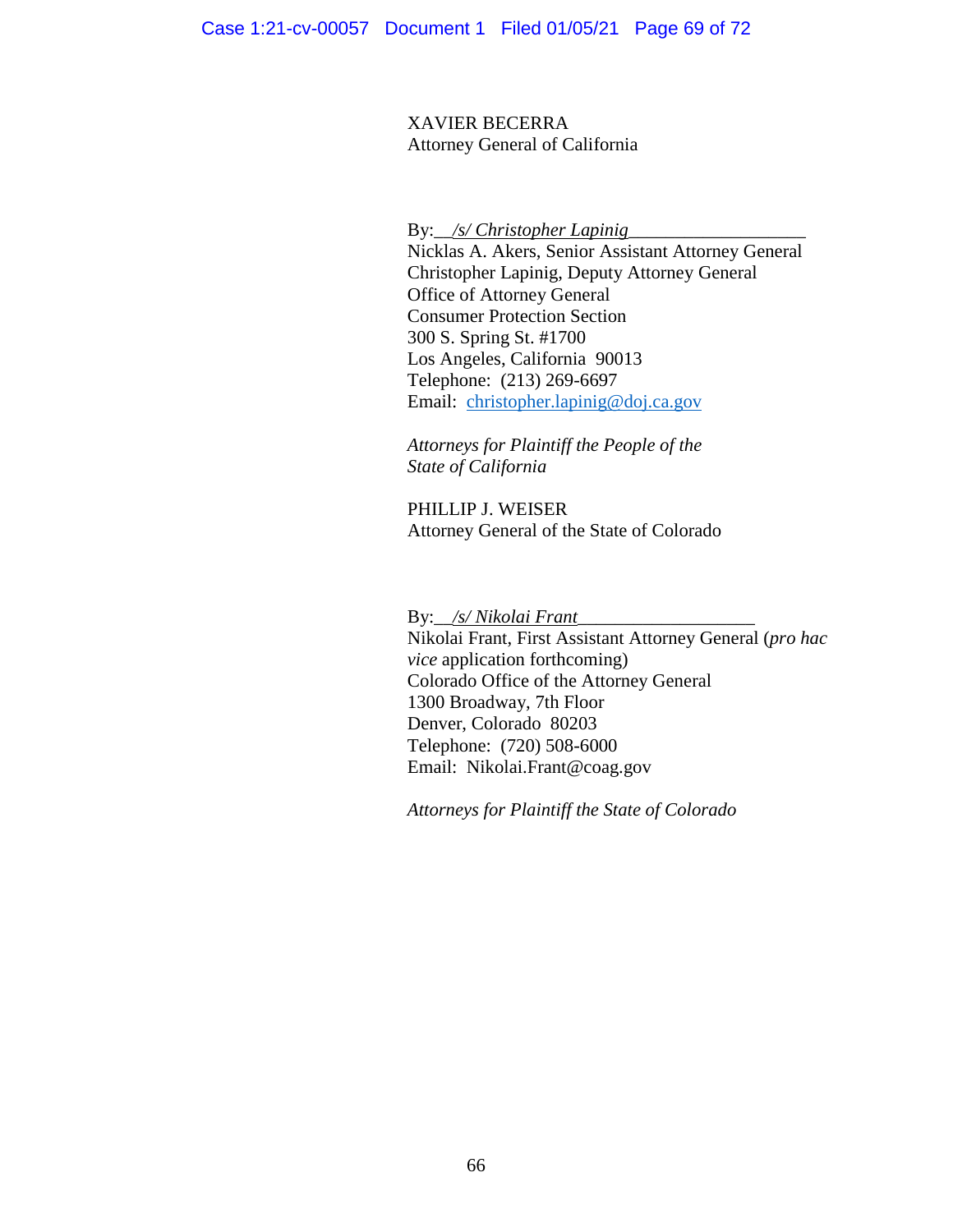KARL A. RACINE Attorney General of the District of Columbia

By:\_\_*/s/ David Brunfeld*\_\_\_\_\_\_\_\_\_\_\_\_\_\_\_\_\_\_\_

David Brunfeld, Assistant Attorney General & Charles F. C. Ruff Fellow (*pro hac vice* application forthcoming) District of Columbia Office of the Attorney General Public Advocacy Division 400 6th Street N.W., 10th Floor Washington, D.C. 20001 Telephone: (202) 724-5079 Email: [David.brunfeld@dc.gov](mailto:David.brunfeld@dc.gov)

*Attorneys for Plaintiff the District of Columbia*

MAURA HEALEY Attorney General of the Commonwealth of Massachusetts

By: /s/ Brendan T. Jarboe\_ Brendan T. Jarboe, Assistant Attorney General (*pro hac vice* application forthcoming)

Office of Attorney General Maura Healey Consumer Protection Division One Ashburton Place Boston, Massachusetts 02108 Telephone: (617) 727-2200 Email: [brendan.jarboe@mass.gov](mailto:brendan.jarboe@mass.gov)

*Attorneys for Plaintiff the Commonwealth of Massachusetts*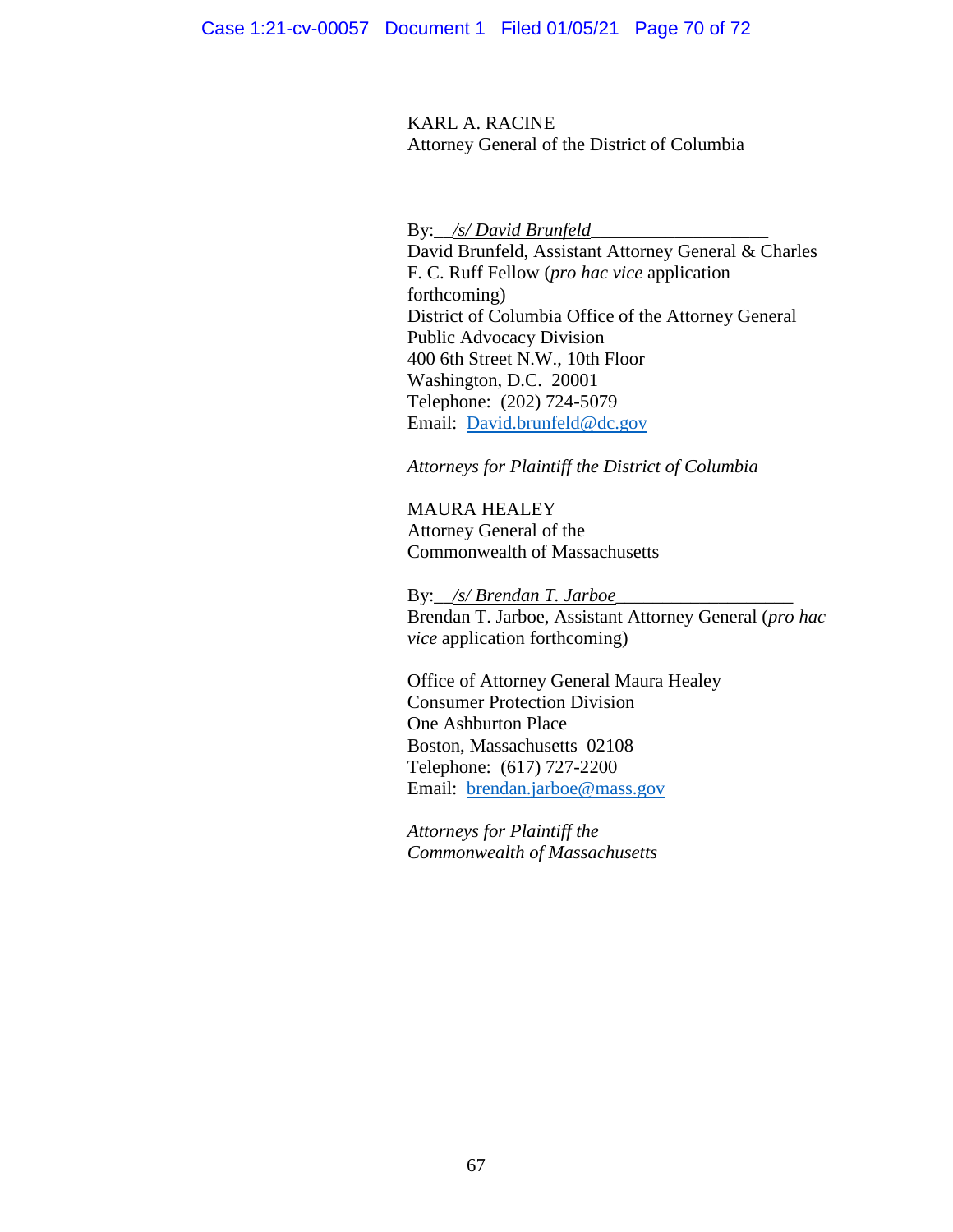KEITH ELLISON Attorney General of Minnesota

By:\_\_*/s/ Adam Welle*\_\_\_\_\_\_\_\_\_\_\_\_\_\_\_\_\_\_\_ Adam Welle, Assistant Attorney General (*pro hac vice* application forthcoming)

Minnesota Attorney General's Office Bremer Tower, Suite 1200 445 Minnesota Street St. Paul, Minnesota 55101 Telephone: (651) 757-1425 Email: [adam.welle@ag.state.mn.us](mailto:adam.welle@ag.state.mn.us)

*Attorneys for Plaintiff the State of Minnesota*

GURBIR S. GREWAL Attorney General of New Jersey

By:\_\_*/s/ Mayur P. Saxena*\_\_\_\_\_\_\_\_\_\_\_\_\_\_\_\_\_\_\_

Mayur P. Saxena, Assistant Attorney General Tim Sheehan, Deputy Attorney General 124 Halsey Street, 5th Floor Newark, New Jersey 07101 P.O. Box 45029-5029 Telephone: (973) 648-3283 Fax: (973) 648-4887 Email: [Mayur.Saxena@law.njoag.gov](mailto:Mayur.Saxena@law.njoag.gov)

*Attorneys for Plaintiff the State of New Jersey*